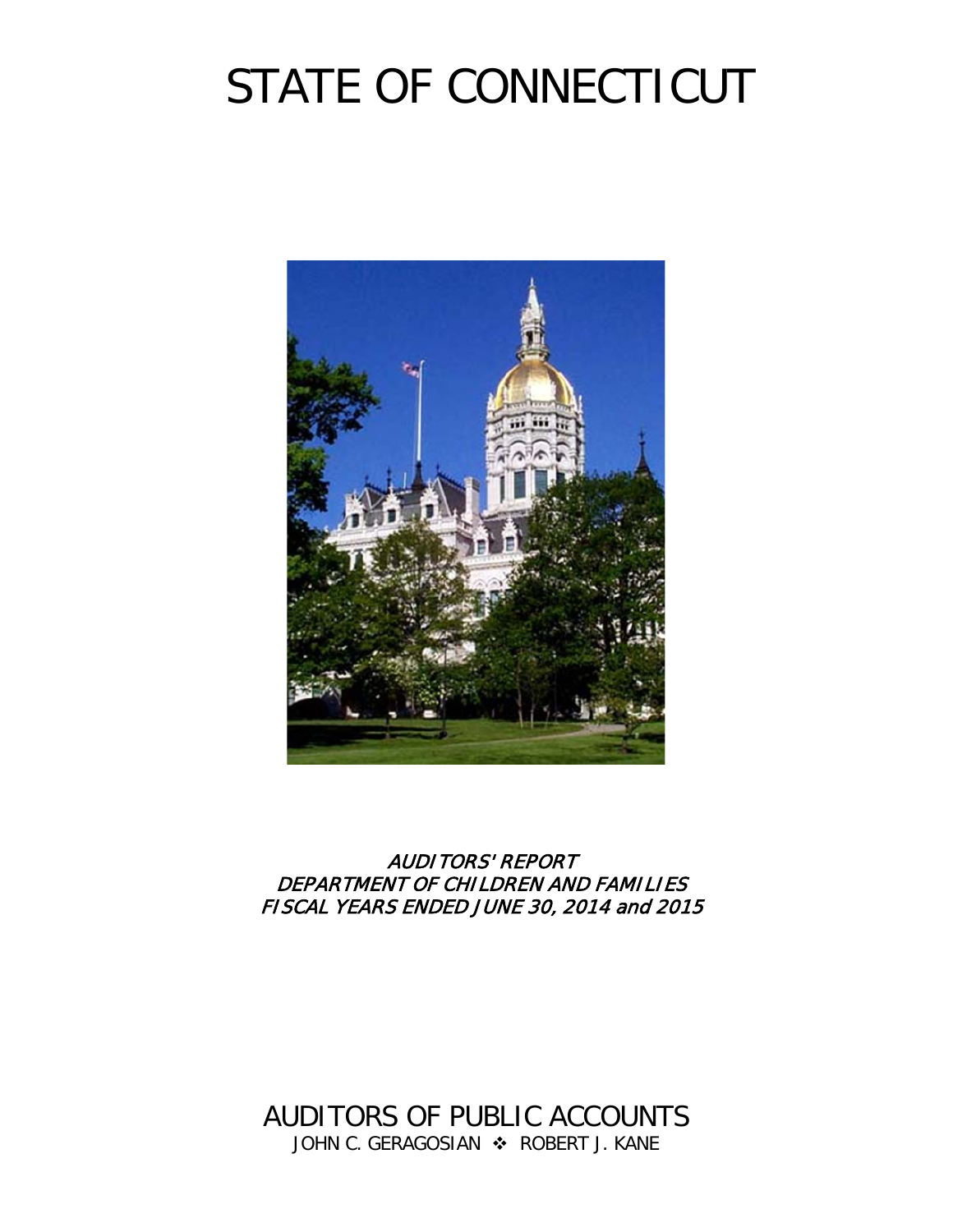| Strengthen Controls over Proxy Card Usage, Security, and Employee Attendance  14 |  |
|----------------------------------------------------------------------------------|--|
|                                                                                  |  |
|                                                                                  |  |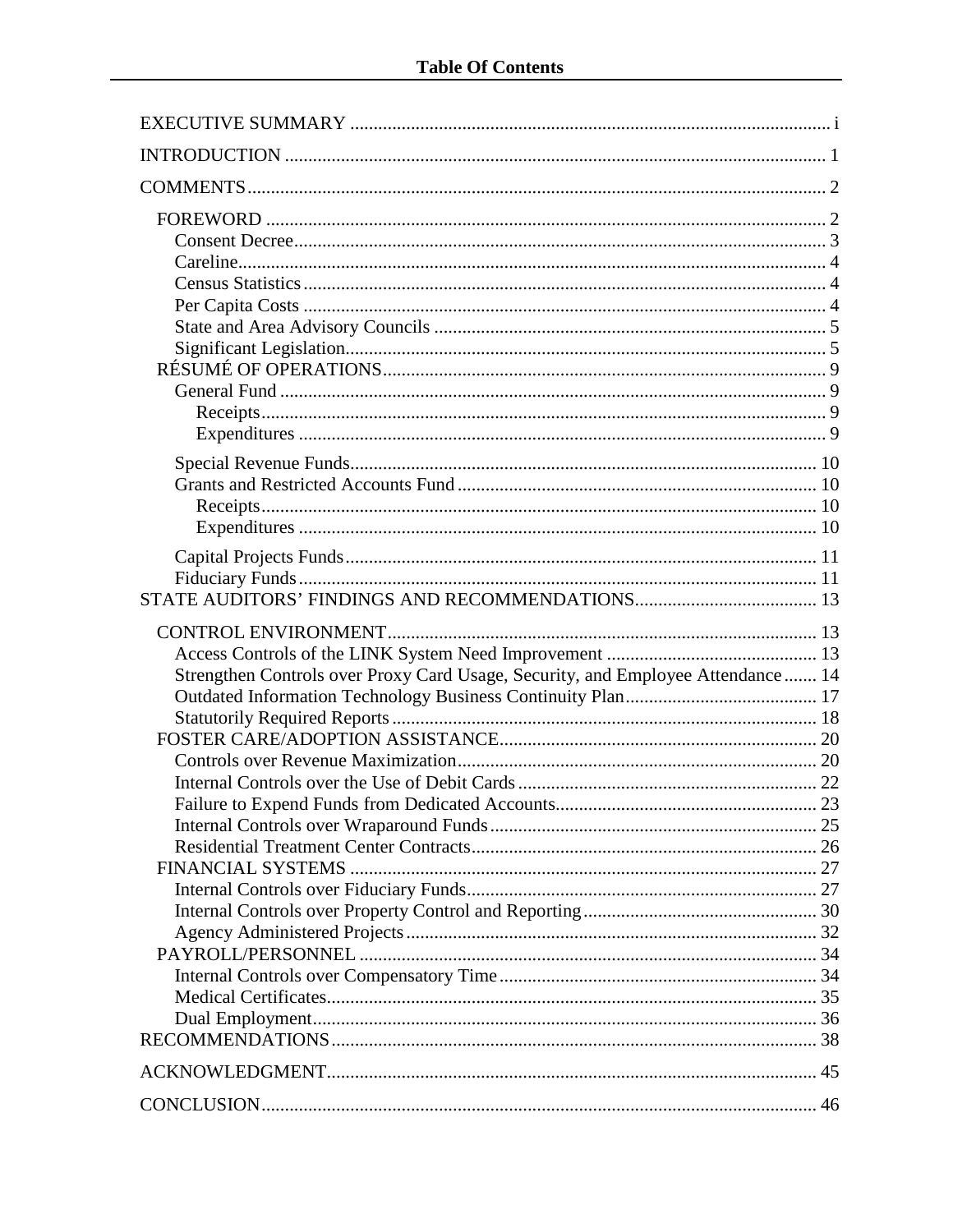### August 27, 2019 **EXECUTIVE SUMMARY**

<span id="page-2-0"></span>In accordance with the provisions of Section 2-90 of the Connecticut General Statutes, we have audited certain operations of the Department of Children and Families. The objectives of this review were to evaluate the department's internal controls, compliance with policies and procedures, as well as certain legal provisions, and management practices and operations for the fiscal years ended June 30, 2014 and 2015.

The key findings are presented below:

| Page 13 | Our prior review of LINK system access disclosed that DCF does not<br>clearly define user and security groups. There is still inadequate<br>segregation of duties within certain levels of LINK. The Department of<br>Children and Families should strengthen internal controls to ensure that<br>those responsible for approving access for LINK users have sufficient<br>information to select appropriate access levels. (Recommendation 1.)                                                                                                                                                                                                                                                                                                                                                                         |
|---------|-------------------------------------------------------------------------------------------------------------------------------------------------------------------------------------------------------------------------------------------------------------------------------------------------------------------------------------------------------------------------------------------------------------------------------------------------------------------------------------------------------------------------------------------------------------------------------------------------------------------------------------------------------------------------------------------------------------------------------------------------------------------------------------------------------------------------|
| Page 14 | DCF did not implement policies and procedures to ensure building security<br>and to enhance the monitoring of employee attendance. Our current<br>analytical review, covering January through March of 2015, again found<br>that there was limited proxy card information. The employees we<br>judgmentally selected for review may still have been frequently arriving<br>late to work. The Department of Children and Families should develop and<br>implement policies and procedures to strengthen controls over its building<br>security to ensure employee safety and information system security. The<br>department should also strengthen internal controls over the monitoring of<br>attendance to ensure that employees work their scheduled hours or<br>appropriately charge leave time. (Recommendation 2.) |
| Page 20 | The Department of Children and Families should develop procedures to<br>calculate actual allowable costs to ensure that revenue is maximized and<br>that all amounts claimed for reimbursement are adequately supported.<br>DCF should base claims for federal reimbursement on the contract's actual<br>percentage of allowable reimbursable costs. (Recommendation 5.)                                                                                                                                                                                                                                                                                                                                                                                                                                                |
| Page 22 | The department has not implemented procedures to obtain supporting<br>documentation to ensure that debit card purchases are proper.<br>The<br>Department of Children and Families should implement procedures to<br>obtain supporting documentation ensuring that debit card purchases are<br>proper. The department should develop and implement a cost-effective<br>process to claim allowable debit card purchases under Title IV-E. (See<br>Recommendation 6.)                                                                                                                                                                                                                                                                                                                                                      |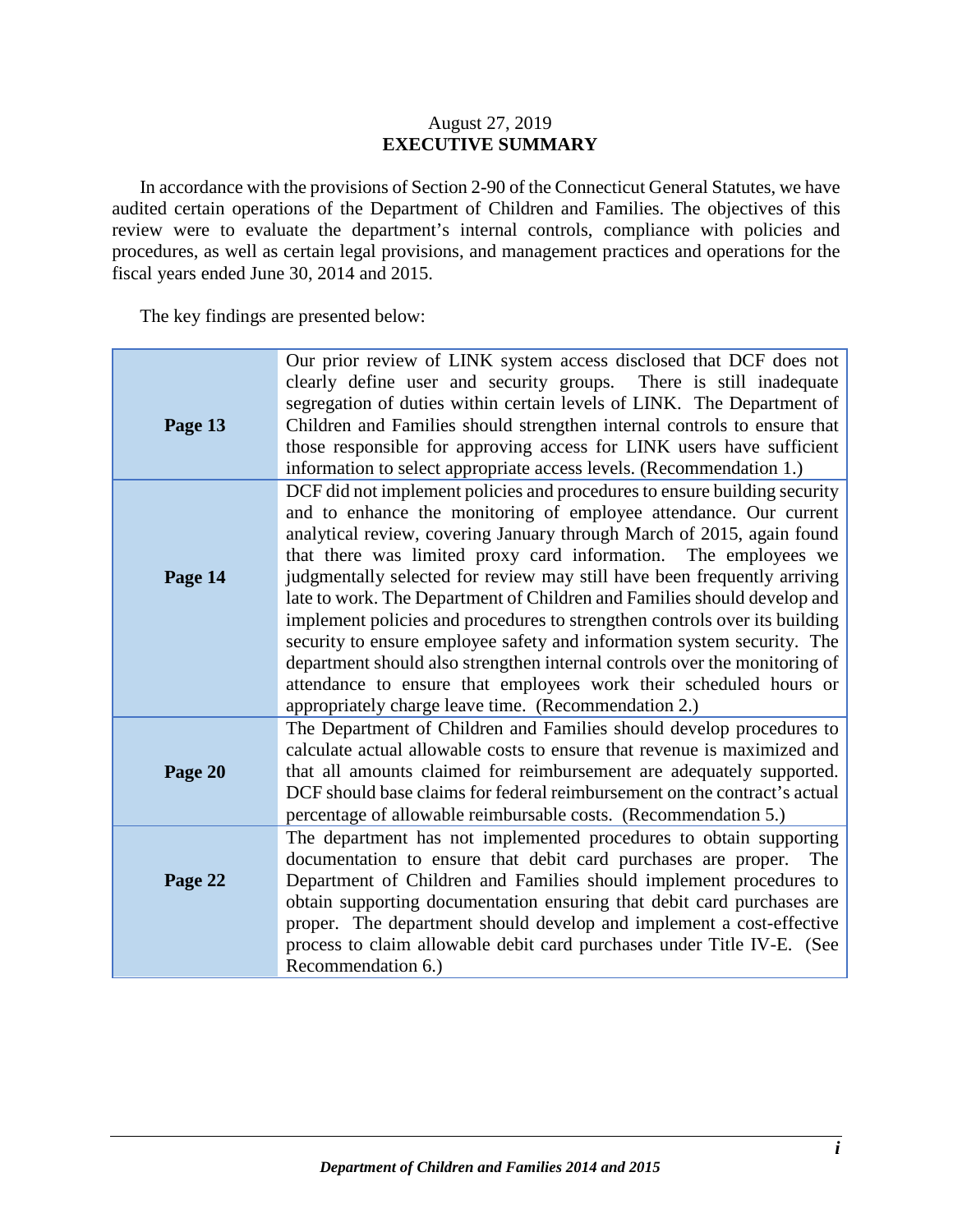### STATE OF CONNECTICUT



AUDITORS OF PUBLIC ACCOUNTS **State Capitol** JOHN C. GERAGOSIAN 210 Capitol Avenue ROBERT J. KANE Hartford, Connecticut 06106-1559

August 27, 2019

### **INTRODUCTION AUDITORS' REPORT DEPARTMENT OF CHILDREN AND FAMILIES FOR THE FISCAL YEARS ENDED JUNE 30, 2014 and 2015**

<span id="page-3-0"></span>We have audited certain operations of the Department of Children and Families in fulfillment of our duties under Section 2-90 of the Connecticut General Statutes. The scope of our audit included, but was not necessarily limited to, the years ended June 30, 2014 and 2015. The objectives of our audit were to:

- 1. Evaluate the department's internal controls over significant management and financial functions;
- 2. Evaluate the department's compliance with policies and procedures internal to the department or promulgated by other state agencies, as well as certain legal provisions; and
- 3. Evaluate the effectiveness, economy, and efficiency of certain management practices and operations, including certain financial transactions.

Our methodology included reviewing written policies and procedures, financial records, minutes of meetings, and other pertinent documents; interviewing various personnel of the department and testing selected transactions. We obtained an understanding of internal controls that we deemed significant within the context of the audit objectives and assessed whether such controls have been properly designed and placed in operation. We tested certain of those controls to obtain evidence regarding the effectiveness of their design and operation. We also obtained an understanding of legal provisions that are significant within the context of the audit objectives, and we assessed the risk that illegal acts, including fraud, and violations of contracts, grant agreements, or other legal provisions could occur. Based on that risk assessment, we designed and performed procedures to provide reasonable assurance of detecting instances of noncompliance significant to those provisions.

We conducted our audit in accordance with the standards applicable to performance audits contained in *Government Auditing Standards*, issued by the Comptroller General of the United States. Those standards require that we plan and perform our audit to obtain sufficient, appropriate evidence to provide a reasonable basis for our findings and conclusions based on our audit objectives. We believe that the evidence obtained provides such a basis.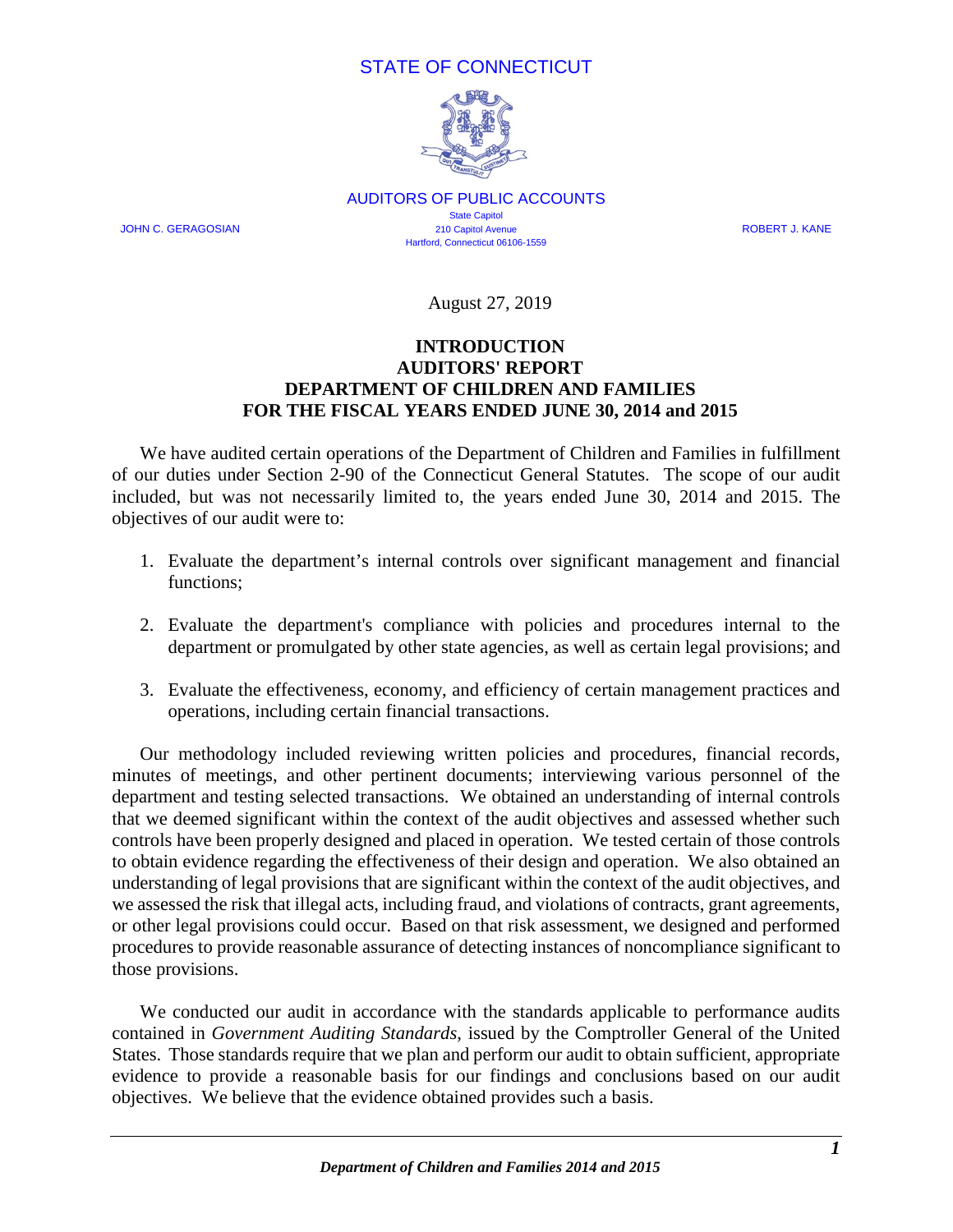The accompanying Résumé of Operations is presented for informational purposes. This information was obtained from various available sources including, but not limited to, the department's management and the state's information systems, and was not subjected to the procedures applied in our audit of the department. For the areas audited, we identified:

- 1. Deficiencies in internal controls;
- 2. Apparent noncompliance with legal provisions; and
- 3. Need for improvement in management practices and procedures that we deemed to be reportable.

The State Auditors' Findings and Recommendations in the accompanying report presents any findings arising from our audit of the Department of Children and Families.

### **COMMENTS**

### <span id="page-4-1"></span><span id="page-4-0"></span>**FOREWORD**

The Department of Children and Families (DCF) operates primarily under the provisions of Title 17a, Chapter 319, Sections 17a-1 through 17a-83 of the Connecticut General Statutes. In addition, under Sections 17a-90 through 17a-201b of Title 17a, Chapter 319a of the Connecticut General Statutes, the commissioner and the department are charged with specific responsibilities related to overseeing the welfare of children.

DCF operates as a comprehensive, consolidated agency serving children and families. Its mandates include child protective and family services, juvenile justice, mental health and substance abuse-related assistance, as well as prevention and educational services (acting in the capacity of a school district for the children in its care). During the audited period, DCF administered its programs and services through a network of offices and sites throughout the state, consisting of a central office, 14 local area offices, and 4 facilities. The department's 4 facilities are the Connecticut Juvenile Training School (CJTS), the Albert J. Solnit Children's Center – North and South Campuses (Solnit-North and Solnit-South), and the Wilderness School.

The DCF central office provides business support services for the area offices and the Wilderness School. The business operations of CJTS, Solnit-North, and Solnit-South are primarily administered by personnel at each facility.

Solnit-North, located in East Windsor, is a psychiatric residential facility providing 24-hour care to boys ages 13 through 17 with complex psychiatric needs. Solnit-North is a designed program to bridge hospital to home and community or as a diversionary placement to avoid the need for a hospital stay. Solnit-South, located in Middletown, provides comprehensive care to children and adolescents under the age of 18 with severe mental illness and related behavioral and emotional problems who cannot be safely assessed or treated in a less restrictive setting. The facility is a state-administered psychiatric facility consisting of 4 coed hospital units and 3 female adolescent psychiatric residential treatment cottages.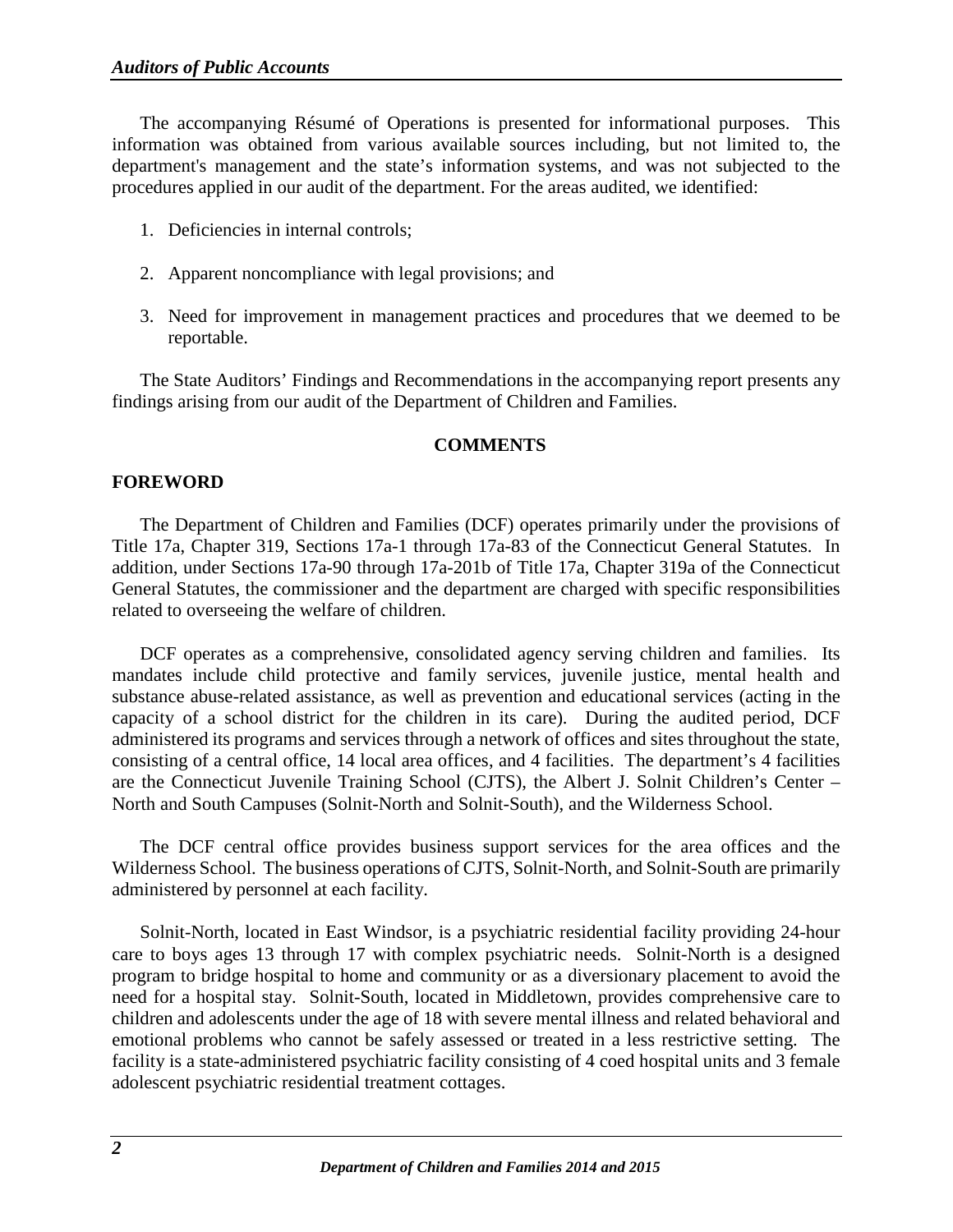The Connecticut Juvenile Training School (CJTS), located in Middletown, is a secure facility for 12 to 20 year-old males adjudicated as delinquent and committed to DCF. The CJTS mission is to provide a safe, secure, and therapeutic environment while providing opportunity for growth and success. CJTS residents receive a full range of clinical services based upon their individualized risk, need, strengths, mental health assessments, and treatment plans, including individual, family, and group therapy. On March 14, 2014, the department established a shortterm, secure program for 13-20 year-old adolescent females committed to DCF as delinquent. The Pueblo Girls' Program, located on the grounds of Solnit-South, provided crisis assessment and stabilization, rapid reintegration, and short-term gender-specific trauma treatment services to girls with complex behavioral health and delinquent needs. DCF closed the Pueblo Girl's Program in January 2016 due to a consistently low census. In December of 2015, the Governor announced a plan to close CJTS by July 2018. The facility closed on April 12, 2018.

The Wilderness School, located in East Hartland, is a prevention, intervention, and transition program for troubled youth. The school offers high-impact wilderness programs intended to foster positive youth development. Courses range from 1-day experiences to 20-day expeditions. Designed as a journey experience, the program is based on the philosophies of experiential learning and is considered therapeutic.

### <span id="page-5-0"></span>**Consent Decree**

In January of 1991, DCF entered into a consent decree to avoid litigation in response to a federal lawsuit filed by clients of the department and others. The decree mandated specific changes to department management, policies, practices, operations, and funding. A court-appointed monitor is responsible for overseeing implementation of mandates in the decree. In December of 2003, the federal court approved an exit plan that established 22 outcomes for the state to achieve improvement in services for children and families and end the court's jurisdiction. The court approved a revised exit plan in July of 2004, requiring periodic reporting by DCF and the court monitors on the department's performance and progress toward achieving the outcome measures. In July of 2008, the federal court approved an agreement negotiated in an effort to expedite improvement to 2 outcome measures related to treatment plans and services specified in the treatment plans (e.g. medical, dental, and mental health services).

DCF must be in sustained compliance with all of the outcome measures for at least 6 months prior to seeking judicial relief from the measure and shall stay compliant through any decision to terminate court jurisdiction. The monitor completed a quarterly review of the department's efforts to meet the exit plan outcome measures during the period of April 1, 2017 through September 30, 2017. The review concluded that the department achieved 15 of the 22 outcome measures and maintained compliance with 11 of the measures for at least 2 consecutive quarters.

In December of 2017, the federal court approved a revised exit plan reducing the number of outcome measures from 22 to 14. Furthermore, 4 of the remaining 14 measures may be terminated if the department maintains sustained compliance with them through June 30, 2018.

Joette Katz served as commissioner from January of 2011until January of 2019. Vannessa Dorantes was appointed commissioner in January of 2019.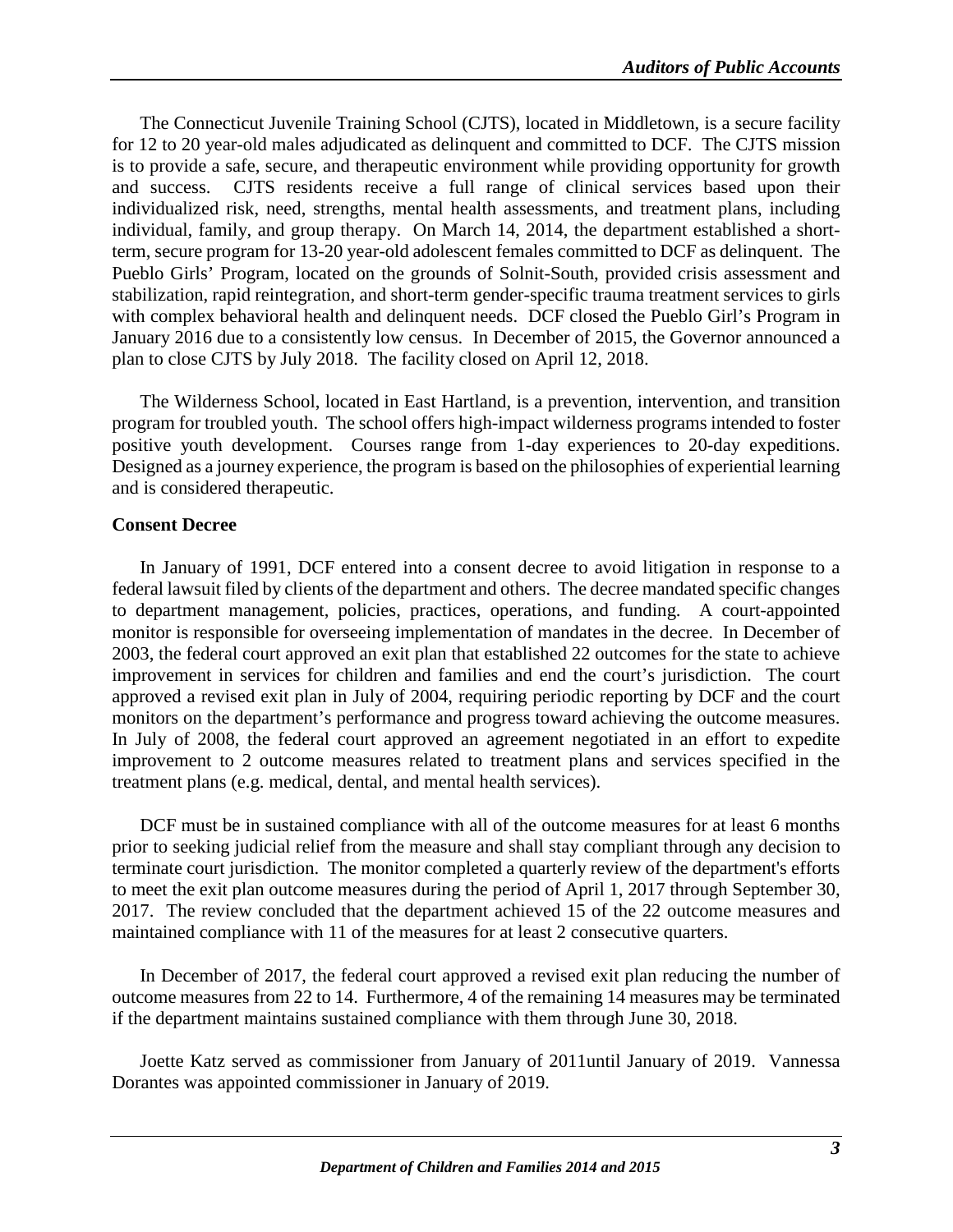### <span id="page-6-0"></span>**Careline**

Careline is a unit located in the DCF central office that operates 24 hours a day, 365 days a year. The unit receives all calls or written allegations that children are abused, neglected, or in danger of being abused or neglected. The unit also receives other types of calls related to services for children. Based on information Careline receives, it initiates appropriate action.

Careline received 200,342 calls in fiscal years 2014 and 2015. These included approximately 99,057 reports of suspected abuse or neglect, of which DCF accepted approximately 59,859 for investigation. DCF substantiated approximately 10,477 reports.

### <span id="page-6-1"></span>**Census Statistics**

Client census statistics by placement type, as of June  $30<sup>th</sup>$ , for the 3 fiscal years ended through June 30, 2015, are summarized below:

| <b>Placement Category</b>         | <b>Fiscal Year</b><br>2012-2013 | <b>Fiscal Year</b><br>2013-2014 | <b>Fiscal Year</b><br>2014-2015 |
|-----------------------------------|---------------------------------|---------------------------------|---------------------------------|
| Adoption                          | 5,496                           | 5,602                           | 5,628                           |
| <b>Foster Care</b>                | 2,059                           | 2,199                           | 2,180                           |
| Subsidized Guardianship           | 1,920                           | 1,919                           | 1,934                           |
| <b>Relative Care</b>              | 837                             | 1,019                           | 1,030                           |
| <b>Residential Home</b>           | 196                             | 141                             | 116                             |
| <b>Group Homes</b>                | 364                             | 320                             | 240                             |
| <b>DCF</b> Facilities             | 52                              | 76                              | 54                              |
| Safe Home                         | 37                              | 27                              | 6                               |
| <b>Independent Living Program</b> | 156                             | 116                             | 195                             |
| Shelter                           | 80                              | 49                              | 45                              |
| Medical                           | 23                              | 22                              | 23                              |
| <b>Total</b>                      | 11,220                          | 11,490                          | 11,451                          |

### <span id="page-6-2"></span>**Per Capita Costs**

Under the provisions of Section 17b-222 and Section 17b-223 of the General Statutes, the State Comptroller is required to annually determine the per capita, per diem costs for the care of all persons in DCF-administered treatment facilities for children and adolescents. The average per capita, per diem inpatient costs for the fiscal years 2013-2014 and 2014-2015 based on the prior fiscal year costs, are summarized below:

| <b>Facility</b> | <b>Fiscal Year</b><br>2013-2014 | <b>Fiscal Year</b><br>2014-2015 |
|-----------------|---------------------------------|---------------------------------|
| <b>CJTS</b>     | \$1,349                         | $$904*$                         |
| Solnit-North    | \$2,115                         | $$3,464*$                       |
| Solnit-South    | \$2.423                         | \$2.753                         |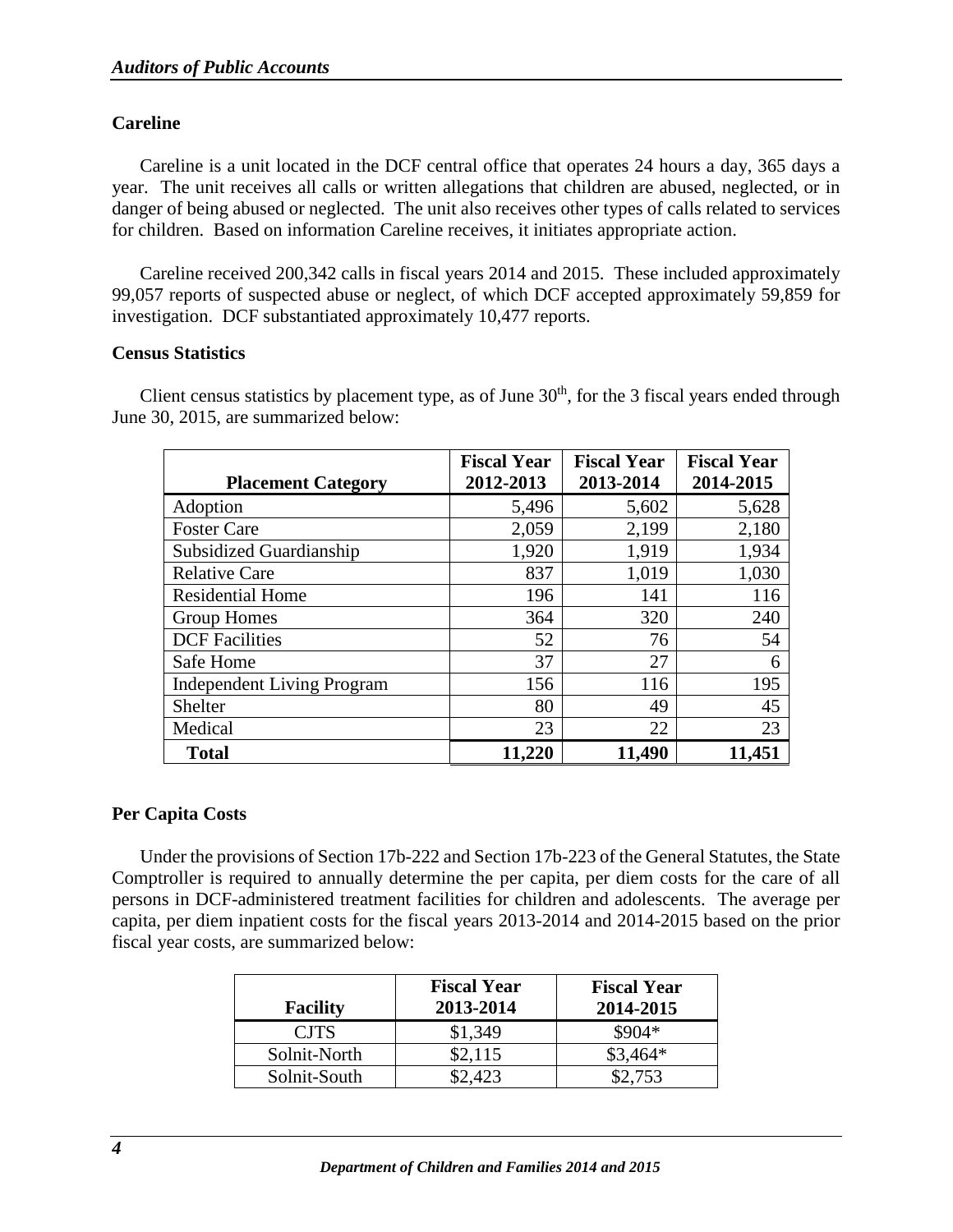*\*The reduction in the CJTS rate was due to a large negative roll-forward adjustment applied in the cycle, among other factors. The unusually high rate at Solnit-North is primarily due to a significant reduction in the population served for the period. It is not representative of normal operations.*

### <span id="page-7-0"></span>**State and Area Advisory Councils**

Section 17a-4 of the General Statutes establishes a State Advisory Council on Children and Families. The council's duties include recommending programs, legislation or other matters that will improve services for children and youth, including behavioral health services, reviewing and advising the commissioner regarding the proposed annual budget, interpreting for the community at large the policies, duties and programs of the department, and issuing reports it deems necessary to the governor and commissioner. Furthermore, the council assists in the development of, and reviews and comments on, the DCF strategic plan pursuant to subsection (b) of Section 17a-3 of the General Statutes. The council independently monitors DCF's progress in achieving its goals, offers assistance and an outside perspective, and receives quarterly status reports from the commissioner on DCF's progress in carrying out its strategic plan. Membership consists of 19 members. The governor appoints 13 members, including 2 child care professionals, 2 individuals 18 to 25 years old served by DCF, a Connecticut licensed child psychiatrist, an attorney with expertise in legal issues related to children and youth. The council also includes 7 representatives of youth, parents, and those interested in child protection, behavioral health, juvenile justice, and prevention services for children and youth, at least 4 of whom are parents, foster parents, or family members of children who received or are receiving behavioral health, child welfare, or juvenile services. The remaining 6 members represent the regional advisory councils established pursuant to section 17a-30 of the General Statutes. Since October 1, 2014, no more than half the members of the council may receive income from a private practice or any public or private agency that delivers mental health, substance abuse, child abuse prevention and treatment, or child welfare or juvenile services. The commission does not compensate members except for the reimbursement of necessary expenses. Council members serve 2-year terms and cannot serve for more than 3 consecutive terms. The commissioner serves as a non-voting, ex-officio member of the council.

Section 17a-30 of the General Statutes requires the commissioner to create distinct service regions and an advisory council in each region to advise the commissioner and the regional director on the development and delivery of services and to facilitate the coordination of services in the region. Each council has no more than 21 members appointed by the commissioner or a designee, for 1 to 3 year terms.

### <span id="page-7-1"></span>**Significant Legislation**

Public Act 13-3 made changes in mental health insurance coverage and services. The act created a 20-member task force to study the provision of behavioral health services in Connecticut and report to the legislature by February 1, 2014. Issued in April 2014, the report contained 47 recommendations, addressing the overall goal of improving the behavioral health care of children, adolescents, and young adults in Connecticut. The DCF Commissioner or a designee is a member of the task force. The act required the DCF commissioner to establish and implement a regional behavioral health consultation and care coordination program for primary care providers who serve children as of January 1, 2014.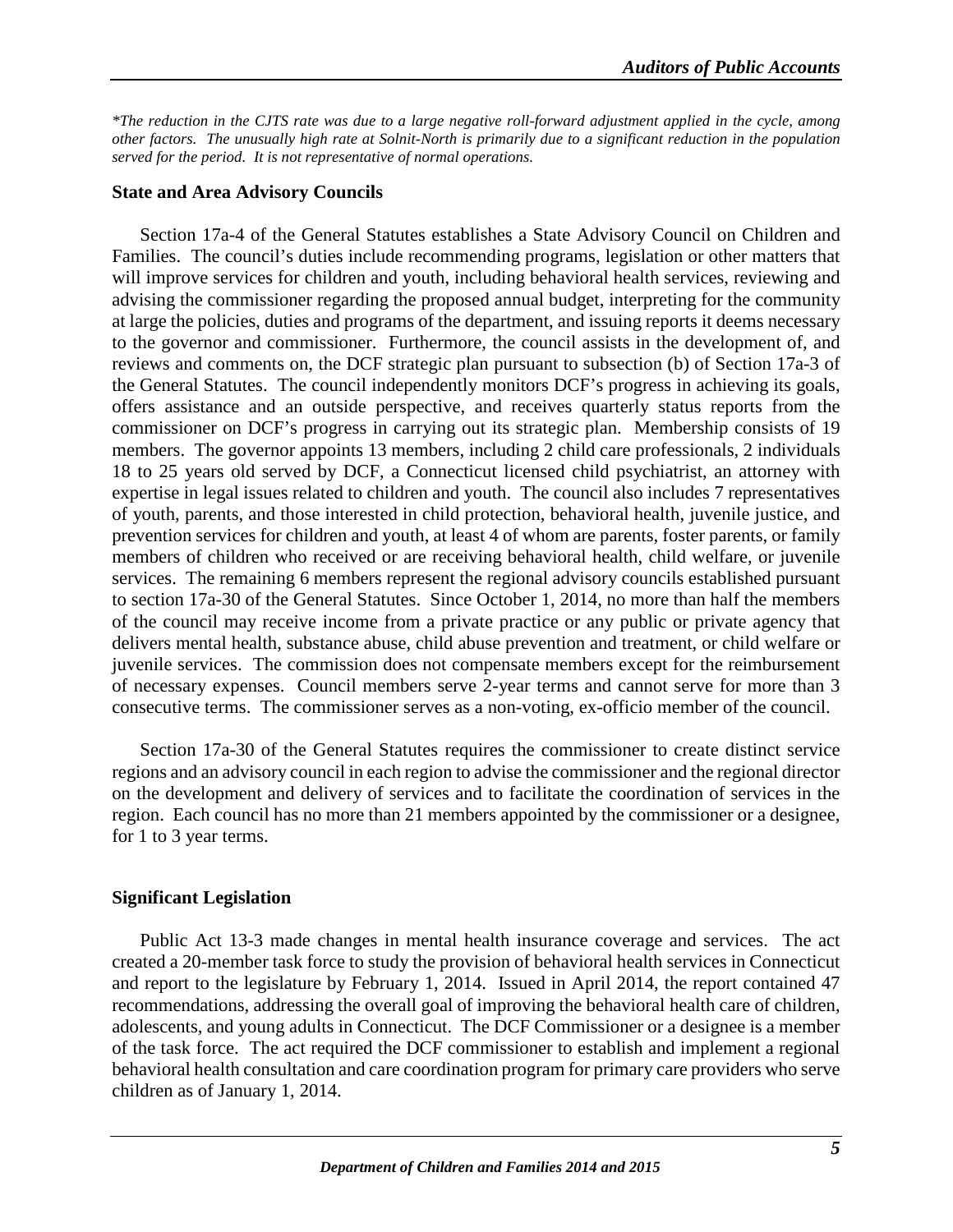Public Act 13-40, effective October 1, 2013, made various changes to the DCF statutes. Specifically, the act required (rather than allowed) DCF to disclose records, without the subject's consent, to the Department of Social Services (DSS) in certain circumstances and made related changes. The act required DCF to provide a copy of a foster youth's credit report to the youth's attorney or guardian ad litem (GAL) for review, if feasible, for identity theft evidence, and help the youth interpret and resolve any inaccuracies in conjunction with DCF. The act also eliminated the definition of permanent family residences and licensing and regulatory requirements for facilities.

Public Act 13-52, effective October 1, 2013, allowed DCF, when investigating child abuse or neglect allegations, to interview a child without the caretaker's consent when DCF has reason to believe that seeking such consent would place the child at imminent risk of physical harm. DCF already had the ability to interview the child without such consent if DCF has reason to believe a caretaker or member of the child's household was the perpetrator of the abuse or neglect. By law, when DCF wants to interview a child as part of an investigation, it generally must obtain the consent of parents, guardians, or other individuals responsible for the child's care. If consent is not required, DCF must generally conduct the interview in the presence of a disinterested adult.

Public Act 13-54, effective October 1, 2013, renamed the DCF "differential response" program as the "family assessment response" (FAR) program and required DCF to follow the same expungement process for FAR cases applicable to unsubstantiated cases of abuse and neglect. It required DCF to seal family assessment case records but allowed agency employees to access them to properly discharge their duties. It required the commissioner to destroy the case files 5 years after DCF completes its investigation or closes the family assessment case, whichever is later, if the department has not received another report of abuse or neglect involving the family. However, if a family has more than one unsubstantiated report within this period, DCF must keep the records for 5 years from the date it completed the most recent investigation.

Public Act 13-77, effective July 1, 2013, required DCF to notify both the child's guardian and custodial and noncustodial parents when opening a child abuse or neglect investigation, if the notification is in the child's best interest. DCF may not provide this notice if it has reasonable grounds to believe that it would endanger someone or interfere with a criminal investigation.

Public Act 13-80, effective July 1, 2013, reduced from 15 to 5 days, the deadline by which DCF must ask the state police to conduct fingerprint-based state and national criminal history records checks on anyone living in a home in which DCF places a child on an emergency basis.

Public Act 13-81, effective July 1, 2013, repealed statutes that allowed the DCF Commissioner or a child-placing agency to consider the sexual orientation of the prospective adoptive or foster parent(s) when placing a child and provided that the recruitment of minority families may not be a reason to delay placement of a child with an available family of a different race or ethnicity.

Public Act 13-124, effective July 1, 2013, required state agencies, when hiring individuals or placing them in internship programs, to give preference to 18 to 24 year-old young adults who were in DCF foster care on their 18th birthday. The act defines preference as priority over similarly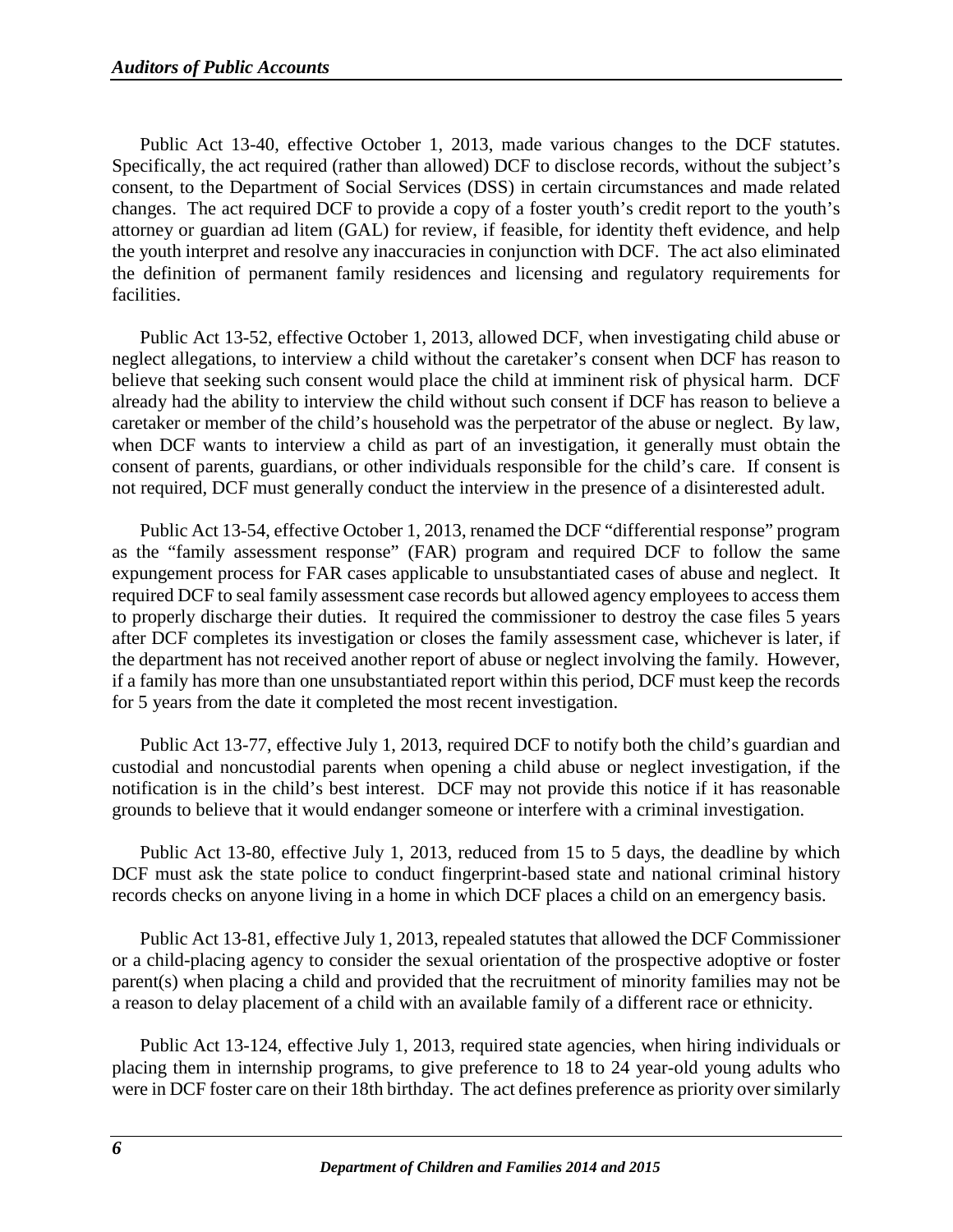qualified applicants. Nothing in the act required applicants to request foster child status or disclose their status as a former foster child, nor can the act be construed to give an applicant the right to sue for a violation of its provisions.

Public Act 13-178, effective July 1, 2013, required DCF and the Office of Early Childhood (OEC), in consultation and collaboration with various individuals and agencies, to take several steps to address the mental, emotional, and behavioral health needs of Connecticut's children. It required DCF to develop a comprehensive plan to meet these needs and prevent or reduce the longterm negative impact of mental, emotional, and behavioral health issues on children.

Public Act 13-228, effective October 1, 2013, in child abuse and neglect cases, extended to DCF or any agency or person to whom DCF has granted temporary custody of a child or youth on the basis of a court order of temporary custody (OTC), the following rights regarding that child or youth: (1) obligation of care and control; (2) the authority to make decisions regarding emergency medical, psychological, psychiatric, or surgical treatment; and (3) other rights and duties that the court orders. By law, DCF must file an affidavit requesting an OTC with the Superior Court when it has reasonable cause to believe that the child is in immediate physical danger or is suffering from serious physical illness or injury, and the conditions or circumstances surrounding the child's care require that DCF assume immediate custody to protect the child. Prior law was silent on these rights and duties.

Public Act 13-234, effective July 1, 2013, required DCF, in conjunction with the State Department of Education, to take steps to improve the academic achievement of children and youth in DCF or Judicial Branch custody. The act also required DCF to ensure that children ages 36 months or younger are screened for developmental and social-emotional delays if they are substantiated abuse and neglect victims or receiving DCF differential response program services. DCF must refer any child, found through the screening to exhibit such delays, to the Birth-to-Three Program or, if ineligible for this program, the Children's Trust Fund's "Help Me Grow" prevention program or a similar program. DCF was required to begin submitting annual reports on the screenings and referral program no later than July 1, 2014, and annually thereafter. Furthermore, effective October 1, 2013, the act allowed youth committed to DCF prior to age 18 to remain in DCF custody up to age 21 with their consent if they are enrolled in a full-time approved secondary education program or equivalent credential, enrolled full time in an institution that provides postsecondary or vocation education, or participating full time in a program or activity approved by the DCF commissioner designed to promote or remove barriers to employment. The act also allowed the DCF commissioner discretion to waive the full-time enrollment or participation requirement in compelling circumstances. It required DCF, within 120 days after the youth's 18th birthday, to file a motion in juvenile court to determine whether continuation of care is in the youth's best interest and, if so, whether there is an appropriate permanency plan. Once the court approves the plan, the law requires the commissioner to file another motion for review within 9 months. A hearing must be held within 90 days after the filing. The act extends this review process to permanency plans for 18 to 20 year-old youth in voluntary DCF custody.

Public Act 13-297, effective October 1, 2013, made it a form of risk of injury to a child for a person to intentionally and unreasonably interfere with or prevent a person who is required to report suspected child abuse and neglect (a mandated reporter) from carrying out this obligation.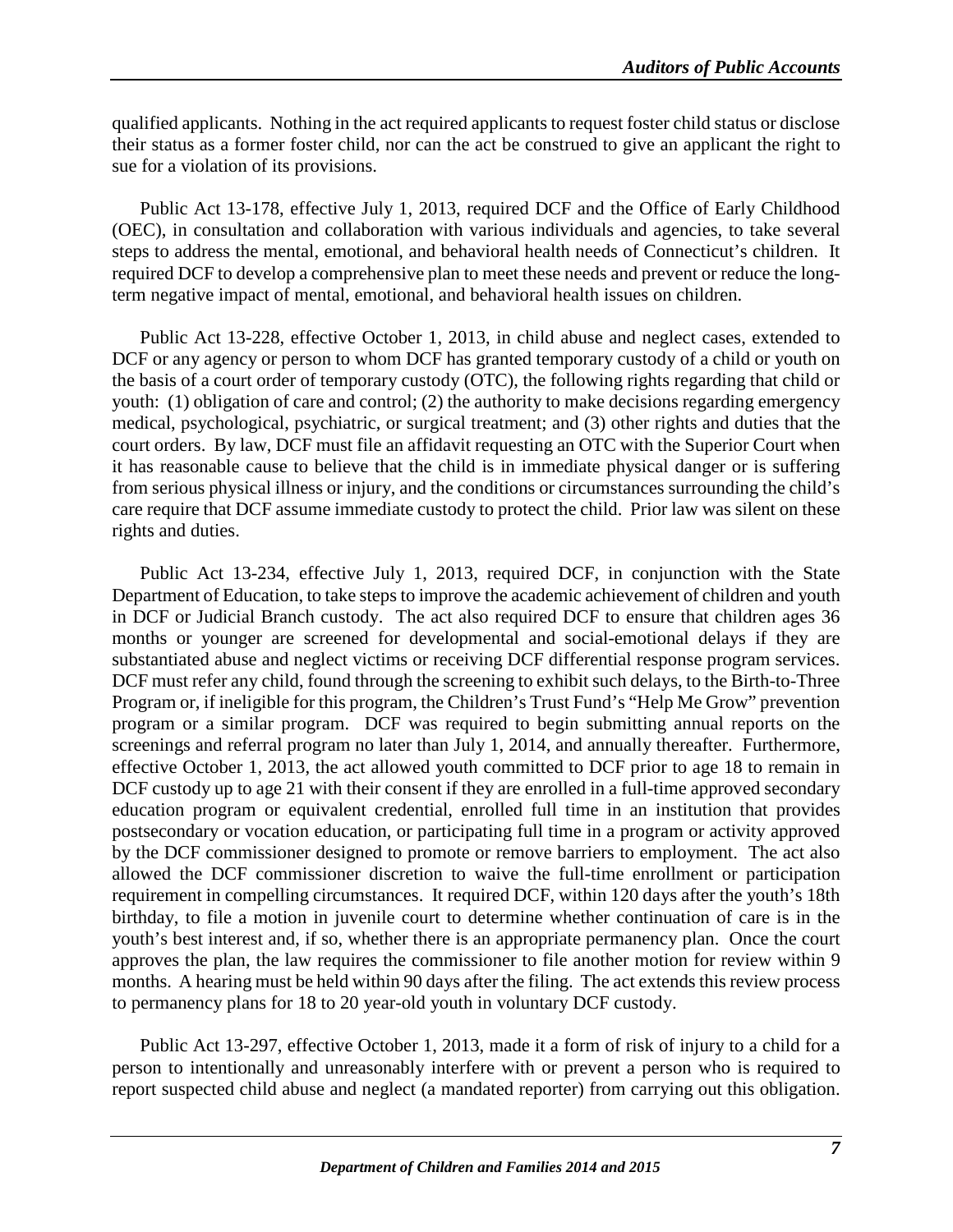The act made this a class D felony. The act also made it a crime when mandated reporters (e.g. school employees, police officers, certain medical professionals, and DCF employees) fail to report suspected child abuse or neglect to DCF. Under prior law, this inaction subjected them to \$500 to \$2,500 fines. This act makes it a class A misdemeanor requires the offender to participate in an educational and training program. Mandated reporters are required to report suspected child abuse or neglect within certain specified timeframes and, in the ordinary course of their employment or profession, have reasonable cause to suspect that a child under age 18 was abused or neglected; suffered a non-accidental physical injury or one that is inconsistent with the given history of such injury; or has been placed at imminent risk of serious harm.

Public Act 14-22, effective July 1, 2014, required DCF, in consultation with OEC, to adopt policies and procedures that maximize the enrollment of eligible preschool-aged children in eligible preschool programs, and submit such policies and procedures to the joint standing committees of the General Assembly having cognizance of matters relating to children, human services, education and appropriations. Additionally, DCF, in consultation with OEC, was required to submit a report to the aforementioned committees, not later than January 1, 2015, concerning (1) the number of eligible preschool-aged children who are enrolled in an eligible preschool program at the time such children are placed in out-of-home care; (2) the number of eligible preschool-aged children who are not enrolled in an eligible preschool program at the time of placement; (3) the number of children ages birth to 3, inclusive, who are placed in out-of-home care; (4) the number of eligible preschool-aged children who require special education and related services and the number and percentage of such children who enrolled in a preschool program; (5) an analysis of the availability of spaces in eligible preschool programs in relation to the geographic placement of eligible preschool-aged children; (6) an analysis of the availability of spaces in eligible preschool programs in relation to the nature and cost of such eligible preschool programs to DCF; (7) an analysis of eligible preschool programs and transportation options that will minimize costs to the department; and (8) a plan to provide priority access to eligible preschoolaged children at state and federally-funded preschool programs.

Public Act 14-217, effective upon passage on June 13, 2014, extended the period for which DCF may provide the periodic adoption subsidy in certain circumstances. DCF may continue to provide a periodic subsidy for a special needs child between ages 18 and 21 if the adoption was finalized on or after October 1, 2013; the child was age 16 or older when the adoption was finalized; and the child is enrolled full-time in an approved secondary education program or program leading to an equivalent credential, enrolled in a full-time postsecondary or vocational institution, or participating full-time in a program or activity approved by the commissioner and designed to promote or remove barriers to employment. The act gives the commissioner the discretion to waive the full-time requirement in compelling circumstances. DCF is also required to annually review periodic subsidies for 18 to 21 year-old special needs children, as opposed to biennially, if the child is under age 18. It eliminates a requirement that the commissioner perform the review in accordance with an established schedule. DCF must continue to provide the subsidy to the 18 to 21 year-old child if the child's adoptive parent, at the time of review, submits a sworn statement that the child meets the education or employment requirements.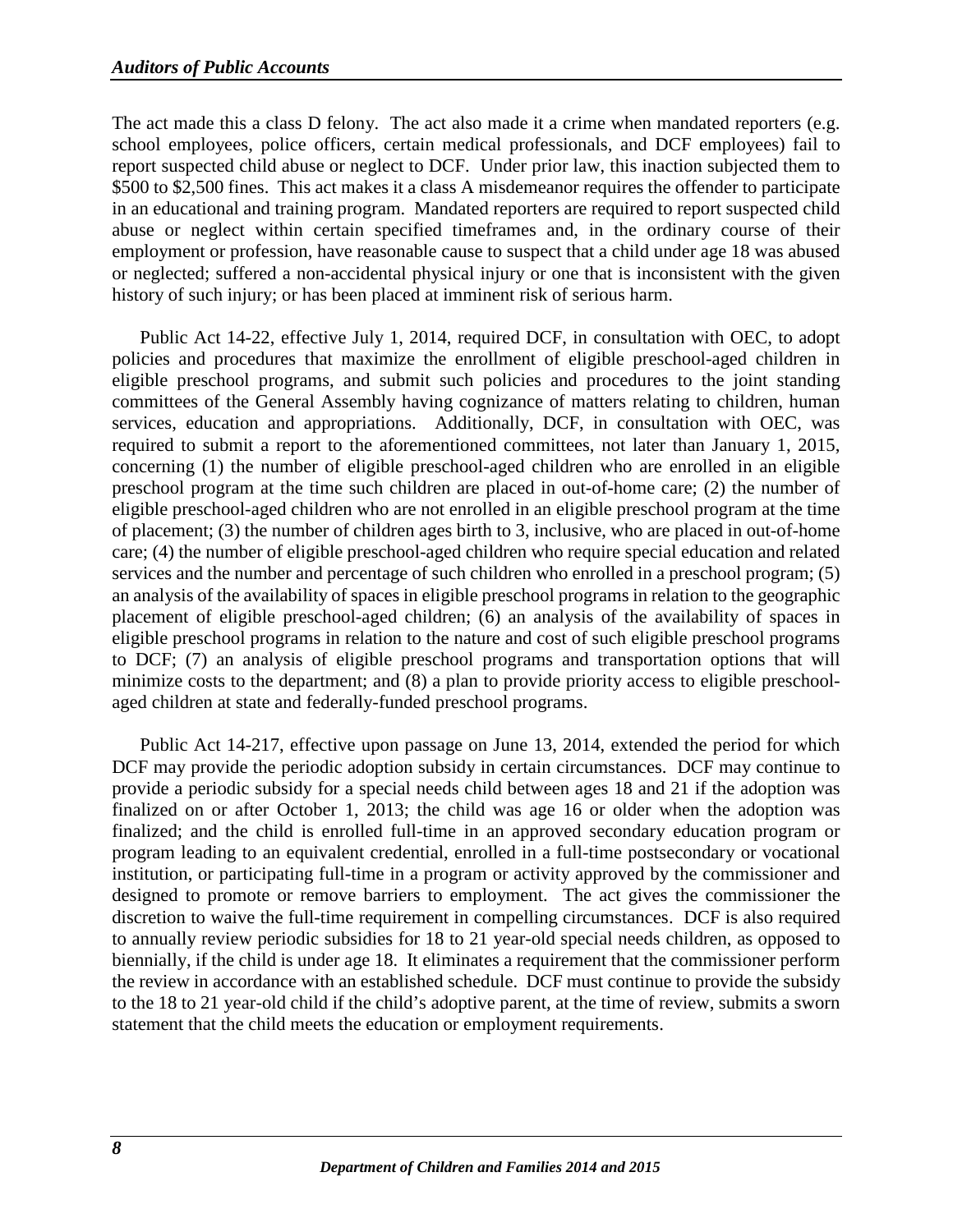# <span id="page-11-0"></span>**RÉSUMÉ OF OPERATIONS**

Funding for the general operations of DCF was provided by budgeted appropriations from the General Fund and restricted contributions, primarily in the form of federal grants.

The federal government reimburses a significant amount of DCF operating expenditures under the Title IV-E Foster Care (FC) and Adoption Assistance (AA) programs. The Foster Care Program provides assistance on behalf of eligible children who are placed away from their families in foster care under the administration of the state. The Adoption Assistance Program provides assistance on behalf of eligible children who are adopted through the state. These programs reimburse the state for a portion of board and care costs, adoption subsidies, and DCF administrative costs on behalf of eligible children.

### <span id="page-11-1"></span>**General Fund**

### <span id="page-11-2"></span>**Receipts**

General Fund receipts for the past 3 fiscal years are summarized below:

|                 | <b>Fiscal Year</b> | <b>Fiscal Year</b> | <b>Fiscal Year</b> |
|-----------------|--------------------|--------------------|--------------------|
|                 | 2012-2013          | 2013-2014          | 2014-2015          |
| <b>Receipts</b> | \$98,430,761       | \$106,206,076      | \$118,984,653      |

General Fund receipts consist primarily of Foster Care and Adoption Assistance reimbursements. The increases in General Fund receipts during the audited period were attributable to the raising of the age of children served under the FC and AA from 18 to 21, the claiming of federal maintenance guardianship assistance program payments beginning during fiscal year 2013-2014 and increasing thereafter, and prior period adjustments.

### <span id="page-11-3"></span>**Expenditures**

General Fund expenditures for the past 3 fiscal years are summarized below:

|                                       | <b>Fiscal Year</b><br>2012-2013 | <b>Fiscal Year</b><br>2013-2014 | <b>Fiscal Year</b><br>2014-2015 |
|---------------------------------------|---------------------------------|---------------------------------|---------------------------------|
| <b>Personal Services</b>              | \$247,072,305                   | \$256,279,230                   | \$275,477,211                   |
| <b>Workers' Compensation Payments</b> | 10,474,191                      | 9,883,796                       | 10,551,940                      |
| <b>Contractual Services and</b>       | 42,501,135                      | 49,279,622                      | 47,059,262                      |
| Commodities                           |                                 |                                 |                                 |
| Purchase of Service Payments/Grants   | 191,853,645                     | 190,558,776                     | 195,482,594                     |
| <b>Board and Care Payments</b>        | 281, 341, 709                   | 266,007,585                     | 262,244,294                     |
| <b>Capital Outlays</b>                | 14,026                          | 344,822                         | 62,212                          |
| <b>Total Expenditures</b>             | \$773,257,011                   | \$772,353,831                   | \$790,877,513                   |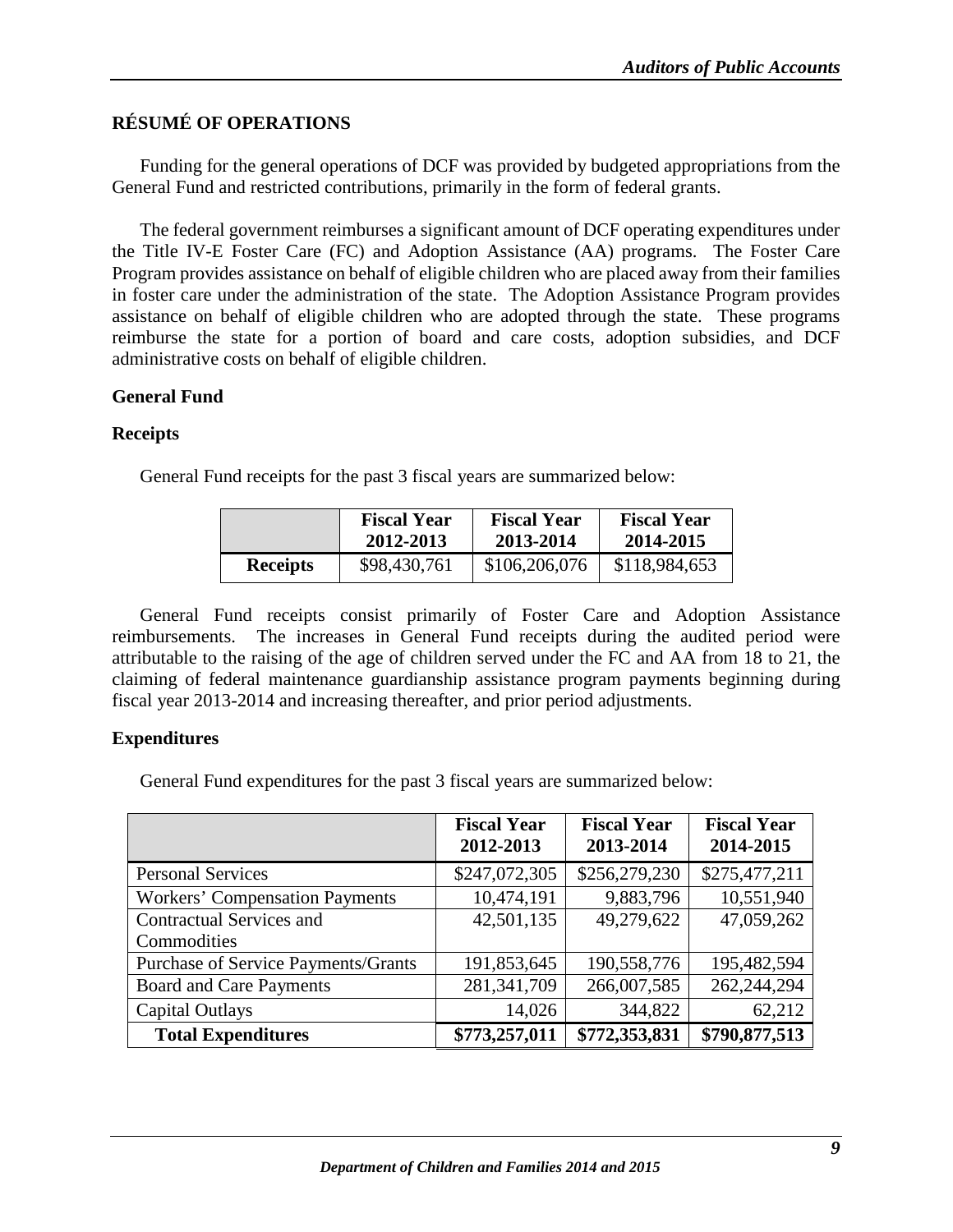Total General Fund expenditures decreased by \$903,180 and increased by \$18,523,682 in the fiscal years ended June 30, 2014 and 2015, respectively. The decrease in fiscal year 2013-2014 was attributable to a decline in board and care payments offset by an increase in personal and contractual services. Board and care payments declined as the department began placing children into more family-based foster homes instead of higher cost residential facilities. The increase in fiscal year 2014-2015 was mostly attributable to increases in personal services expenditures due to the significant increase of social worker positions, employee salary increases, and bonuses.

### <span id="page-12-0"></span>**Special Revenue Funds**

### <span id="page-12-1"></span>**Grants and Restricted Accounts Fund**

### <span id="page-12-2"></span>**Receipts**

Grants and Restricted Accounts Fund receipts during the audited period are summarized below:

|                         | <b>Fiscal Year</b><br>2012-2013 | <b>Fiscal Year</b><br>2013-2014 | <b>Fiscal Year</b><br>2014-2015 |
|-------------------------|---------------------------------|---------------------------------|---------------------------------|
| <b>Federal Receipts</b> | \$13,592,444                    | \$14,846,836                    | \$14,924,433                    |
| Non-Federal Receipts    | 2,519,664                       | 3,321,669                       | 3,491,123                       |
| Other                   | 20                              | 16                              |                                 |
| <b>Total Receipts</b>   | \$16,112,128                    | \$18,168,521                    | \$18,415,564                    |

Receipts increased by \$2,056,393 in the fiscal year ended June 30, 2014 compared to the fiscal year ended June 30, 2013, due to increases in several federal and non-federal grant programs.

### <span id="page-12-3"></span>**Expenditures**

DCF made expenditures from the Grants and Restricted Accounts, Capital Equipment Purchase, and Grants to Local Governments and Others Special Revenue Funds during the audited period. Special revenue fund expenditures are summarized for the past 3 fiscal years below:

|                                             | <b>Fiscal Year</b><br>2012-2013 | <b>Fiscal Year</b><br>2013-2014 | <b>Fiscal Year</b><br>2014-2015 |
|---------------------------------------------|---------------------------------|---------------------------------|---------------------------------|
| Personal Services/Fringe Benefits           | \$1,568,344                     | \$1,890,361                     | \$1,725,397                     |
| <b>Contractual Services and Commodities</b> | 6,623,192                       | 7,676,469                       | 8,190,579                       |
| Grants/Transfers                            | 11,444,483                      | 13,228,953                      | 11,401,249                      |
| Capital Outlays                             | 701,256                         | 1,349,330                       | 517,732                         |
| <b>Total Expenditures</b>                   | \$20,337,275                    | \$24,145,113                    | \$21,834,957                    |

Special revenue fund expenditures increased by \$3,807,838 in the fiscal year ended June 30, 2014, compared to the fiscal year ended June 30, 2013. The increase was mostly attributable to growth in contractual services, grants and transfers, and capital information technology hardware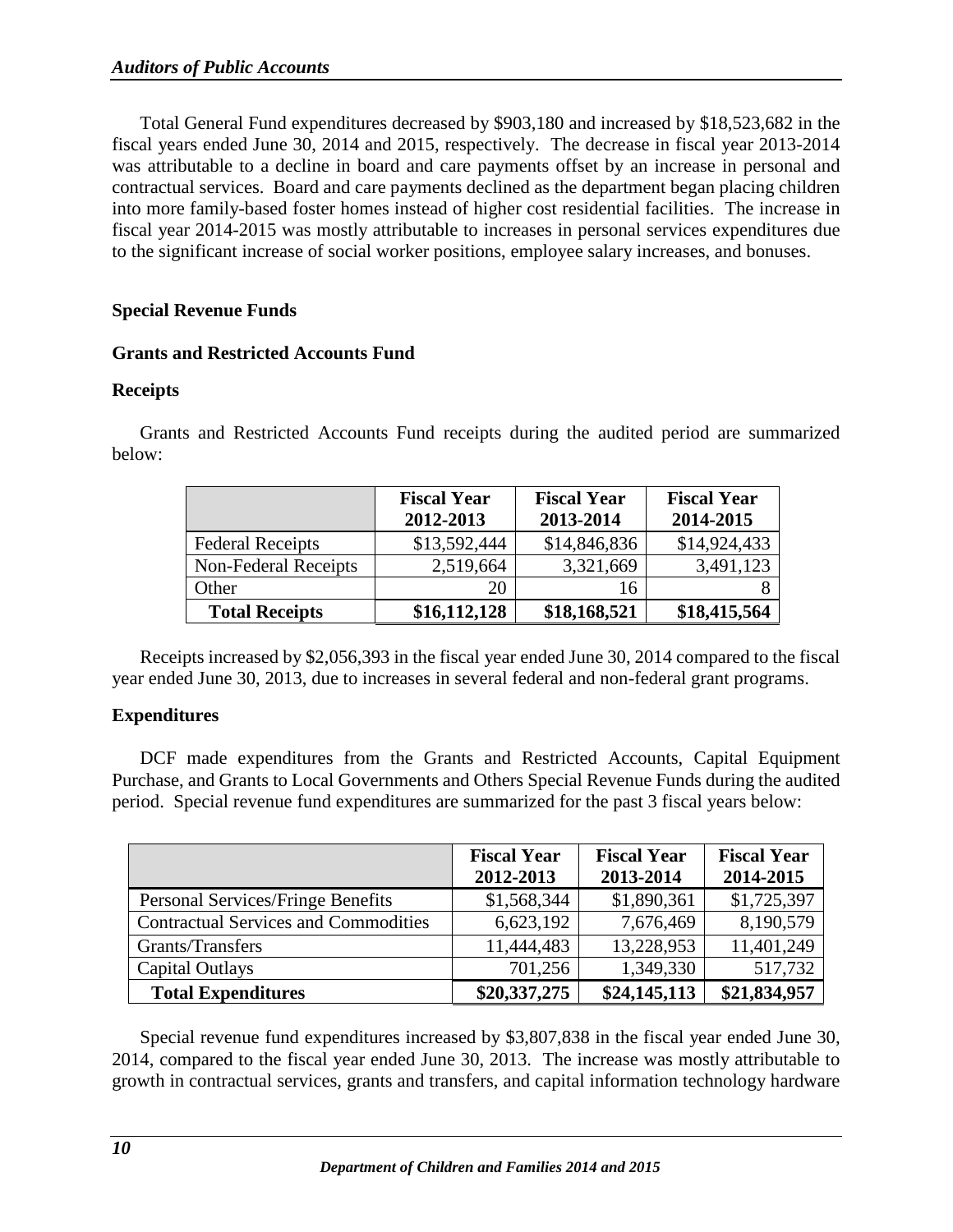expenditures. Expenditures decreased by \$2,310,156 in the fiscal year ended June 30, 2015, compared to the fiscal year ended June 30, 2014, primarily due to decreases in personal services, grants, and capital outlays offset by an increase in contractual services.

### <span id="page-13-0"></span>**Capital Projects Funds**

Expenditures from various capital projects funds during the fiscal years ended June 30, 2014 and 2015 totaled \$493,452 and \$2,233,821, respectively. Capital project expenditures were primarily for property repairs, capital outlays, grants, and electronic data processing contractual services.

### <span id="page-13-1"></span>**Fiduciary Funds**

DCF administered a number of accounts/funds in a fiduciary capacity during the audited period. A brief description of the accounts/funds and their purpose follows:

### *Children's Trust Accounts:*

Under the provisions of Section 46b-129 of the General Statutes, the commissioner of the Department of Children and Families may be appointed guardian of any uncared for, neglected, or dependent child committed to the commissioner by the superior court. Furthermore, Section 46b-129 (l), provides that the commissioner may bill and collect from the person in charge of the estate of any child or youth aided by the commissioner, including the decedent estate or the payee of such child's or youth's income, the total amount expended for care of such child or youth or such portion thereof as any such estate or payee is able to reimburse.

A child's income is derived primarily from Social Security benefits, survivor benefits, and other contributions received on behalf of some children placed in the department's care. DCF establishes individual trust accounts for children receiving benefits. These accounts are used to oversee the child's income and the cost of DCF care. The department makes periodic disbursements from these accounts to the Department of Administrative Services for the cost of the child's care. Cash receipts from these accounts totaled \$8,118,381 and disbursements totaled \$8,058,332 for the 2-year period ending June 30, 2015.

### *Trustee Accounts:*

These funds were established to account for private gifts, donations, and revenue derived from operations that pertain to activities of the children. Funds are used for the welfare and activities of children under DCF care. The DCF central office and all of the department's facilities administered trustee accounts during the audited period. Cash receipts and disbursements from these funds totaled \$252,692 and \$260,932, respectively, during the audited period.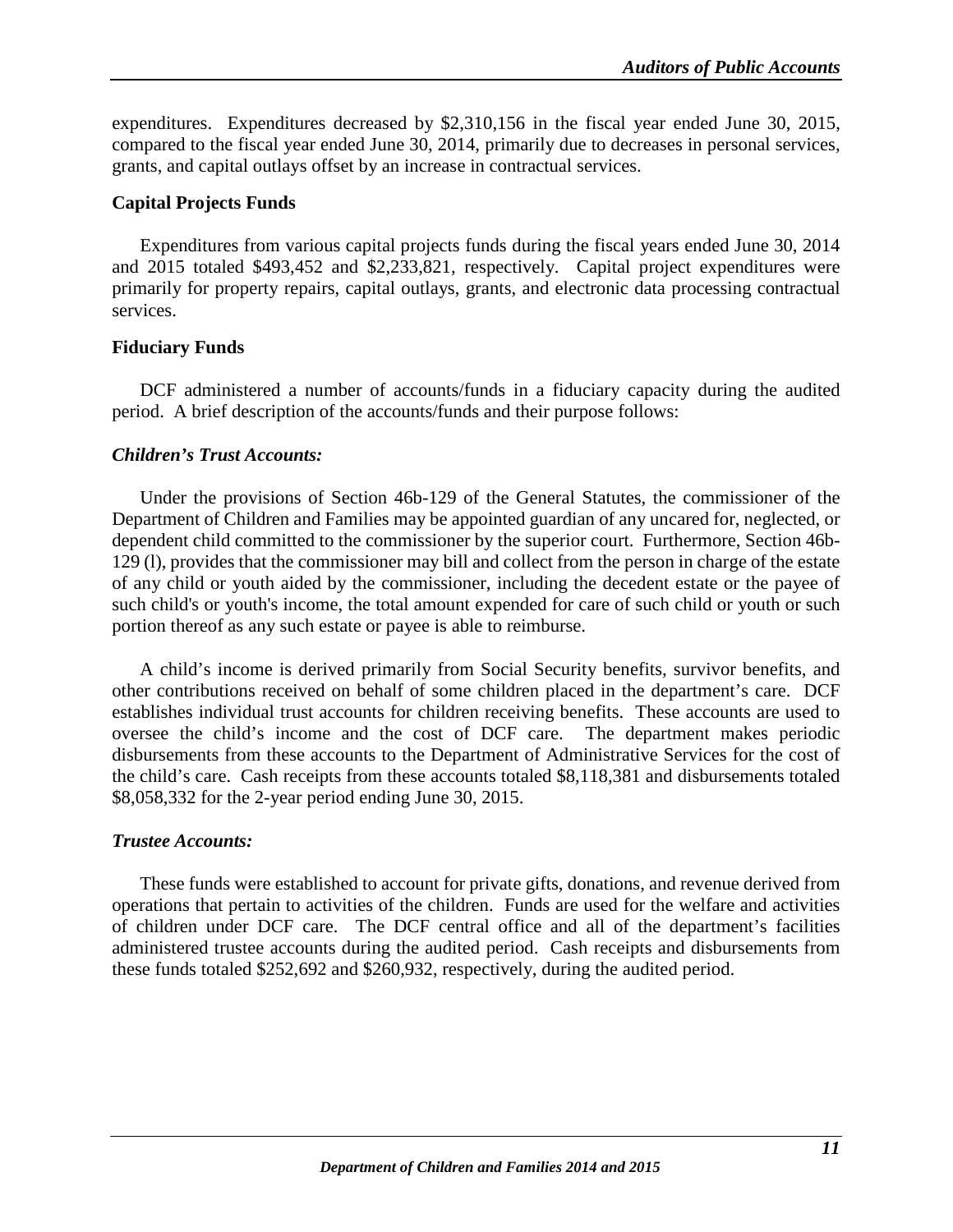### *Donation Fund – CJTS:*

Funds in this account are used for activities for residents at CJTS. Assets in this account consist of cash, investments, and real estate. Total assets in this account as of June 30, 2015 were \$435,549. Cash receipts and disbursements from this fund totaled \$52,690 and \$61,757, respectively, during the audited period.

### *Residents' Cash Funds:*

These funds are maintained to control the custodial accounts of individuals residing at DCF facilities. Assets belonging to the residents, such as monies in their possession at admission, monetary gifts, and wages earned through work programs are the major sources of receipts for these funds. Cash receipts and disbursements from these funds totaled \$87,402 and \$85,836, respectively, during the audited period.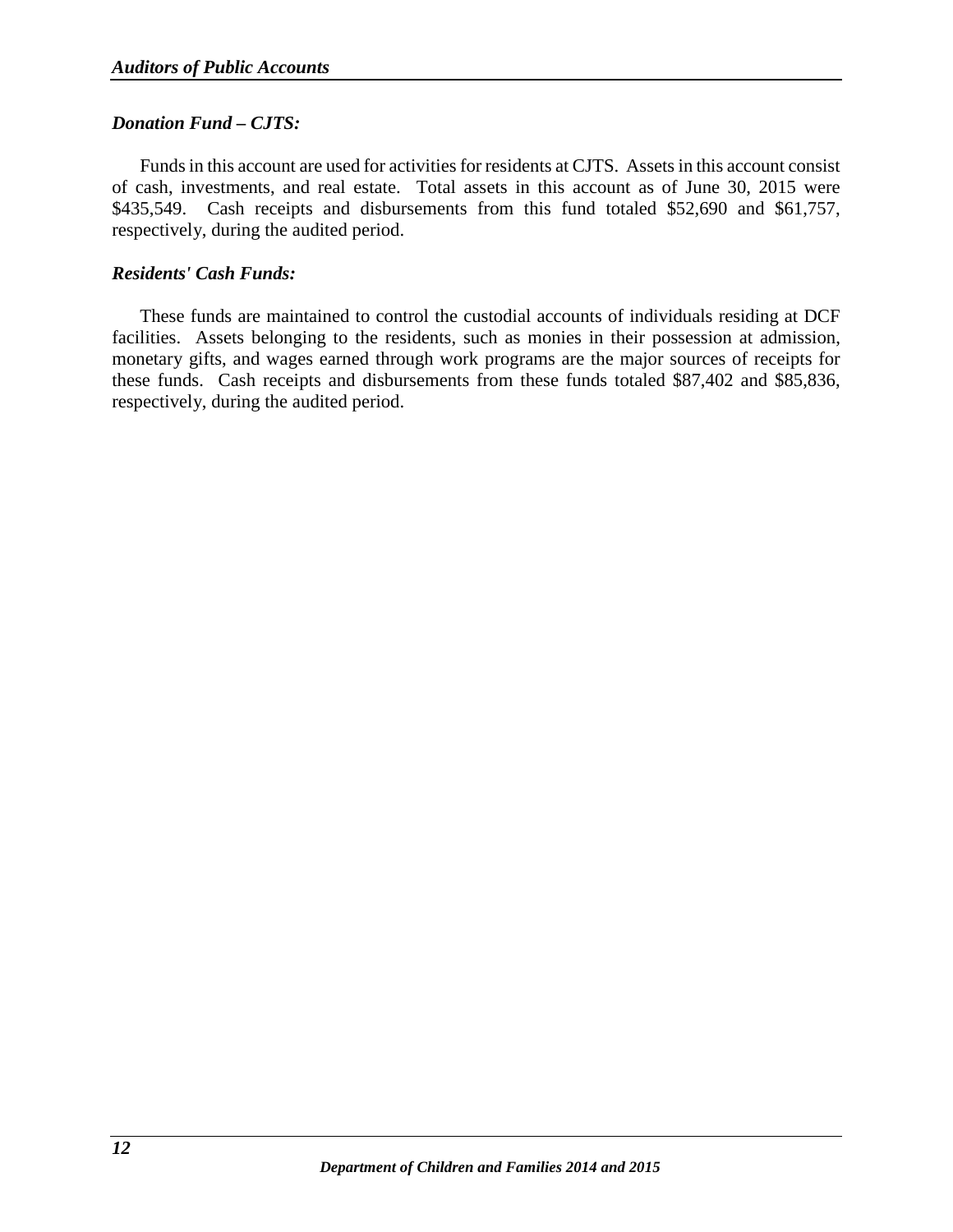### **STATE AUDITORS' FINDINGS AND RECOMMENDATIONS**

<span id="page-15-0"></span>The following recommendations resulted from our current review of the Department of Children and Families:

### <span id="page-15-1"></span>**CONTROL ENVIRONMENT**

#### <span id="page-15-2"></span>**Access Controls of the LINK System Need Improvement**

- *Background:* LINK is the Department of Children and Families' statewide automated child welfare information system used for various functions, including child protective services, intakes and referrals, investigations, case narratives, child placement histories, central registry, facility case management, provider licensing, payment generation, budgeting, and federal reimbursement. DCF assigned access to approximately 3,400 LINK users and 57 user-groups. When an employee is hired, the supervisor selects the user-group and submits a DCF-2116 Network/Security Change Request Form to the Information Systems (IS) unit.
- *Criteria:* Documentation of a well-controlled system should be complete and current to help ensure that controls are fully understood and adequately applied.

Sound business practice requires that the ability to view or change data be restricted to only those employees whose direct job responsibilities require such access. Access should be granted only after a review to determine that the employee has the requisite responsibilities. An agency should periodically review access granted over sensitive areas to ensure employees continue to have access requisite with their job responsibilities. Proper segregation of duties should be established when assigning access.

*Condition:* Our prior review of LINK system access disclosed that DCF does not clearly define user and security groups. Consequently, it cannot determine whether employees' LINK access was appropriate for their job responsibilities. The department does not maintain detailed documentation describing which information the user-group would access. Therefore, supervisors and managers may not be fully knowledgeable about the level of access that they are approving.

> There is still inadequate segregation of duties within certain levels of LINK. Testing disclosed 2 users with the ability to create and approve providers, as well as request and approve payments to providers.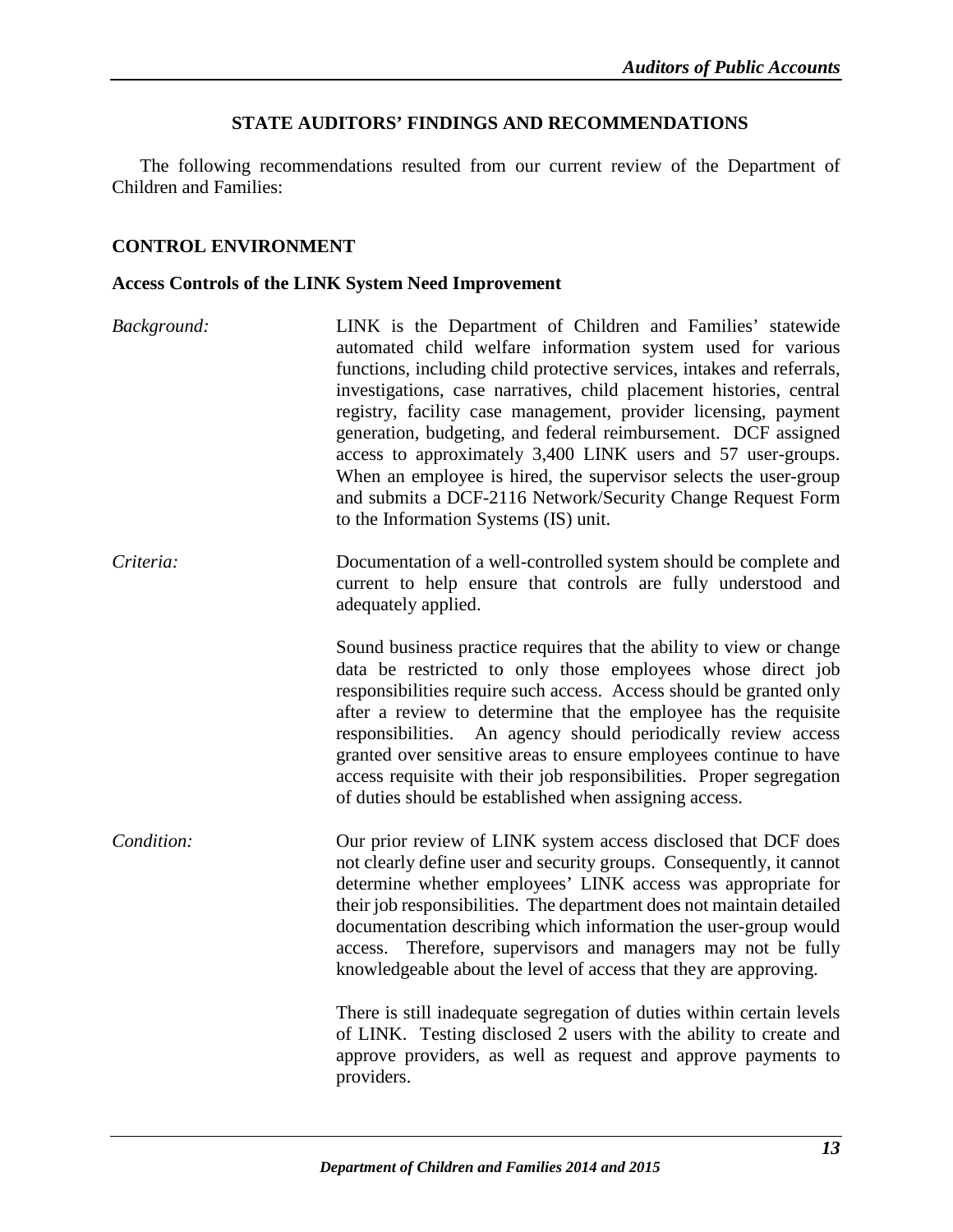| Effect:          | Supervisors may approve LINK access that is unnecessary for the<br>performance of the employee's job responsibilities and lacks<br>appropriate segregation of duties.                                                                                                                                                                                                                                                                        |
|------------------|----------------------------------------------------------------------------------------------------------------------------------------------------------------------------------------------------------------------------------------------------------------------------------------------------------------------------------------------------------------------------------------------------------------------------------------------|
| Cause:           | Supervisors and managers assign user-group levels based on the<br>access level they deem necessary and that is generally the same as<br>access granted to personnel in similar positions. The department<br>does not regularly reassess its access levels.                                                                                                                                                                                   |
| Recommendation:  | The Department of Children and Families should strengthen internal<br>controls to ensure that those responsible for approving access for<br>LINK users have sufficient information to select appropriate access<br>levels. The department should periodically reassess its employees'<br>LINK access to ensure it is still needed for their job responsibilities<br>and that proper segregation of duties exists. (See Recommendation<br>1.) |
| Agency Response: | "The Department agrees with this finding.                                                                                                                                                                                                                                                                                                                                                                                                    |
|                  | The Child Welfare Accounting Unit continues to work in<br>collaboration with Information Systems Division and the Human<br>Resources Division to strengthen internal controls and ensure<br>segregation of duties regarding LINK activity."                                                                                                                                                                                                  |

# <span id="page-16-0"></span>**Strengthen Controls over Proxy Card Usage, Security, and Employee Attendance**

| Background: | The Department of Children and Families administers programs and<br>services through a network of 14 area offices located throughout the<br>state. These offices fall into six regions under the supervision of<br>regional administrators. Social workers use LINK, the DCF<br>statewide automated child welfare information system, for various<br>functions, including child protective services, intakes and referrals,<br>investigations, case narratives, child placement histories, central<br>registry, facility case management, provider licensing, payment<br>generation, budgeting, and federal reimbursement. |
|-------------|----------------------------------------------------------------------------------------------------------------------------------------------------------------------------------------------------------------------------------------------------------------------------------------------------------------------------------------------------------------------------------------------------------------------------------------------------------------------------------------------------------------------------------------------------------------------------------------------------------------------------|
|             | Proxy card readers are located at the central office and the majority<br>of the area offices. The readers allow authorized cardholders entry<br>and access to various parts of the building. Reports are available<br>from the proxy card system that identify the swipe times of the<br>employees entering or moving throughout the buildings.                                                                                                                                                                                                                                                                            |
| Criteria:   | Title 45 Code of Federal Regulations (CFR) $164.310(a)(1)$ provides<br>that a covered entity must implement policies and procedures to<br>limit physical access to its electronic information systems and the                                                                                                                                                                                                                                                                                                                                                                                                              |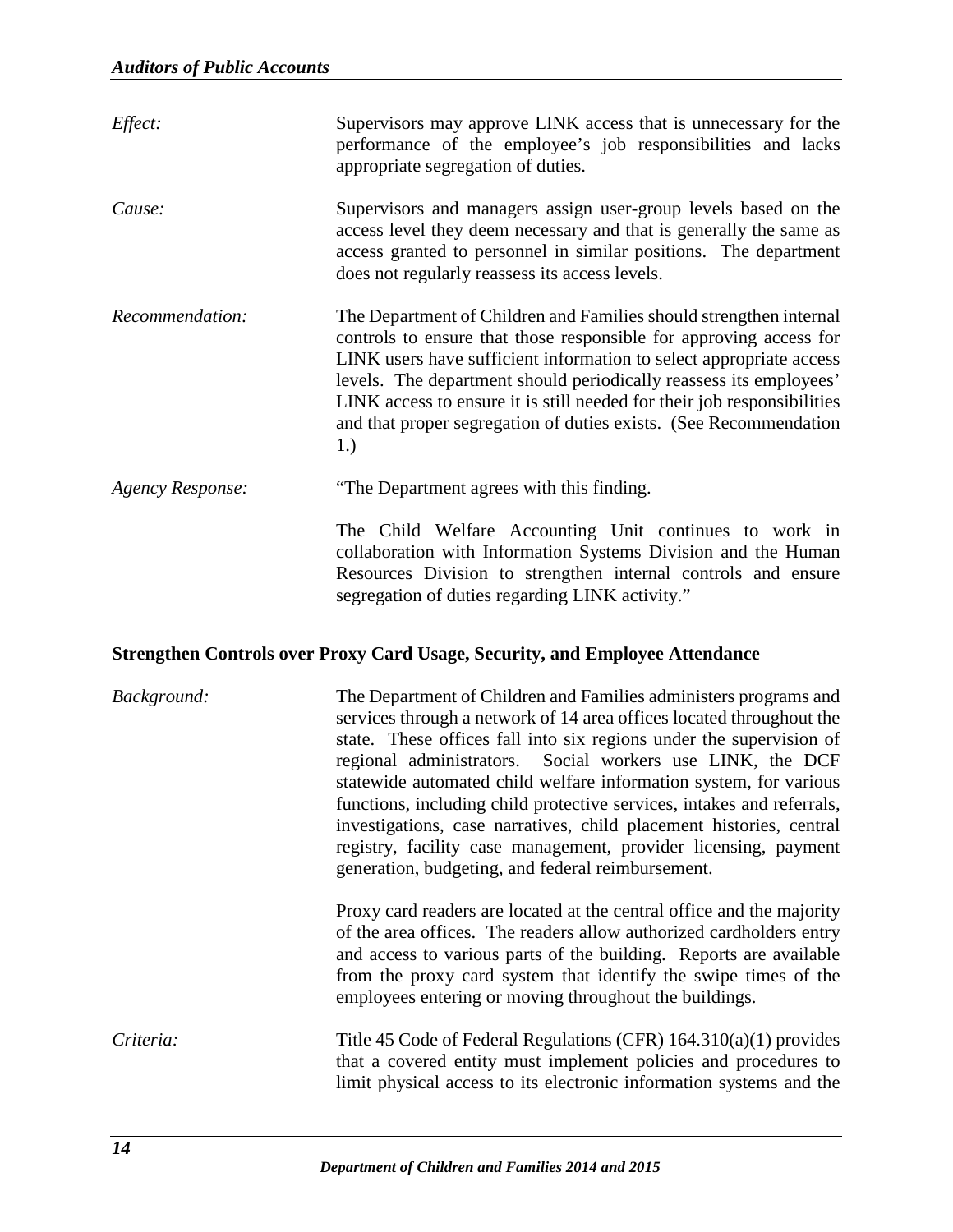facility or facilities in which they are housed, while ensuring that properly authorized access is allowed. Title 45 CFR  $164.310(a)(2)(ii)$  states that covered entities must implement policies and procedures to safeguard the facility and equipment from unauthorized physical access, tampering, and theft. Title 45 CFR  $164.310(a)(2)(iii)$  states that covered entities must implement procedures to control and validate a person's access to facilities based on the role or function, including visitor control.

Section 5-238 of the General Statutes requires the commissioner of the Department of Administrative Services to adopt regulations for establishing and maintaining uniform and equitable hours of work. The number of required daily on-duty hours for any employee shall be uniform for all with positions in the same class, unless specifically provided otherwise. In addition, collective bargaining contracts specify the number of hours in a work week for applicable positions.

*Condition:* We previously reported that employees stationed at the area offices appeared to be arriving late to work a significant number of times. Our current analytical review, covering January through March of 2015, again found that there was limited proxy card information. The employees we judgmentally selected for review may still have been frequently arriving late to work. We also found that these employees did not take leave time to account for their late arrivals. We could not determine whether the employees were actually late or gained access to the building in some other way, such as following another employee or entering via the security guard. We also could not determine whether the employees worked late because DCF does not capture this information using proxy cards.

> Limited proxy card information not only impacts the department's ability to monitor employee attendance, but also calls into question building security. Proxy card reports that do not support employee arrival times or, in some instances, appearance for the entire day, indicate that employees may be circumventing building security controls.

*Effect:* Without the enforcement of strong security protocols, there is an increased risk that unauthorized individuals may gain access to the department's offices.

> When employees do not use their proxy cards to access and move throughout offices, the department cannot monitor employee attendance.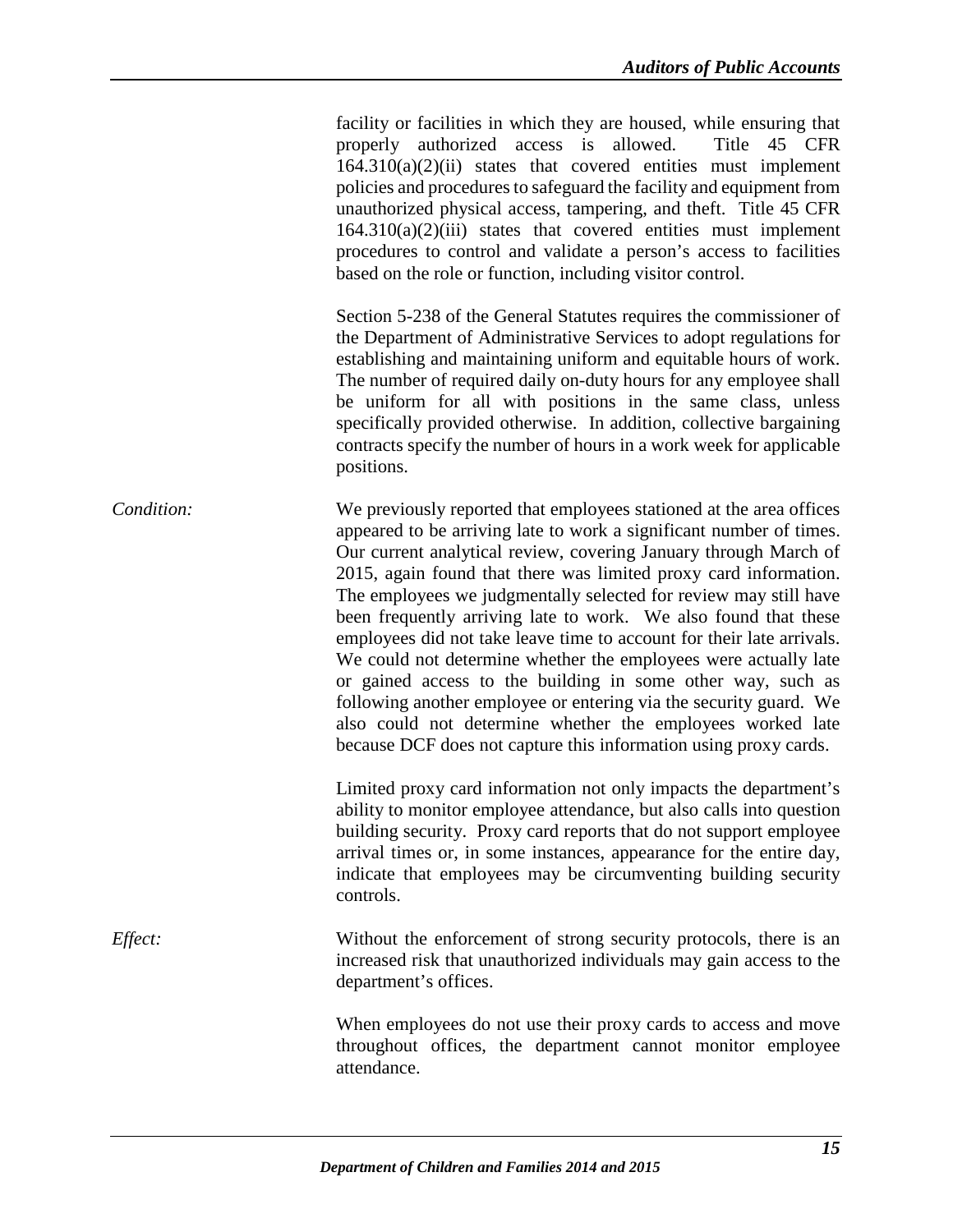| Cause:                  | DCF does not appear to be enforcing the use of proxy cards to gain<br>entry to its various offices. Employees may be circumventing<br>building security controls.                                                                                                                                                                                                                                                                                                                                                                                                                                                                                                                                                                                                                                                                                                                                                                                                                                                                                                                                                                                                                                                                                                                                                                                                                                                                                |
|-------------------------|--------------------------------------------------------------------------------------------------------------------------------------------------------------------------------------------------------------------------------------------------------------------------------------------------------------------------------------------------------------------------------------------------------------------------------------------------------------------------------------------------------------------------------------------------------------------------------------------------------------------------------------------------------------------------------------------------------------------------------------------------------------------------------------------------------------------------------------------------------------------------------------------------------------------------------------------------------------------------------------------------------------------------------------------------------------------------------------------------------------------------------------------------------------------------------------------------------------------------------------------------------------------------------------------------------------------------------------------------------------------------------------------------------------------------------------------------|
|                         | Management oversight over employee attendance still appears to be<br>lacking.                                                                                                                                                                                                                                                                                                                                                                                                                                                                                                                                                                                                                                                                                                                                                                                                                                                                                                                                                                                                                                                                                                                                                                                                                                                                                                                                                                    |
| Recommendation:         | The Department of Children and Families should develop and<br>implement policies and procedures to strengthen controls over its<br>building security to ensure employee safety and information system<br>security. The department should also strengthen internal controls<br>over the monitoring of attendance to ensure that employees work<br>their scheduled hours or appropriately charge leave time. (See<br>Recommendation 2.)                                                                                                                                                                                                                                                                                                                                                                                                                                                                                                                                                                                                                                                                                                                                                                                                                                                                                                                                                                                                            |
| <b>Agency Response:</b> | "The Department agrees with this finding.                                                                                                                                                                                                                                                                                                                                                                                                                                                                                                                                                                                                                                                                                                                                                                                                                                                                                                                                                                                                                                                                                                                                                                                                                                                                                                                                                                                                        |
|                         | As indicated in our previous response to this same finding, the<br>Department has been investigating technical solutions to remedy<br>this finding. DCF partnered with DMHAS to do a Lean event on all<br>time keeping related issues including scheduling, leave management<br>and time keeping. An RFP was issued in the spring of 2016 for an<br>off-the-shelf solution. This solution was selected taking into<br>consideration the needs of 24/7 operations, as well as, standard<br>office environments and mobile workforces. All State Agencies<br>experiencing similar struggles and the need for efficiency will be<br>able to use the solution, making connectivity to CORE more likely<br>and worthwhile. DAS is currently engaged in the final contract<br>negotiations for this solution. DAS has also recently received<br>funding for the first phase of this project through the IT Strategic<br>Bonding program. The initial agencies will be DCF, DMHAS,<br>DVA and DESPP. This system will require all employees to check<br>in and out of buildings using a scan device that will populate an<br>electronic timecard for processing time records to CORE to produce<br>the payroll. Mobile workers will have the ability to check in via a<br>mobile device that geo-fences their location as having arrived at<br>their worksite. This same application can be used by workers<br>reporting at sites without scan devices. |
|                         | These time keeping devices will not be wired to operate the door<br>mechanisms, so it will still be incumbent on workers not to hold<br>doors open for others when entering to ensure proper building<br>security. Employees will be able to use the same scan card to check<br>in for time purposes as are used for operating the door locks. The<br>project plan indicates a DCF implementation date in the fall of<br>2018."                                                                                                                                                                                                                                                                                                                                                                                                                                                                                                                                                                                                                                                                                                                                                                                                                                                                                                                                                                                                                  |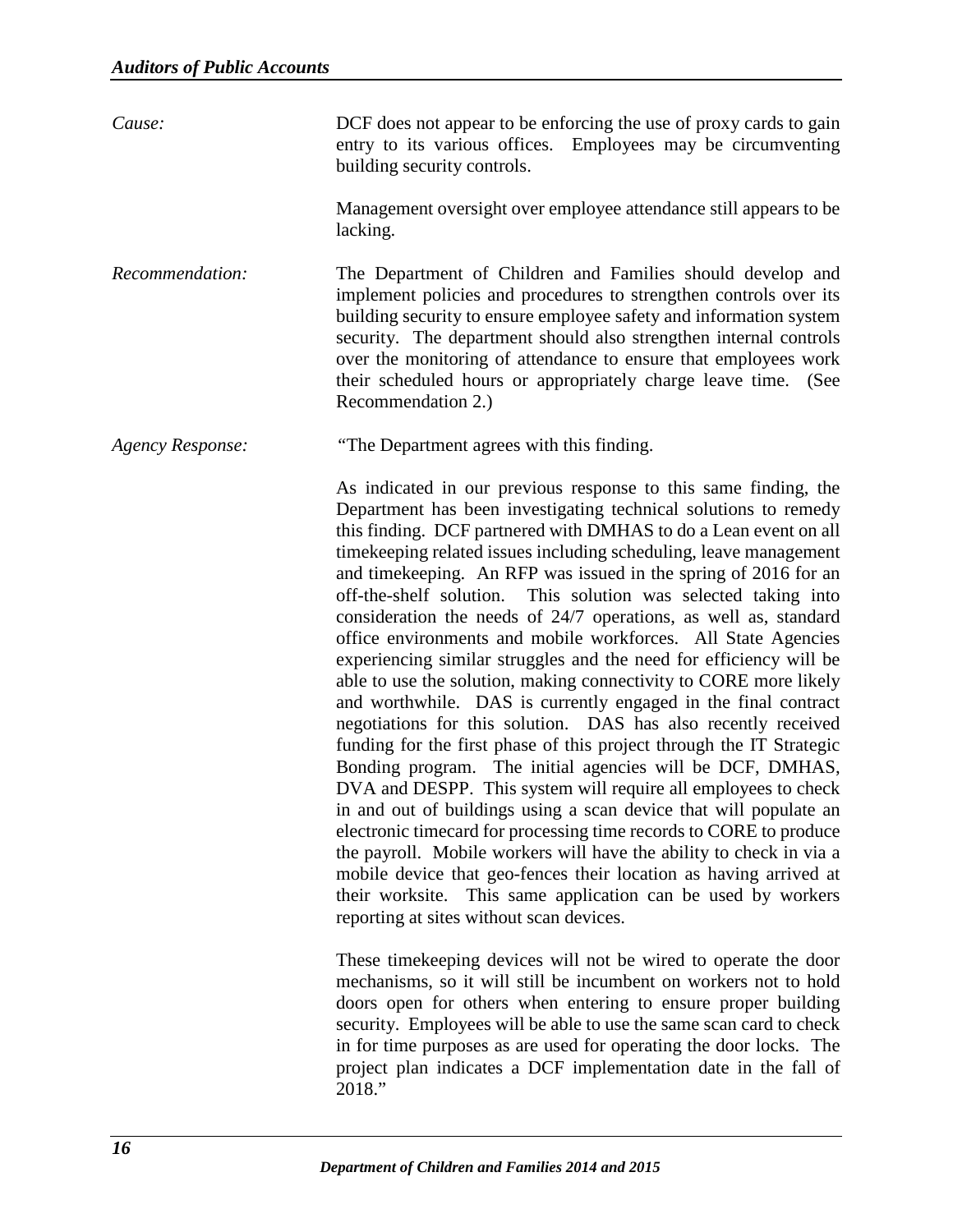# <span id="page-19-0"></span>**Outdated Information Technology Business Continuity Plan**

| Background:      | The DCF business continuity plan (BCP) is intended to minimize<br>service disruption and the negative impact to children and families<br>as a result of potential information system disasters. The execution<br>of the plan facilitates the continuation of vital processes and the<br>eventual orderly resumption to normal operations.                                                  |
|------------------|--------------------------------------------------------------------------------------------------------------------------------------------------------------------------------------------------------------------------------------------------------------------------------------------------------------------------------------------------------------------------------------------|
| Criteria:        | The National Institute of Standards and Technology Special<br>Publication 800-53, Revision 4, provides Contingency Planning<br>(CP) security controls for information systems. Specifically, CP-1<br>states that the organization reviews and updates the current<br>contingency planning policy and procedures at the organization-<br>defined frequency.                                 |
|                  | DCF requires an annual review and update of its business continuity<br>plan. Each team leader must maintain a current copy of the BCP,<br>including employee home and office contact information.                                                                                                                                                                                          |
| Condition:       | Our review disclosed that the department does not adequately<br>update and review its business continuity plan report annually. As<br>we previously reported, the current copy of the BCP has not been<br>certified and updated since March 26, 2012.                                                                                                                                      |
| Effect:          | DCF may not be adequately prepared for a service disruption. If<br>DCF does not have an up-to-date business continuity plan, the<br>department may be unable to resume normal operations in a timely<br>manner.                                                                                                                                                                            |
| Cause:           | DCF informed us that due to time constraints and its development<br>of a new plan, the department has not updated its existing business<br>continuity plan.                                                                                                                                                                                                                                |
| Recommendation:  | The Department of Children and Families should improve internal<br>controls to ensure its business continuity plan is updated regularly<br>and reflects the current conditions of the agency. (See<br>Recommendation 3.)                                                                                                                                                                   |
| Agency Response: | "The Department agrees with this finding.                                                                                                                                                                                                                                                                                                                                                  |
|                  | In FY18, responsibility for updating, maintaining, and managing the<br>Central Office Continuity of Operations Plan (COOP/BCP) was<br>moved to the Office of Performance Management. Since that time,<br>the plan has been updated, the Incident Management Team<br>reconfigured and an Implementation Team that includes IS,<br>Engineering, and Careline managers has been developed and |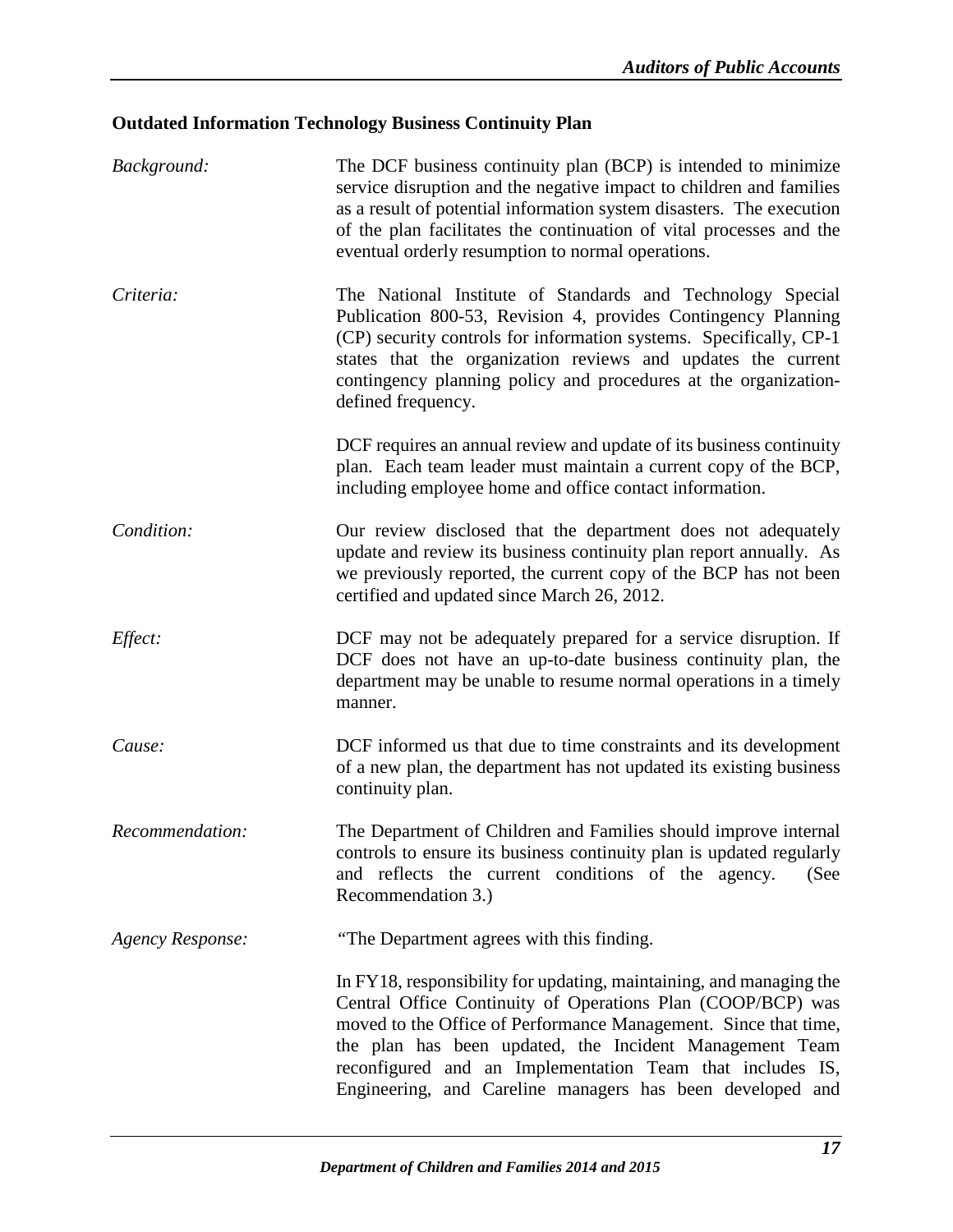activated. Education, exercises, and drills are anticipated to begin in April/May of 2018."

### <span id="page-20-0"></span>**Statutorily Required Reports**

*Criteria:* Various general statutes require the reporting of certain information by DCF as follows:

- Section 4-68y Report on plans to address disproportionate minority contact in the juvenile justice system;
- Section 17a-22m Annual evaluation of the Behavioral Health Partnership (BHP) and a report, in accordance with section 11-4a, on the provision of behavioral health services under BHP, including information on the status of any administrative services organization implementation, the status of the collaboration among the Departments of Children and Families, Social Services, and Mental Health and Addiction Services, the services provided, the number of persons served, program outcomes and spending by child and adult populations;
- Section 17a-22n Monitor the implementation of the Behavioral Health Partnership (BHP) and annually report as to the estimated cost savings, if any, resulting from implementation of BHP;
- Section 17a-32a DCF facilities report annually on aggregate profiles of the residents, description of and update on major initiatives, key outcome indicators and results, costs associated with operating the facility, and a description of education, vocational and literacy programs, and behavioral, treatment, and other services available to residents and their outcomes;
- Section 17a-62 Annual report, in accordance with section 11-4a, to monitor certain at-risk children and youth in DCF custody;
- Section 17a-62a Annual report, prepared in accordance with section 11-4a regarding the program that provides public outreach, respite housing, and/or transitional living services for homeless youth and youth at risk of homelessness, which shall include key outcome indicators and measures, recommendations for any changes to the program to ensure the best available services are being delivered, and shall set benchmarks for evaluating progress in accomplishing the purposes of the program.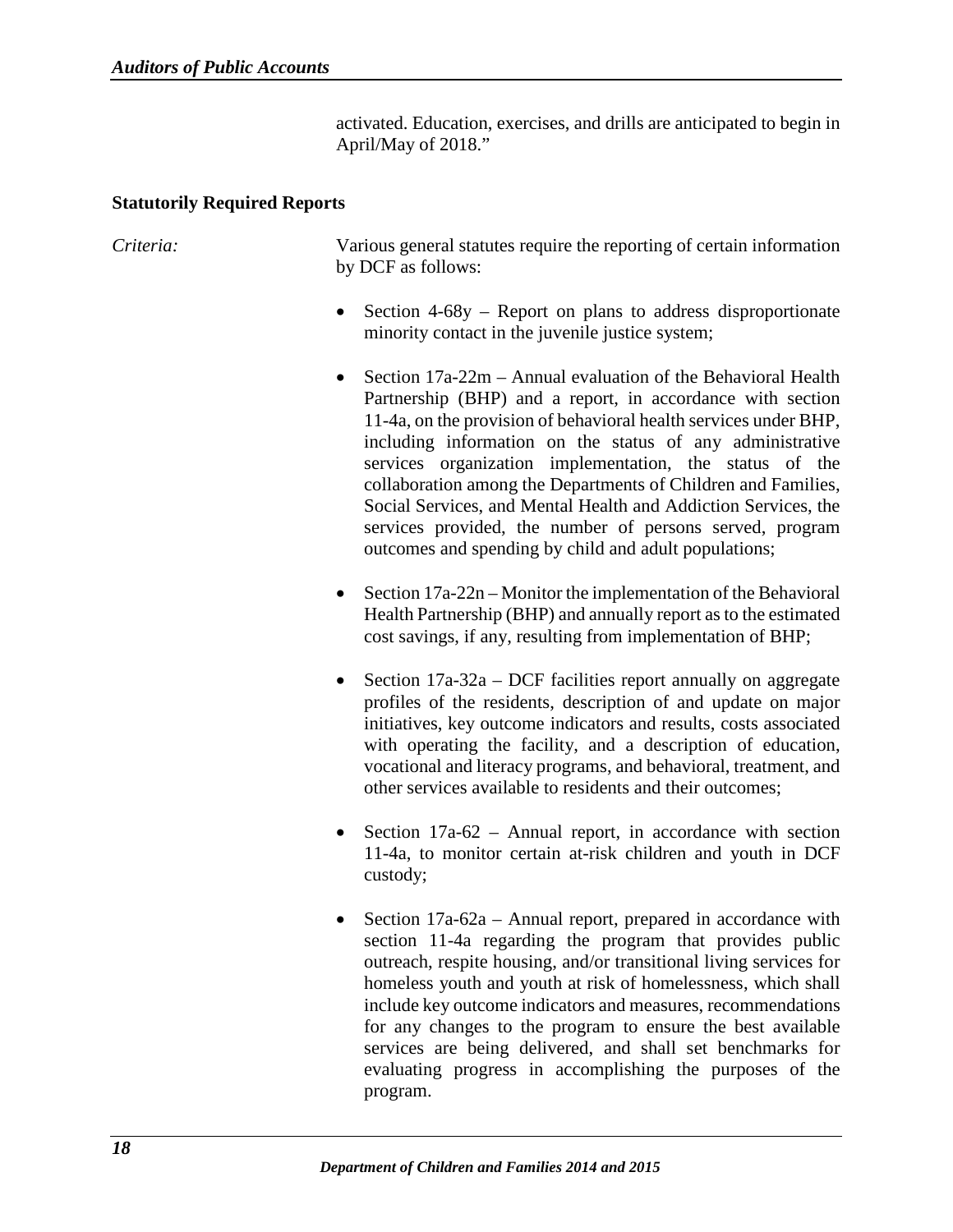<span id="page-21-0"></span>

|                         | Section 17a-63 – Annual report, prepared in accordance with<br>section 11-4a and within available appropriations, regarding the<br>results of comprehensive objective reviews conducted by DCF,<br>including any recommendations contained in such reviews and<br>any steps taken by the department to implement such<br>recommendations, the aggregate data from each administrative<br>case review, including any information regarding the strengths<br>and deficiencies of the department's case review process, and<br>any steps the department is taking to address department-wide<br>deficiencies. |
|-------------------------|------------------------------------------------------------------------------------------------------------------------------------------------------------------------------------------------------------------------------------------------------------------------------------------------------------------------------------------------------------------------------------------------------------------------------------------------------------------------------------------------------------------------------------------------------------------------------------------------------------|
|                         | Section 17a-63a – Annually report, in accordance with section<br>$\bullet$<br>11-4a, on the department's progress in implementing the steps<br>taken under section 17a-63, including the number of service<br>types, provided by a private provider, with outcomes, the types<br>of outcomes, the incorporation of such outcomes into contracts,<br>and the application of outcome information into quality<br>improvement.                                                                                                                                                                                |
| Condition:              | DCF did not prepare or submit these statutorily required reports one<br>or both of the fiscal years ended June 30, 2014 and 2015.                                                                                                                                                                                                                                                                                                                                                                                                                                                                          |
| Effect:                 | The intended recipients of the reports are not able to evaluate the<br>required information.                                                                                                                                                                                                                                                                                                                                                                                                                                                                                                               |
| Cause:                  | DCF may not have prepared or submitted these reports due to lack<br>of staff and funding. DCF also informed us that, in some instances,<br>the reporting requirements may have become obsolete.                                                                                                                                                                                                                                                                                                                                                                                                            |
| Recommendation:         | The Department of Children and Families should report required<br>information in accordance with the General Statutes or seek to revise<br>or repeal obsolete requirements. (See Recommendation 4.)                                                                                                                                                                                                                                                                                                                                                                                                        |
| <b>Agency Response:</b> | "The Department agrees with this finding.                                                                                                                                                                                                                                                                                                                                                                                                                                                                                                                                                                  |
|                         | The DCF Legislative Program Manager maintains a list of all<br>statutorily required reports however this individual is not assigned<br>the task of monitoring the reporting requirements to ensure agency<br>compliance. The Department is in the process of reviewing the list<br>of all statutorily required reports and assigning responsibility for<br>each report to a specific DCF unit."                                                                                                                                                                                                            |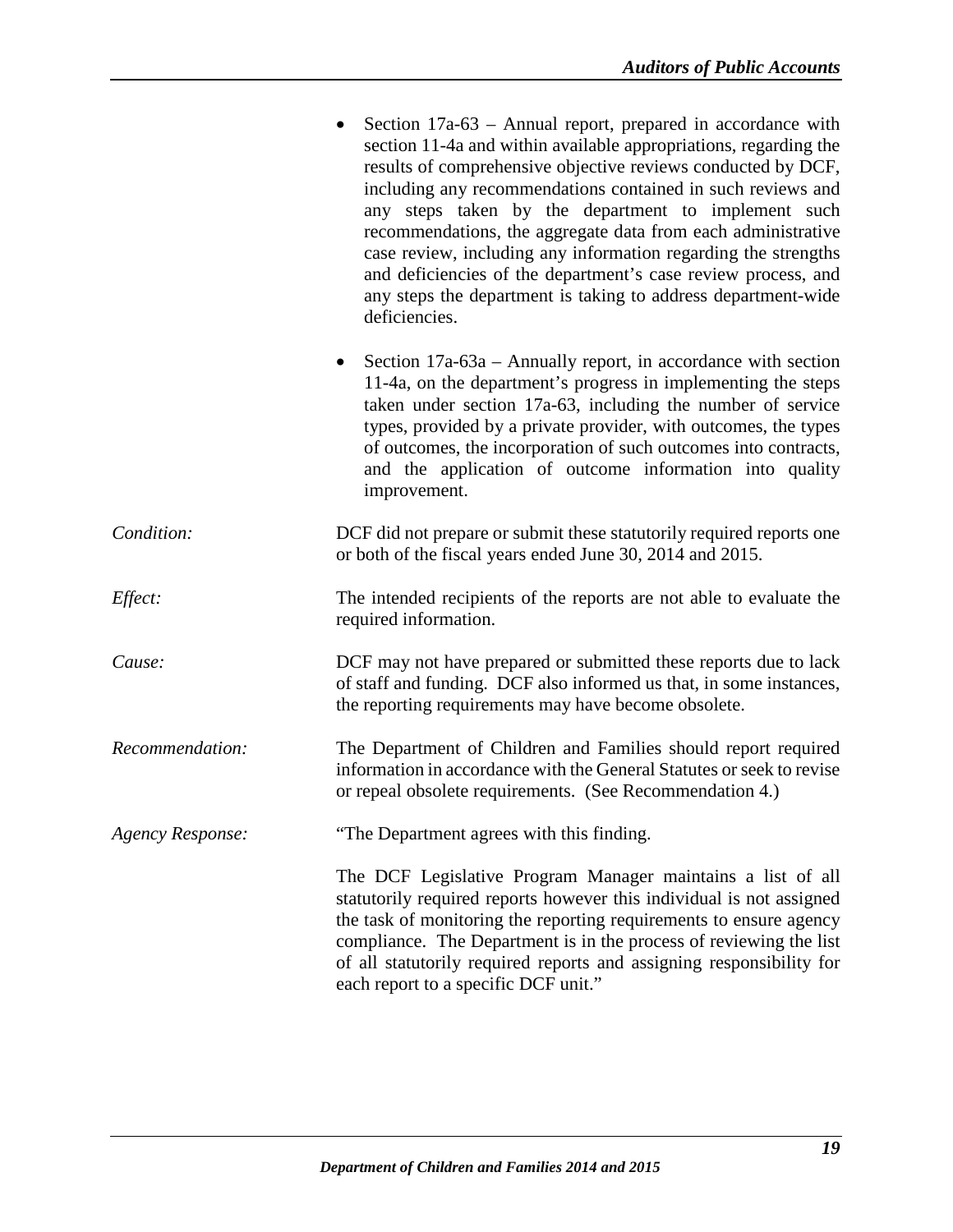# **FOSTER CARE/ADOPTION ASSISTANCE**

### <span id="page-22-0"></span>**Controls over Revenue Maximization**

| Background: | DCF utilizes child placing agencies (CPA) that offer special-rate<br>therapeutic foster care services to DCF clients on a child-specific<br>basis. The CPA and the department enter into contracts for each<br>child based on their specific needs. The contracts outline each<br>child's services. The child-specific per diem service rates include<br>the maintenance payment to foster parents, administrative costs, and<br>in some instances, support or other services deemed necessary in the<br>child's care plan. Some of the services in the child's care plan may<br>not be reimbursable under the Title IV-E Foster Care Program. |
|-------------|------------------------------------------------------------------------------------------------------------------------------------------------------------------------------------------------------------------------------------------------------------------------------------------------------------------------------------------------------------------------------------------------------------------------------------------------------------------------------------------------------------------------------------------------------------------------------------------------------------------------------------------------|
| Criteria:   | Funds may be expended for foster care maintenance payments on<br>behalf of eligible children. Title 42 United States Code (USC)<br>Section $675(4)(A)$ defines the term "foster care maintenance"<br>payments" as payments to cover the cost of providing food, clothing,<br>shelter, daily supervision, school supplies, a child's personal<br>incidentals, liability insurance with respect to a child, and<br>reasonable travel to the child's home for visitation.                                                                                                                                                                         |
|             | Title 45 CFR Section $1356.60(c)$ states that funds may be expended<br>for costs directly related to the administration of the program that<br>are necessary for the proper and efficient administration of the Title<br>IV-E Plan. Title 45 CFR Section $1356.60(c)(3)$ states that allowable<br>administrative costs do not include the costs of social services<br>provided to the child, the child's family or foster family which<br>provide counseling or treatment to ameliorate or remedy personal<br>problems, behaviors or home conditions.                                                                                          |
|             | Title 45 CFR Section $201.5(a)(3)$ requires that the state submit a<br>quarterly statement of expenditures. The quarterly maintenance<br>payments, along with the administrative costs, are reported on<br>separate lines of the Form CB-496, Title IV-E Programs Quarterly<br>Financial Report (CB-496) in accordance with the report's<br>instructions.                                                                                                                                                                                                                                                                                      |
|             | One purpose of the DCF Revenue Enhancement Division is to<br>maximize the recoupment of expenditures from various federal<br>resources for DCF services to children and families (Department<br>Uniform Policy Manual, Section 16-2).                                                                                                                                                                                                                                                                                                                                                                                                          |
| Condition:  | DCF claims the payments made to the child placing agencies as<br>maintenance payments on the federal CB-496 for federal claiming<br>purposes, even though the payments contain multiple components.                                                                                                                                                                                                                                                                                                                                                                                                                                            |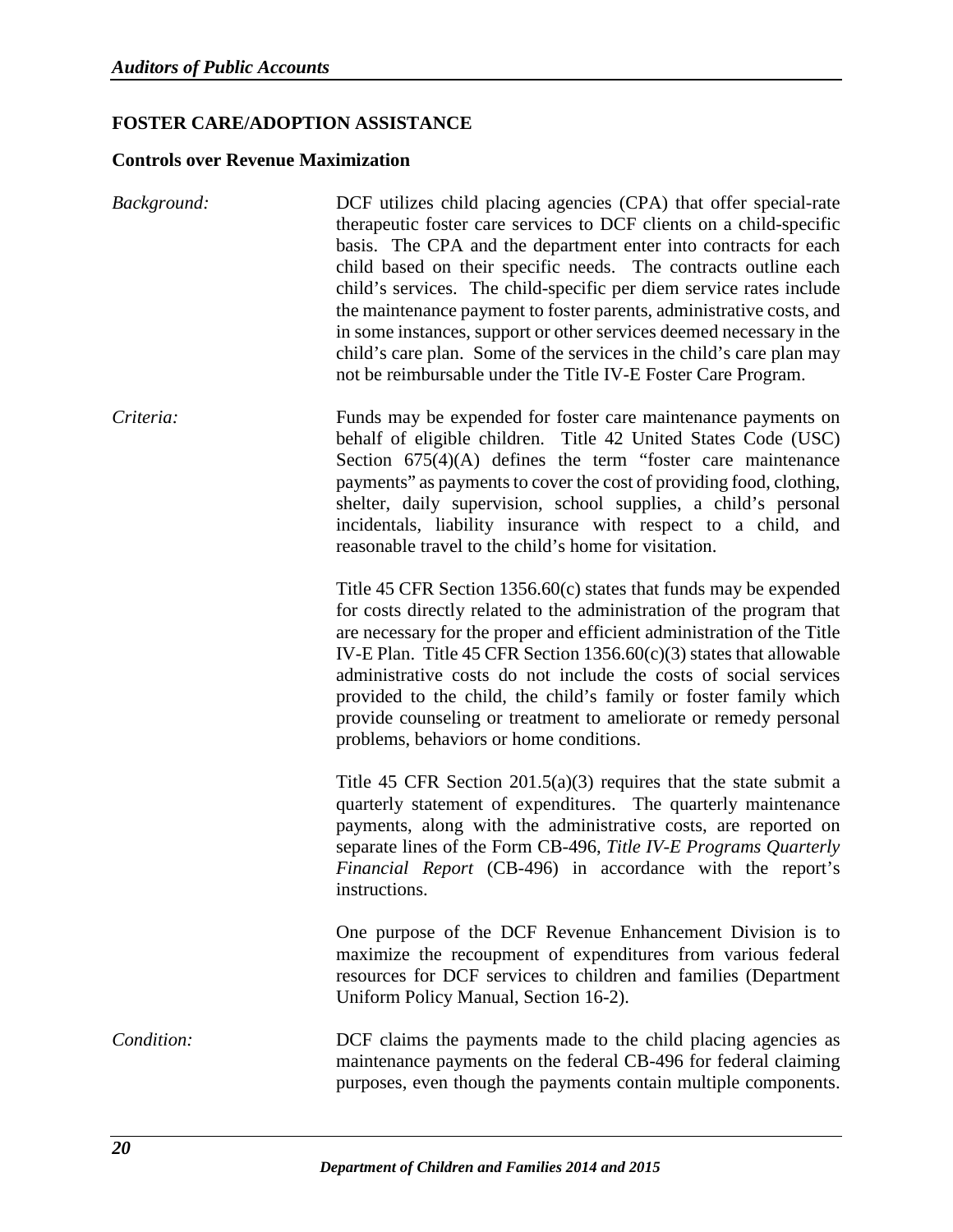|                         | Our review, as of October 1, 2016, disclosed that the Revenue<br>Enhancement Division (RED) began reducing the federal claim by<br>9% to adjust for unallowable activities that may be part of the per<br>diem rates paid to CPAs for therapeutic foster care services.<br>However, RED does not perform an individual analysis of all<br>components of certain child-specific per diem rates prior to claiming<br>the associated costs for federal reimbursement. |
|-------------------------|--------------------------------------------------------------------------------------------------------------------------------------------------------------------------------------------------------------------------------------------------------------------------------------------------------------------------------------------------------------------------------------------------------------------------------------------------------------------|
|                         | We also identified \$6,665,971 in known administrative costs that<br>DCF incorrectly claimed as maintenance costs and subsequently<br>reduced by 9% (\$599,937, of which \$299,968 was the federal share)<br>instead of the full amount reported on the correct federal reporting<br>line of the CB-496.                                                                                                                                                           |
| Effect:                 | Because the per diem rates DCF used for federal reimbursement did<br>not clearly distinguish between eligible or ineligible services for<br>Title IV-E reimbursement, the lack of review of all child-specific<br>rates lessens the department's assurance that it claimed correct<br>amounts for federal reimbursement. The department may be<br>forgoing federal funds.                                                                                          |
|                         | The administrative costs that DCF incorrectly claimed resulted in a<br>\$299,968 loss of federal revenue.                                                                                                                                                                                                                                                                                                                                                          |
| Cause:                  | DCF did not adequately design its claiming process to accurately<br>identify costs of allowable and unallowable services included in<br>certain per diem rates. The department has not implemented<br>alternate procedures to ensure that federal reimbursement is<br>maximized by properly claiming all costs of the Title IV-E Foster<br>Care Program.                                                                                                           |
| Recommendation:         | The Department of Children and Families should develop<br>procedures to calculate actual allowable costs to ensure that revenue<br>is maximized and that all amounts claimed for reimbursement are<br>DCF should base claims for federal<br>adequately supported.<br>reimbursement on the contract's actual percentage of allowable<br>reimbursable costs. (See Recommendation 5.)                                                                                 |
| <b>Agency Response:</b> | "The Department agrees with this finding.                                                                                                                                                                                                                                                                                                                                                                                                                          |
|                         | The recommended adjustments to the claiming process to ensure the<br>calculation of the actual allowable costs will be incorporated within<br>the implementation of the new CCWIS [Comprehensive Child<br>Welfare Information System] system. The system will be able to<br>provide more detailed reporting."                                                                                                                                                      |
|                         |                                                                                                                                                                                                                                                                                                                                                                                                                                                                    |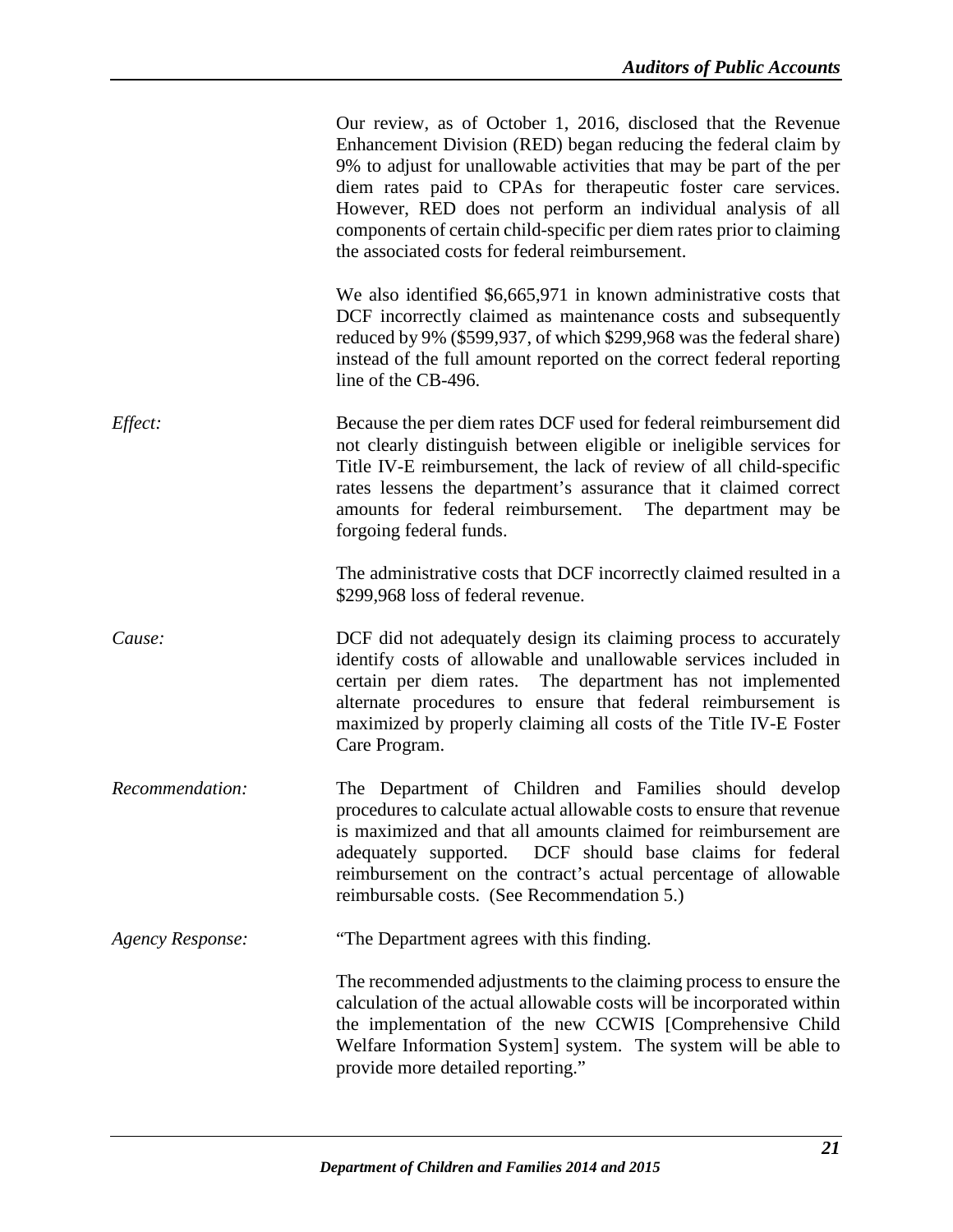# <span id="page-24-0"></span>**Internal Controls over the Use of Debit Cards**

| Background: | The Department of Children and Families issues debit cards through<br>its Board and Care account to enable social workers and others to<br>purchase items necessary for the well-being of children. DCF<br>blocks the use of debit cards to obtain cash or buy liquor or tobacco<br>and to gamble. However, although the purchase of tobacco and<br>alcohol is blocked, the items may be purchased from a vendor with<br>an approved merchant code, such as a grocery store. |
|-------------|------------------------------------------------------------------------------------------------------------------------------------------------------------------------------------------------------------------------------------------------------------------------------------------------------------------------------------------------------------------------------------------------------------------------------------------------------------------------------|
|             | Certain debit card payments may be federally reimbursable under<br>the Title IV-E program if the service type is allowable and the child<br>is eligible. Although the information is available to determine each<br>transaction separately, the department does not have an automated<br>process to determine which debit card payments are federally<br>reimbursable.                                                                                                       |
| Criteria:   | Sound internal controls should include adequate support of<br>purchases, such as receipts, to ensure proper use of funds.                                                                                                                                                                                                                                                                                                                                                    |
|             | Revenue should be maximized, whenever possible, and allowable<br>payments should be claimed under the federal Title IV-E program.                                                                                                                                                                                                                                                                                                                                            |
| Condition:  | Our review of debit cards for the fiscal years ended June 30, 2014<br>and 2015 revealed that the department does not require that receipts<br>be submitted to support purchases.                                                                                                                                                                                                                                                                                             |
|             | We also found that the department has not implemented a process to<br>claim debit card purchases made on behalf of an IV-E eligible child<br>for an allowable item or service, under the Title IV-E Foster Care<br>Program.                                                                                                                                                                                                                                                  |
| Effect:     | There is no assurance that debit cards were used as intended.                                                                                                                                                                                                                                                                                                                                                                                                                |
|             | DCF did not maximize revenue when it failed to claim allowable<br>debit card payments for federal reimbursement under Title IV-E.                                                                                                                                                                                                                                                                                                                                            |
| Cause:      | DCF does not require debit card users to submit receipts to support<br>debit card purchases, because it does not believe clients or<br>employees would comply.                                                                                                                                                                                                                                                                                                               |
|             | It appears that the department has not reviewed debit card payments<br>to determine the total that is federally claimable. The department<br>has not developed and implemented a cost-effective, automated<br>process to federally claim those payments.                                                                                                                                                                                                                     |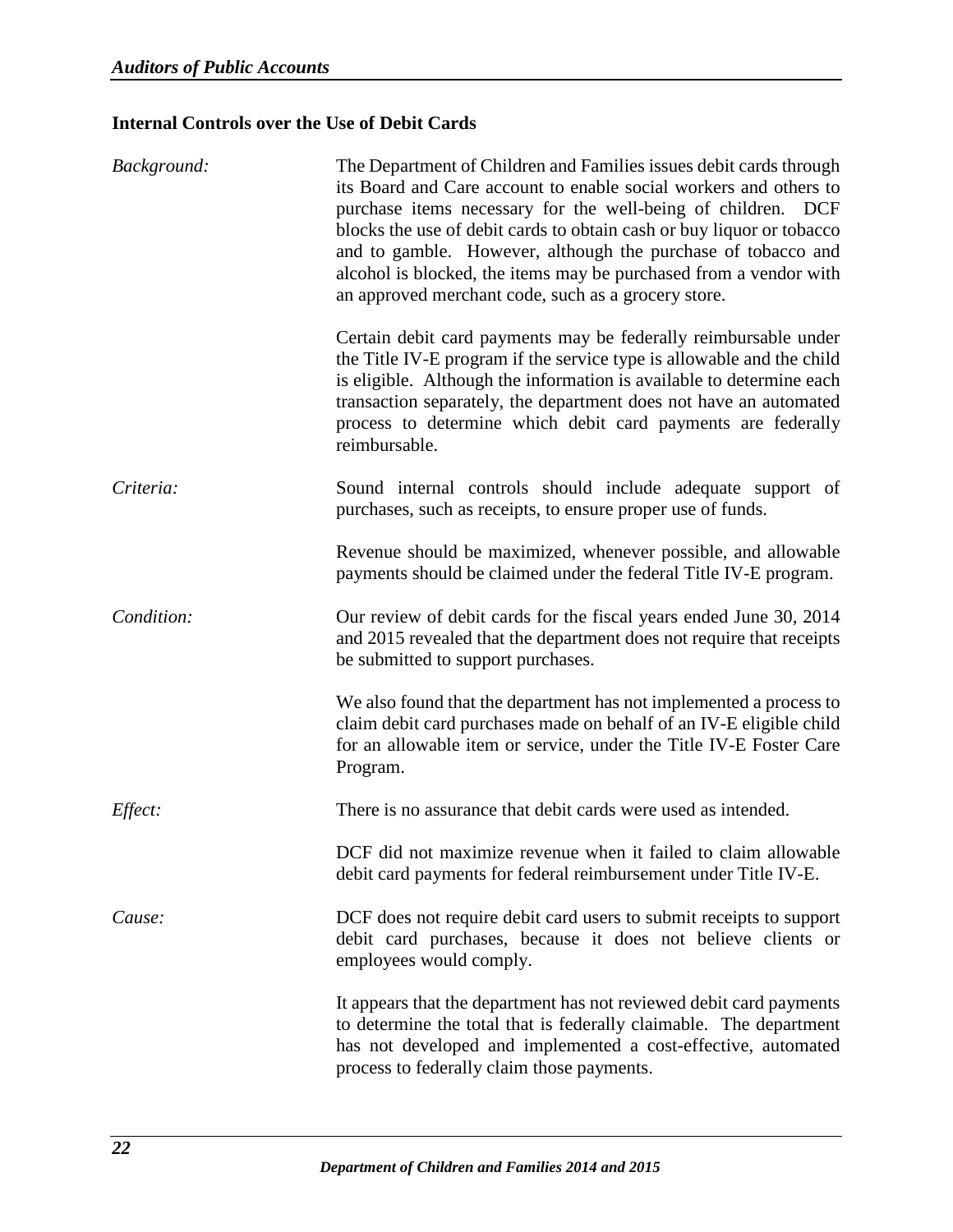| Recommendation:  | The Department of Children and Families should implement<br>procedures to obtain supporting documentation ensuring that debit<br>card purchases are proper.                                                                                                                                                                                                                                                                                                                                                                                                                                                   |
|------------------|---------------------------------------------------------------------------------------------------------------------------------------------------------------------------------------------------------------------------------------------------------------------------------------------------------------------------------------------------------------------------------------------------------------------------------------------------------------------------------------------------------------------------------------------------------------------------------------------------------------|
|                  | The department should develop and implement a cost-effective<br>process to claim allowable debit card purchases under Title IV-E.<br>(See Recommendation 6.)                                                                                                                                                                                                                                                                                                                                                                                                                                                  |
| Agency Response: | "The Department agrees with this finding in part.                                                                                                                                                                                                                                                                                                                                                                                                                                                                                                                                                             |
|                  | The Department will develop a process regarding allowable debit<br>card purchases in relation to Title IV-E claiming. For the audited<br>fiscal years, CWA processed in excess of 7,000 debit cards. It would<br>be difficult to secure the corresponding receipts for purchases<br>associated with each debit card. The Department will work in<br>conjunction with the issuing bank to develop a monthly report that<br>can identify the debit card number, the issued amount, the store<br>identifier, the purchased amount and the equivalent merchandise<br>category codes for reconciliation purposes." |

# <span id="page-25-0"></span>**Failure to Expend Funds from Dedicated Accounts**

| Background: | The Department of Children and Families maintains separate trust<br>accounts for children in its custody who receive income. The major<br>sources of income are Social Security death benefits and<br>Supplemental Security Income (SSI). Recurring benefit payments<br>are deposited into a trust checking account administered by the<br>department. Individual accounts are established as a checking<br>account for each child. Each month, the department calculates the<br>cost of the child's care and recovers these costs from the child's<br>account. |
|-------------|-----------------------------------------------------------------------------------------------------------------------------------------------------------------------------------------------------------------------------------------------------------------------------------------------------------------------------------------------------------------------------------------------------------------------------------------------------------------------------------------------------------------------------------------------------------------|
|             | Occasionally, DCF receives certain large past-due SSI payments on<br>behalf of blind or disabled children. The Social Security<br>Administration (SSA) requires that these funds are not comingled<br>with other funds and are paid directly into a separate dedicated<br>account because they may only be used for certain expenses<br>primarily related to the child's impairment.                                                                                                                                                                            |
| Criteria:   | Title 42 USC Section $1383(a)(2)(A)$ provides that, upon<br>determination by the Commissioner of Social Security that the<br>interest of such individual would be served thereby, such payments<br>shall be made to an organization (referred to as the individual's<br>"representative payee") for the use and benefit of the individual.<br>Title 42 USC Section $1383(a)(2)(F)$ states that each representative                                                                                                                                              |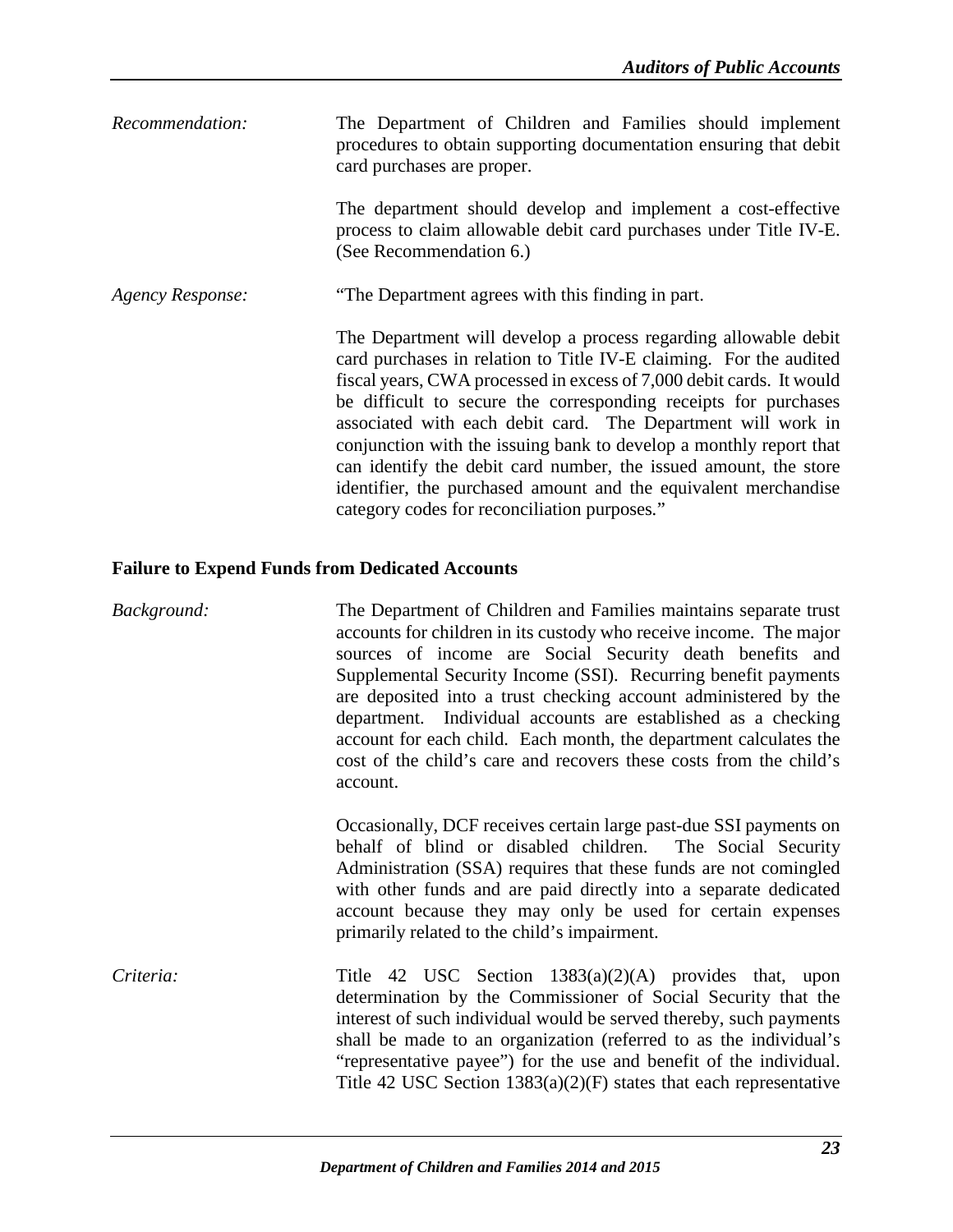|                         | payee of an eligible individual under the age of 18 who is eligible<br>for the payment of benefits shall establish on behalf of such<br>individual an account in a financial institution into which such<br>benefits shall be paid, and shall thereafter maintain such account for<br>A representative payee shall use funds in the account<br>use.<br>established to pay for allowable expenses, such as education or job<br>skills training, personal needs assistance, special equipment,<br>housing modification, medical treatment, therapy or rehabilitation<br>or any other item or service the Commissioner of Social Security<br>determines to be appropriate, provided that such expense benefits<br>such individual and is related to their impairment. |
|-------------------------|--------------------------------------------------------------------------------------------------------------------------------------------------------------------------------------------------------------------------------------------------------------------------------------------------------------------------------------------------------------------------------------------------------------------------------------------------------------------------------------------------------------------------------------------------------------------------------------------------------------------------------------------------------------------------------------------------------------------------------------------------------------------|
| Condition:              | While the department is using funds in the dedicated account for<br>children's therapeutic care, the child's social worker may be aware<br>of other goods or services that may benefit the child. DCF makes<br>these payments to children and their families not covered under<br>traditional contracted services from its board and care account.<br>Some of these may be more appropriately paid out of the children's<br>dedicated accounts. As of June 30, 2015, the aggregate balance of<br>the dedicated accounts was \$217,421.                                                                                                                                                                                                                             |
| <i>Effect:</i>          | DCF may be expending more state funds than necessary by not<br>using children's dedicated accounts to obtain impairment-related<br>goods and services. In some instances, children may not be<br>receiving these goods and services due to their cost to the state or<br>unique nature.                                                                                                                                                                                                                                                                                                                                                                                                                                                                            |
| Cause:                  | DCF administrative procedures do not adequately address the<br>management of these types of accounts and funds. SSI past-due<br>payments are made directly from the Social Security Administration<br>to the bank. DCF does not inform social workers that these funds<br>are available for the child's benefit.                                                                                                                                                                                                                                                                                                                                                                                                                                                   |
| Recommendation:         | The Department of Children and Families should implement<br>procedures to ensure that funds in children's dedicated accounts are<br>used for impairment-related expenses. (See Recommendation 7.)                                                                                                                                                                                                                                                                                                                                                                                                                                                                                                                                                                  |
| <b>Agency Response:</b> | "The Department agrees with this finding.                                                                                                                                                                                                                                                                                                                                                                                                                                                                                                                                                                                                                                                                                                                          |
|                         | The agency solicited assistance from the local Social Security<br>Administration (SSA) office to guide and refine an appropriate<br>process that allows DCF to utilize a beneficiary's dedicated account<br>to offset expenses related to the impairment of the child. The<br>Department has also implemented a procedure for reviewing<br>children who are benefitting from Therapeutic Foster Care (TFC) so<br>that any dedicated funds associated with each child can be utilized                                                                                                                                                                                                                                                                               |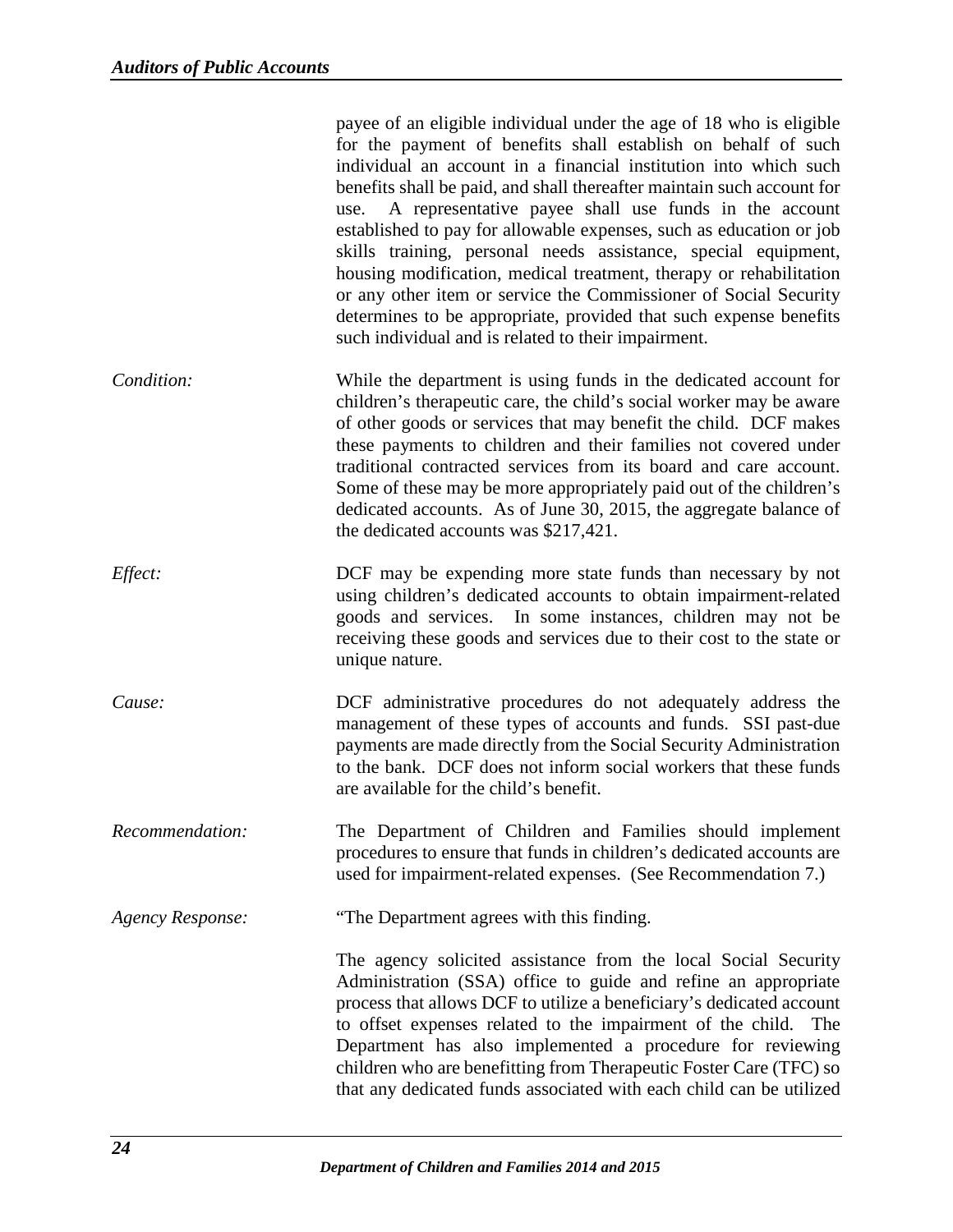to offset the cost for services. DCF and the local Social Security Administration office has streamlined a process to manage the required SSA approval of these allocations."

### <span id="page-27-0"></span>**Internal Controls over Wraparound Funds**

| Background: | Section 36-100 of the DCF Policy Manual states that wraparound<br>(wrap) funds may be used for the benefit of any child and biological,<br>foster, relative or adoptive family that has an open case with the<br>department. DCF uses these funds to provide services to children<br>and their families not covered under traditional contracted services<br>or services offered by another state agency. The funds may be used<br>to reduce risk factors and permit children to remain in their own<br>homes, to delay entry or reduce the children's length of stay in out-<br>of-home care, and to provide timely support and resources for<br>families. |
|-------------|-------------------------------------------------------------------------------------------------------------------------------------------------------------------------------------------------------------------------------------------------------------------------------------------------------------------------------------------------------------------------------------------------------------------------------------------------------------------------------------------------------------------------------------------------------------------------------------------------------------------------------------------------------------|
|             | DCF uses a web-based proposal system in which social workers<br>enter their requests or proposals for wrap funds, and supervisors<br>authorize the expenditure. In addition, 6 regional grants and<br>contracts specialists assist social workers with wraparound fund<br>requests and review problems that arise.                                                                                                                                                                                                                                                                                                                                          |
| Criteria:   | Proper internal controls over wraparound payments should ensure<br>that the department:                                                                                                                                                                                                                                                                                                                                                                                                                                                                                                                                                                     |
|             | Properly authorizes services and costs prior to their<br>commencement.                                                                                                                                                                                                                                                                                                                                                                                                                                                                                                                                                                                      |
|             | Makes payments for authorized services at approved amounts.<br>$\bullet$                                                                                                                                                                                                                                                                                                                                                                                                                                                                                                                                                                                    |
|             | Maintains documentation to support that it actually received<br>$\bullet$<br>services.                                                                                                                                                                                                                                                                                                                                                                                                                                                                                                                                                                      |
|             | Invoices and correctly pays for services.<br>$\bullet$                                                                                                                                                                                                                                                                                                                                                                                                                                                                                                                                                                                                      |
| Condition:  | Our review of 16 wraparound payments selected from three area<br>offices and the central office during the fiscal years ended June 30,<br>2014 and 2015, totaling \$38,618, disclosed deficiencies related to 8<br>payments, totaling \$18,983. DCF did not have, or did not receive<br>on time, service proposals for these 8 payments. In addition, for 2<br>of these 8 transactions, DCF did not have payment information such<br>as authorization, provider invoices, and support for client services<br>on file.                                                                                                                                       |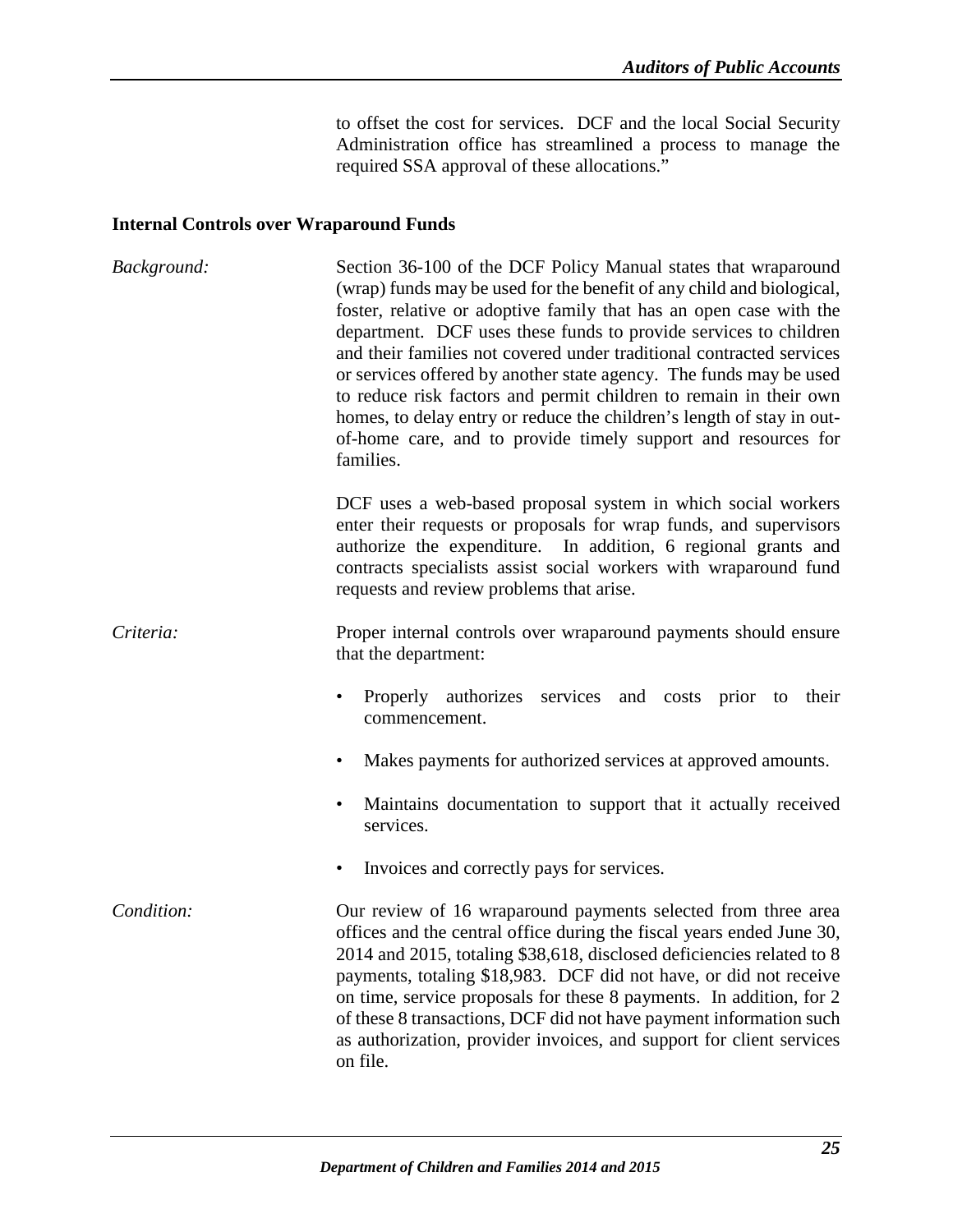| Effect:          | Management has less assurance that wraparound funds are being<br>economically and efficiently expended and properly utilized.                                                                                                                                                                                                                                                                                                                                                                                                                     |
|------------------|---------------------------------------------------------------------------------------------------------------------------------------------------------------------------------------------------------------------------------------------------------------------------------------------------------------------------------------------------------------------------------------------------------------------------------------------------------------------------------------------------------------------------------------------------|
| Cause:           | Although DCF expended a great deal of effort to improve internal<br>controls over wraparound funds, the department did not consistently<br>apply procedures during the audited period.                                                                                                                                                                                                                                                                                                                                                            |
| Recommendation:  | The Department of Children and Families should improve and<br>effectively implement internal controls over wraparound funds.<br>(See Recommendation 8.)                                                                                                                                                                                                                                                                                                                                                                                           |
| Agency Response: | "The Department agrees with this finding.                                                                                                                                                                                                                                                                                                                                                                                                                                                                                                         |
|                  | The oversight for credentialed services, which are a subset of<br>wraparound funded services, moved to contract management in<br>2014. Grants and Contracts Specialists in place in all regions<br>provide group and individual training to social work staff in the<br>completion of wrap proposals. The Grants and Contracts Specialist<br>also review invoices and service plans to see that wraparound funds<br>are the appropriate source of payment. The overall amount of wrap<br>funds expended has decreased over the last three years." |

# <span id="page-28-0"></span>**Residential Treatment Center Contracts**

| Criteria:  | Section 4-70b (f) of the General Statutes prohibits state agencies<br>from hiring a private provider organization to provide direct health<br>or human services to agency clients without executing a purchase of<br>service contract. Section 4-70b (a) $(5)$ of the General Statutes<br>defines private provider organizations as non-state entities that are<br>either a nonprofit or proprietary corporation or partnership that<br>receives funds from the state to provide direct health or human<br>services to agency clients. |
|------------|----------------------------------------------------------------------------------------------------------------------------------------------------------------------------------------------------------------------------------------------------------------------------------------------------------------------------------------------------------------------------------------------------------------------------------------------------------------------------------------------------------------------------------------|
| Condition: | DCF continues to use provider agreements for residential treatment<br>services, where payments are based on rate letters for actual services<br>provided. The department does not use the standard purchase of<br>service (POS) contract developed by the Office of Policy and<br>Management (OPM).                                                                                                                                                                                                                                    |
| Effect:    | DCF did not comply with Section 4-70b (f) of the General Statutes.                                                                                                                                                                                                                                                                                                                                                                                                                                                                     |
| Cause:     | DCF believes that it is more cost effective to use its Agreements to<br>Provide Residential Treatment Services, because under this type of<br>arrangement, DCF is not obligated to use the provider, and payments<br>to providers are based on rates for actual services received. The                                                                                                                                                                                                                                                 |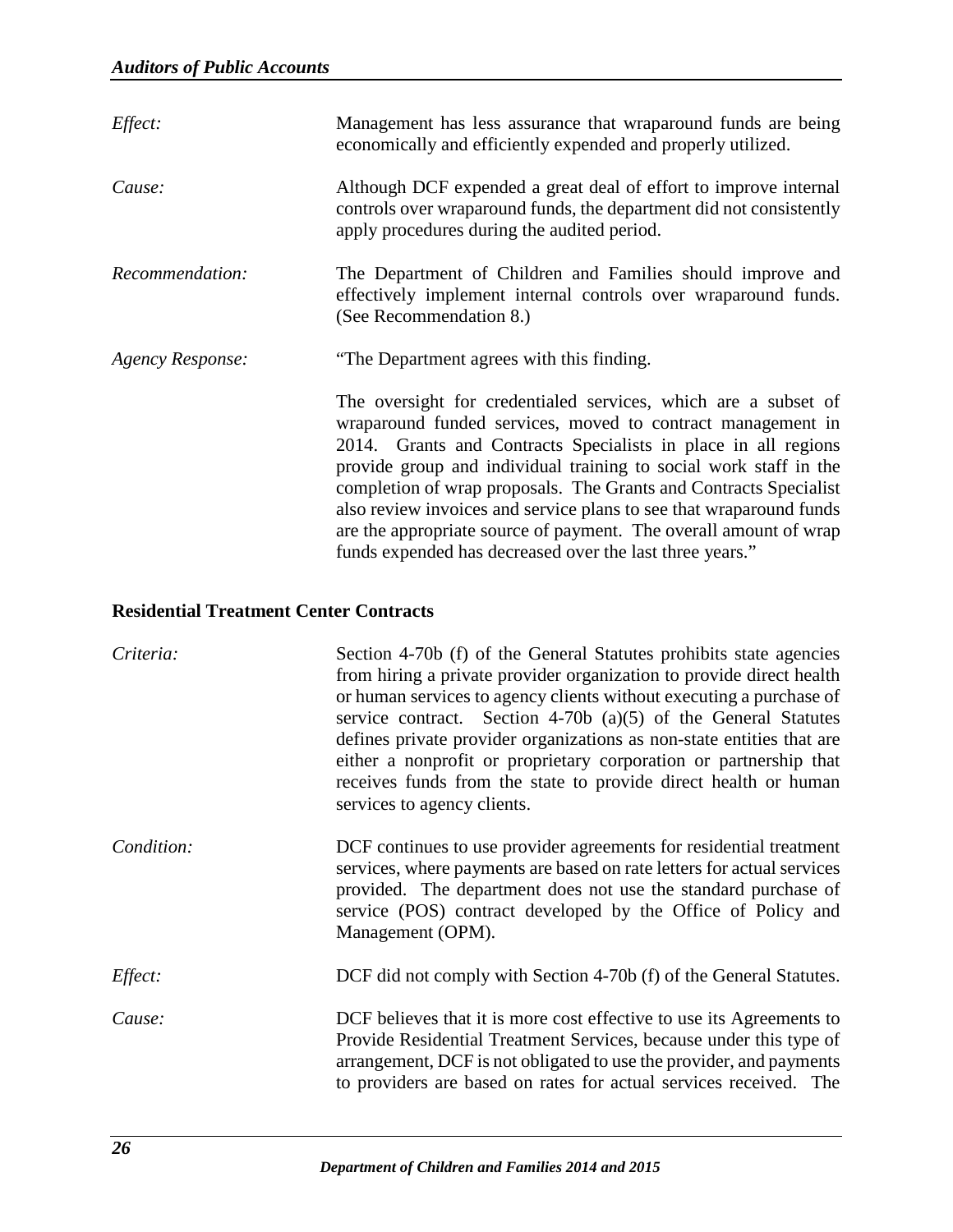|                                         | standard OPM purchase of service contract obligates the department<br>to make quarterly payments, based on maximum capacity, prior to<br>receiving the services. The department feels that it is unlikely that<br>OPM or the Office of the Attorney General would agree to the<br>modification of the standard POS contract for DCF's purposes.                                                                                                                                                                                                                                                                                                                                                                                                                                                                                                                                                                                        |
|-----------------------------------------|----------------------------------------------------------------------------------------------------------------------------------------------------------------------------------------------------------------------------------------------------------------------------------------------------------------------------------------------------------------------------------------------------------------------------------------------------------------------------------------------------------------------------------------------------------------------------------------------------------------------------------------------------------------------------------------------------------------------------------------------------------------------------------------------------------------------------------------------------------------------------------------------------------------------------------------|
| Recommendation:                         | The Department of Children and Families should use standard<br>Office of Policy and Management purchase of service agreements<br>when contracting with residential treatment centers or consult with<br>the Office of the Attorney General to develop a modified purchase<br>of service contract that suits its needs. (See Recommendation 9.)                                                                                                                                                                                                                                                                                                                                                                                                                                                                                                                                                                                         |
| <b>Agency Response:</b>                 | "The Department disagrees with this finding.                                                                                                                                                                                                                                                                                                                                                                                                                                                                                                                                                                                                                                                                                                                                                                                                                                                                                           |
|                                         | POS contracts specify that payments will be made through the<br>CORE-CT system quarterly in advance of services. Payment for<br>residential services is child-specific and paid through Child Welfare<br>Accounting upon submission of monthly invoices for service<br>delivered in the previous month. The POS template language is<br>approved through by the Attorney General and cannot be edited to<br>reflect the payment process for Fee-for-Service. Further, the Single<br>Cost Accounting System is specified in statute as the method for<br>setting rates and is based on actual expenditures. The payment<br>system cannot be changed without significant cost for services not<br>received. The Department's Residential Provider Agreement and<br>Single Cost Accounting Reporting provide appropriate safeguards<br>and oversight for the accuracy of charges and the service delivery<br>from residential providers." |
| <b>Auditors' Concluding</b><br>Comment: | DCF should consult with the Office of the Attorney General to                                                                                                                                                                                                                                                                                                                                                                                                                                                                                                                                                                                                                                                                                                                                                                                                                                                                          |
|                                         |                                                                                                                                                                                                                                                                                                                                                                                                                                                                                                                                                                                                                                                                                                                                                                                                                                                                                                                                        |

### <span id="page-29-0"></span>**FINANCIAL SYSTEMS**

#### <span id="page-29-1"></span>**Internal Controls over Fiduciary Funds**

*Background:* The Department of Children and Families administers a multitude of accounts and funds in a fiduciary capacity. The central office administers the Our Kids Account, which is used by the area offices, and the Children's Trust Funds, which are used to account for benefits received by children in DCF care. Each of the department's three facilities (CJTS, Solnit-North and Solnit-South) also maintain funds and accounts.

develop a modified POS contract that suits its needs.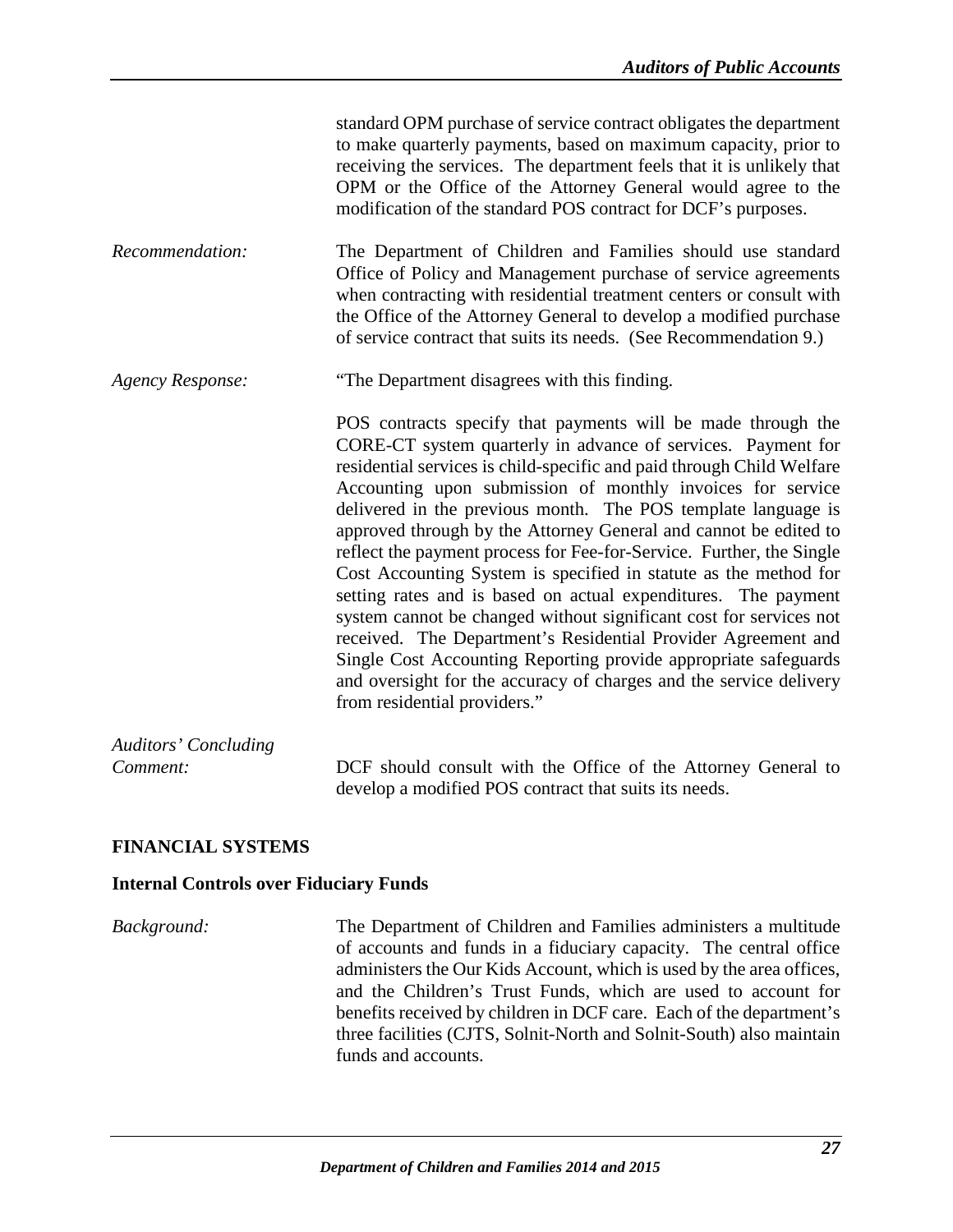*Criteria:* Section 4-32 of the General Statutes requires that any state agency receiving money or revenue for the state, in amounts up to \$500 or more, shall account for and pay the same to the Treasurer or deposit in the name of the state within 24 hours of its receipt. Total daily receipts of less than \$500 may be held until the total receipts to date amount to \$500, but not for a period of more than 7 calendar days. The Treasurer is authorized to make exceptions to the limitations herein prescribed upon written application from the head of any state agency stating that compliance would be impracticable and giving reasons therefor. The state *Accounting Procedures Manual for Trustee Accounts*  prescribes the rules for maintaining all trustee accounts operated in any state facility. Internal control procedures identified in the manual include the following: Cash receipts are to be recorded in a cash receipts journal. • Agencies must establish a policy statement identifying suitable uses for the funds that would benefit the clients. The policy statement must include information on the type of authorized and prohibited purchases. All payments for goods and services should be supported by vendor invoices or receipts from individuals. • A comparative balance sheet, together with a statement showing the financial operations of the fund for the year, must be prepared at the end of the fiscal year. The department must file copies of the balance sheet and related statements with the Office of the State Comptroller as required. The department should maintain subsidiary records, as necessary, to properly account for the financial operations of the fund. • DCF should prepare monthly bank account reconciliations. Sound internal control dictates that the department should segregate the responsibility for preparing and approving bank account reconciliations from other cash receipt or disbursement functions. *Condition:* Our review of the various DCF administered funds and accounts during the fiscal years ended June 30, 2014 and 2015 revealed the following:

• We found that DCF did not timely deposit or did not support receipts from various funds and accounts as follows: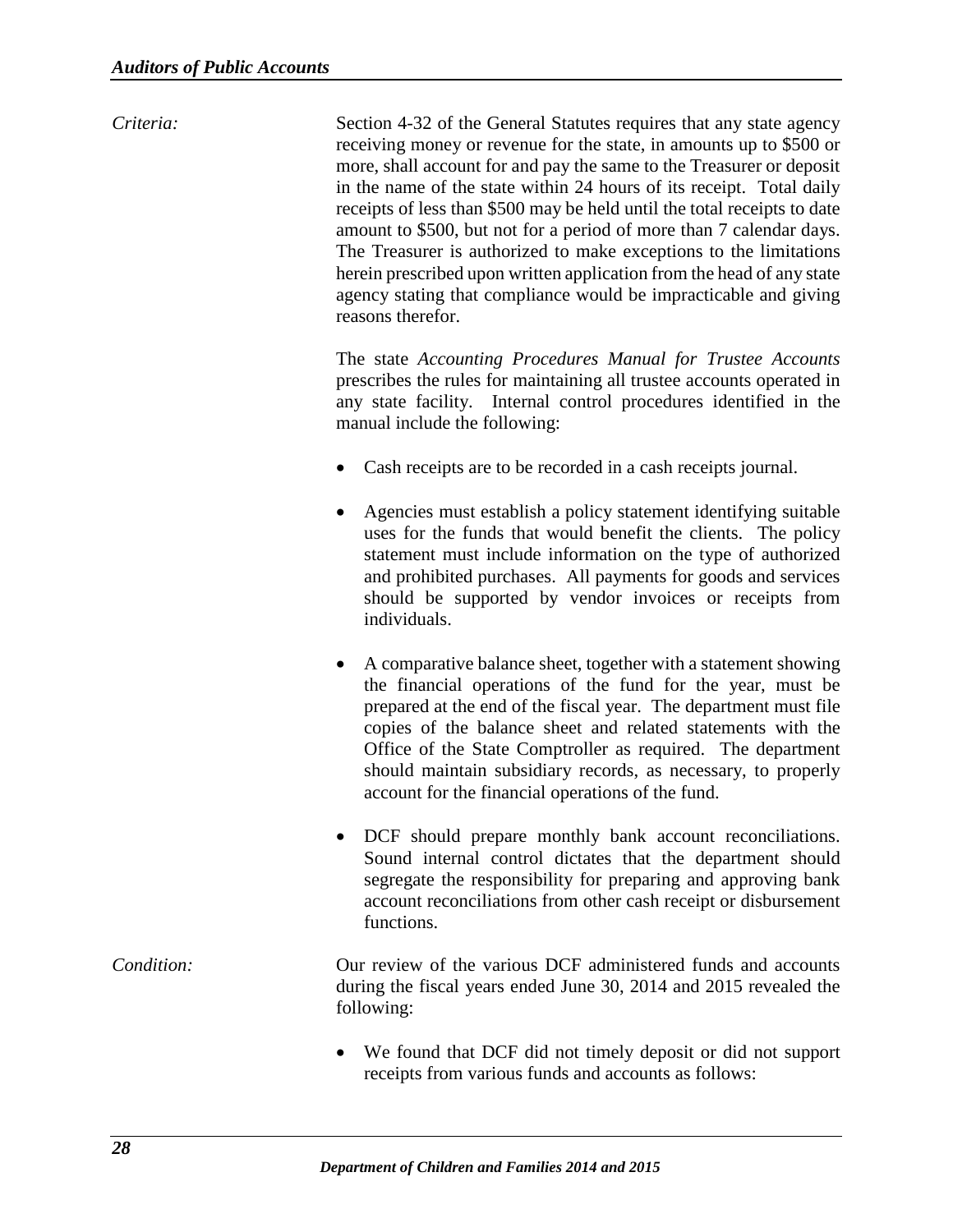- Children's Trust Fund: Our review of 25 checks revealed that DCF deposited 19, totaling \$16,042, between 10 and more than 40 days late.
- Our Kids Fund: Our review of 10 checks revealed that DCF deposited 2, totaling \$7,310, 2 days late. The department was unable to provide support for one \$150 receipt. Therefore, we could not determine the timeliness of the deposit.
- ◆ Solnit-South: Our review of 10 checks revealed that DCF deposited 6, totaling \$9,286, between 2 and 12 days late.
- DCF has no procedures in place for area offices to track or process the receipts for the Our Kids Fund. The central office is not aware of the receipts until the area offices send funds to be deposited.
- DCF could not provide support for 2 of 10 Our Kids Fund disbursements reviewed, totaling \$475. Therefore, we could not determine whether the purchases were appropriate and authorized.
- Our review of fiduciary fund financial statements revealed that DCF did not prepare comparative balance sheets for the fiscal years ended June 30, 2014 and/or 2015 for the Children's Trust Fund and the Solnit-North's Trustee Fund.
- A review of fiduciary fund bank account reconciliations found that DCF did not properly perform some reconciliations. In addition, we found segregation of duties was lacking due to staff shortages in some facilities.
- DCF does not have policy statements identifying the types of authorized purchases for all of its trustee accounts.
- *Effect:* DCF has less assurance that funds are being properly used and transacted in accordance with state statutes and accounting policies and procedures.

*Cause:* Internal controls over the various fiduciary funds were inadequate.

*Recommendation:* The Department of Children and Families should improve its internal controls over fiduciary funds and comply with Section 4-32 of the General Statutes by depositing funds in a timely manner or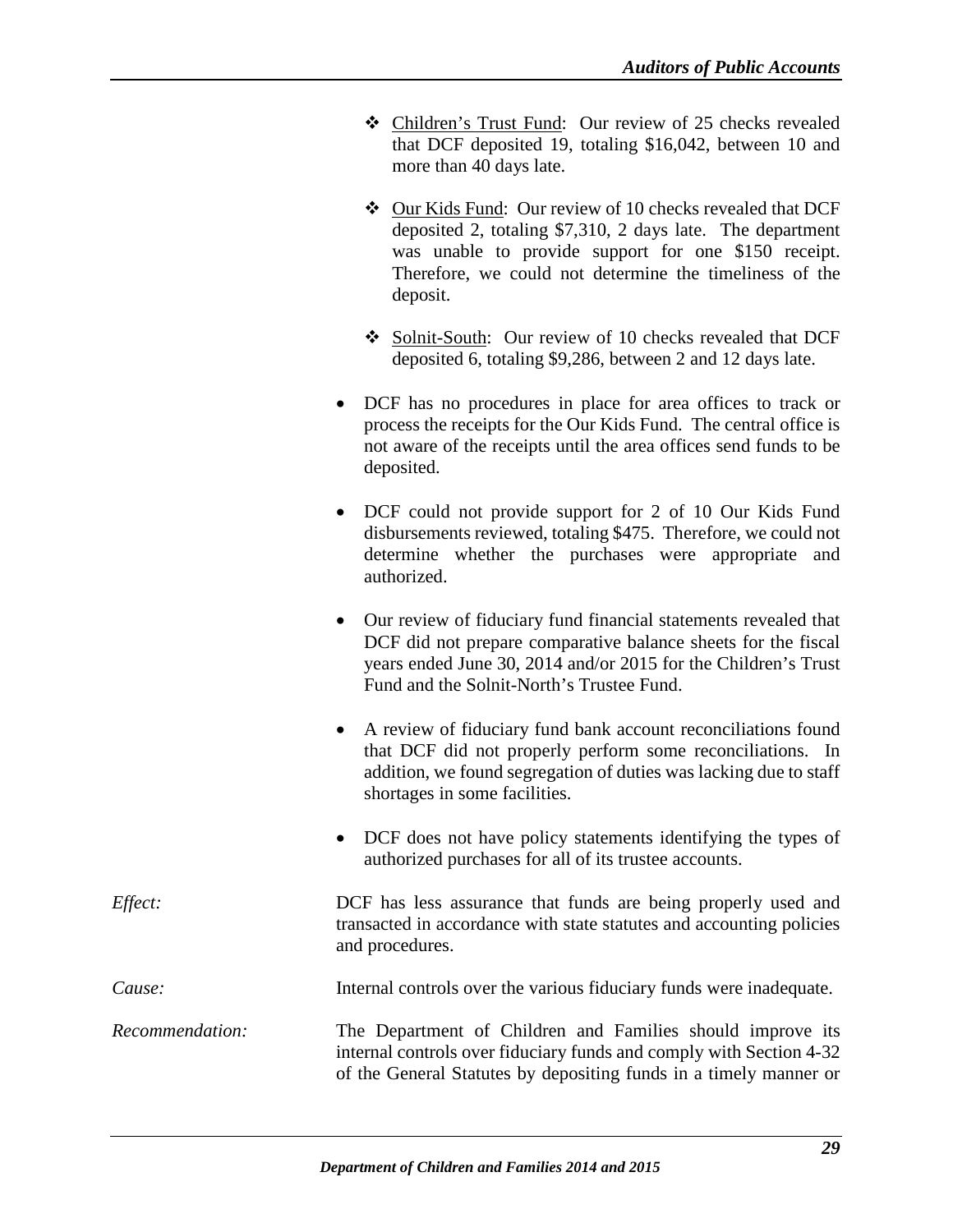obtaining a waiver to the requirements from the Office of the State Treasurer. (See Recommendation 10.)

*Agency Response:* "The Department agrees with this finding.

The agency formally submitted an exemption from the Office of the State Treasurer requesting an exemption to the twenty-four hour deposit and reporting rule. Of its twenty-two bank accounts, DCF requested a waiver for eight of its accounts."

### <span id="page-32-0"></span>**Internal Controls over Property Control and Reporting**

| Background: | The Department of Children and Families (DCF) central office,<br>including the area offices, and its three facilities $-$ CJTS, Solnit-<br>North and Solnit-South - maintained their own inventory records<br>and prepared separate Asset Management/Inventory Report/GAAP<br>Reporting Forms (CO-59) during the audited period.                                                                                                                                                                                                                                                                                                                                                                                     |
|-------------|----------------------------------------------------------------------------------------------------------------------------------------------------------------------------------------------------------------------------------------------------------------------------------------------------------------------------------------------------------------------------------------------------------------------------------------------------------------------------------------------------------------------------------------------------------------------------------------------------------------------------------------------------------------------------------------------------------------------|
| Criteria:   | The state <i>Property Control Manual</i> requires that state agencies<br>annually report the value of all property owned by them to the State<br>Comptroller on the CO-59 form. Agencies are required to generate<br>this information from the state's Core-CT asset management module<br>for assets that are capitalized. Assets that have an expected useful<br>life of one or more years and have a value or cost of \$1,000 or more<br>are required to be capitalized. Agencies are instructed to use asset<br>management queries to complete the CO-59 form. If the values on<br>the CO-59 do not reconcile with Core-CT, the agency must provide<br>a written explanation of the discrepancy in an attachment. |
|             | The physical inventory must be completed by June 30 <sup>th</sup> of each<br>fiscal year. Agencies must conduct the physical inventory of assets<br>in the Core-CT asset management module by using a hand held<br>scanner count or manual count.                                                                                                                                                                                                                                                                                                                                                                                                                                                                    |
| Condition:  | Our review all of the DCF offices and facilities property records and<br>CO-59 reports noted the following:                                                                                                                                                                                                                                                                                                                                                                                                                                                                                                                                                                                                          |
|             | Central Office                                                                                                                                                                                                                                                                                                                                                                                                                                                                                                                                                                                                                                                                                                       |
|             | DCF overstated equipment additions on the CO-59 by \$173,304<br>for the fiscal year ended June 30, 2015, as they were part of the<br>2014 fiscal year ending balance adjustment.                                                                                                                                                                                                                                                                                                                                                                                                                                                                                                                                     |
|             | DCF incorrectly showed capitalized equipment on the CO-59 as<br>an easement addition of \$9,000. DCF incorrectly categorized                                                                                                                                                                                                                                                                                                                                                                                                                                                                                                                                                                                         |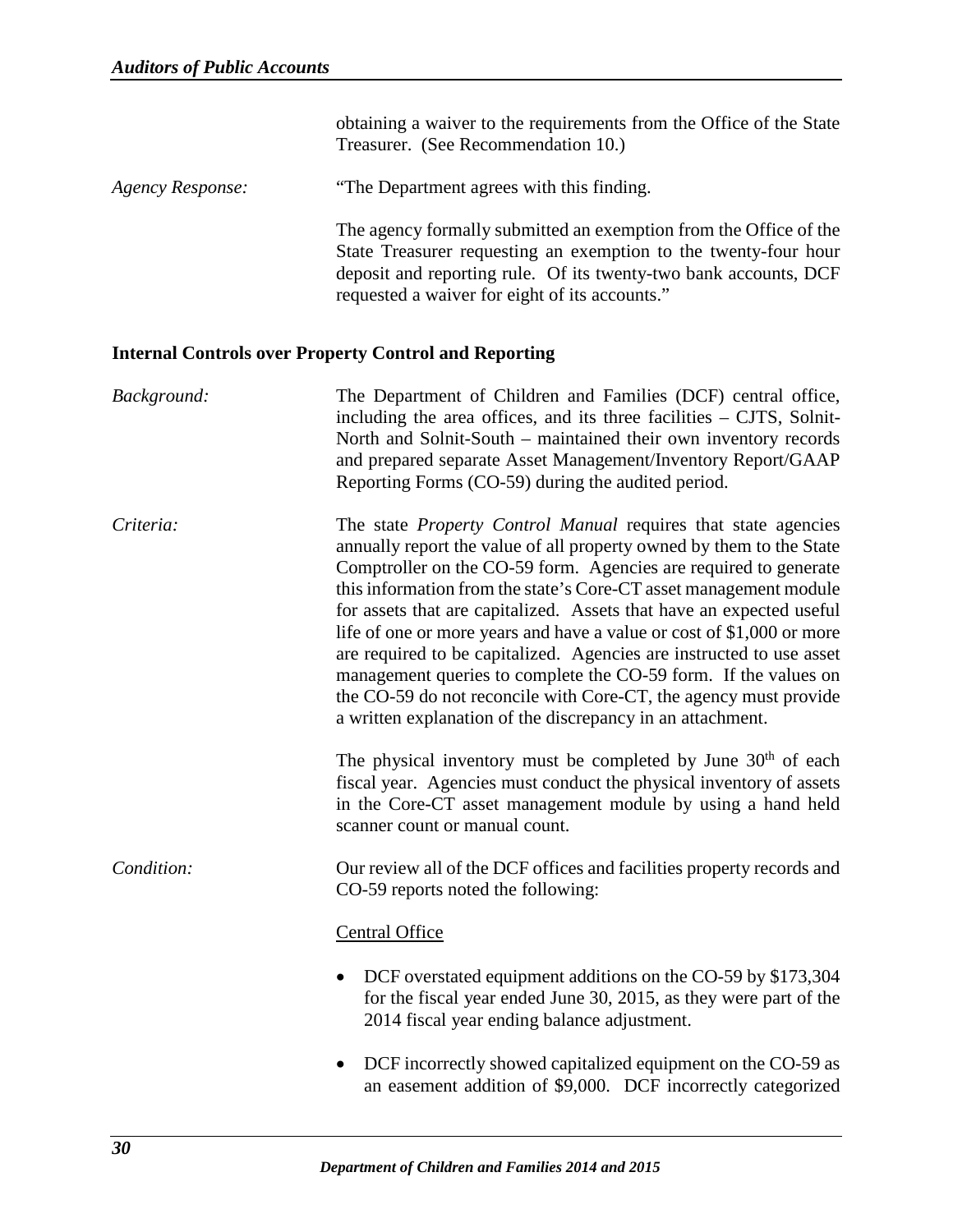another capitalized equipment item, costing \$2,500, as controllable and was omitted from the CO-59 for the fiscal year ended June 30, 2015.

• DCF overstated licensed software additions by \$6,501 on the CO-59, as they were part of the 2014 fiscal year ending balance adjustment. The licensed software adjustment for the fiscal year ended June 30, 2014 also contained an additional \$1,370, which was erroneously included as equipment additions in fiscal year 2015 and, therefore, overstated that category.

### CJTS

The facility reported \$1,500,000 for state-owned software on the CO-59 reports for the fiscal years ended June 30, 2014 and 2015 that were not supported by subsidiary records.

### Solnit-North

Our review of the CO-59 report for the fiscal year ended June 30, 2014 revealed numerous errors as follows:

- DCF did not carry forward the beginning balance for site improvements from the fiscal year ended June 30, 2013 ending balance.
- DCF overstated building values by \$44,490, as an adjustment should have been made for improvements erroneously capitalized in fiscal year 2013.
- DCF did not support equipment additions and deletions reported by information in the Core-CT asset module. The department did not calculate the ending balance using the beginning balance and equipment additions and deletions.
- DCF did not have supporting documentation available to verify amounts reported in the stores and supplies category, including food inventory.

As a result of the errors above, DCF calculated the CO-59 report for the fiscal year ended June 30, 2015 based on incorrect beginning balances.

The department could not confirm that it performed a physical inventory at Solnit-North in the fiscal year ended June 30, 2014,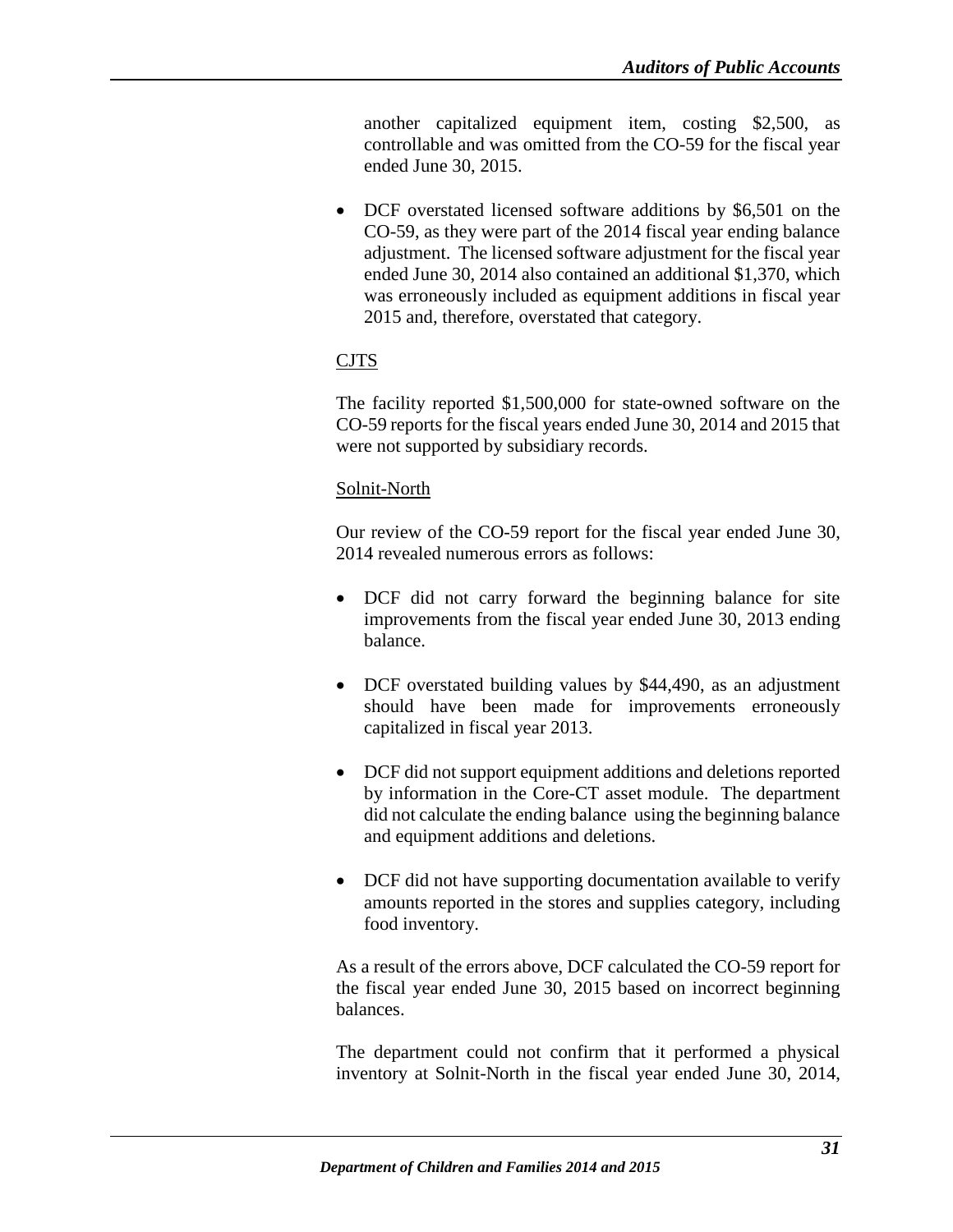<span id="page-34-0"></span>

|                                     | because the results were not uploaded into the Core-CT asset<br>management module.                                                                                                                                                                                                                                                                                         |  |
|-------------------------------------|----------------------------------------------------------------------------------------------------------------------------------------------------------------------------------------------------------------------------------------------------------------------------------------------------------------------------------------------------------------------------|--|
| Effect:                             | DCF inaccurately reported the value of property it owned to the<br><b>State Comptroller</b>                                                                                                                                                                                                                                                                                |  |
| Cause:                              | DCF had inadequate internal controls over property control and<br>reporting. Agency personnel responsible for property control and<br>reporting appear to lack a sufficient understanding of policies and<br>procedures contained in the state Property Control Manual. In<br>addition, there was high turnover in personnel at Solnit-North during<br>the audited period. |  |
| Recommendation:                     | The Department of Children and Families should improve internal<br>controls over its property control and reporting systems.<br>(See<br>Recommendation 11.)                                                                                                                                                                                                                |  |
| <b>Agency Response:</b>             | "Central Office"<br>The Department agrees with this finding.                                                                                                                                                                                                                                                                                                               |  |
|                                     | In April 2016, a revised CO-59 for Central Office for fiscal year<br>2015 was submitted to the Office of the State Comptroller to rectify<br>the errors.                                                                                                                                                                                                                   |  |
|                                     | <b>CJTS</b><br>The Department agrees with this finding.                                                                                                                                                                                                                                                                                                                    |  |
|                                     | The Department will still be utilizing this asset and will continue to<br>reflect it on its CO-59, even with the pending closure of CJTS.                                                                                                                                                                                                                                  |  |
|                                     | Solnit-North<br>The Department agrees with this finding as it relates to the CO-59<br>for June 30, 2014. In March 2016, revised CO-59s for Solnit North<br>for fiscal years 2014 and 2015 were submitted to the Office of the<br>State Comptroller to rectify the errors.                                                                                                  |  |
|                                     | The Department agrees with this finding in part as it relates to the<br>physical inventory for FY2014. It is correct that Solnit North failed<br>to download its inventory in Core-CT, but it did complete a physical<br>inventory."                                                                                                                                       |  |
| <b>Agency Administered Projects</b> |                                                                                                                                                                                                                                                                                                                                                                            |  |
| Criteria:                           | Section $4b-52(a)(1)$ of the General Statutes states that no repairs,<br>alterations or additions involving expense to the state of \$500,000                                                                                                                                                                                                                              |  |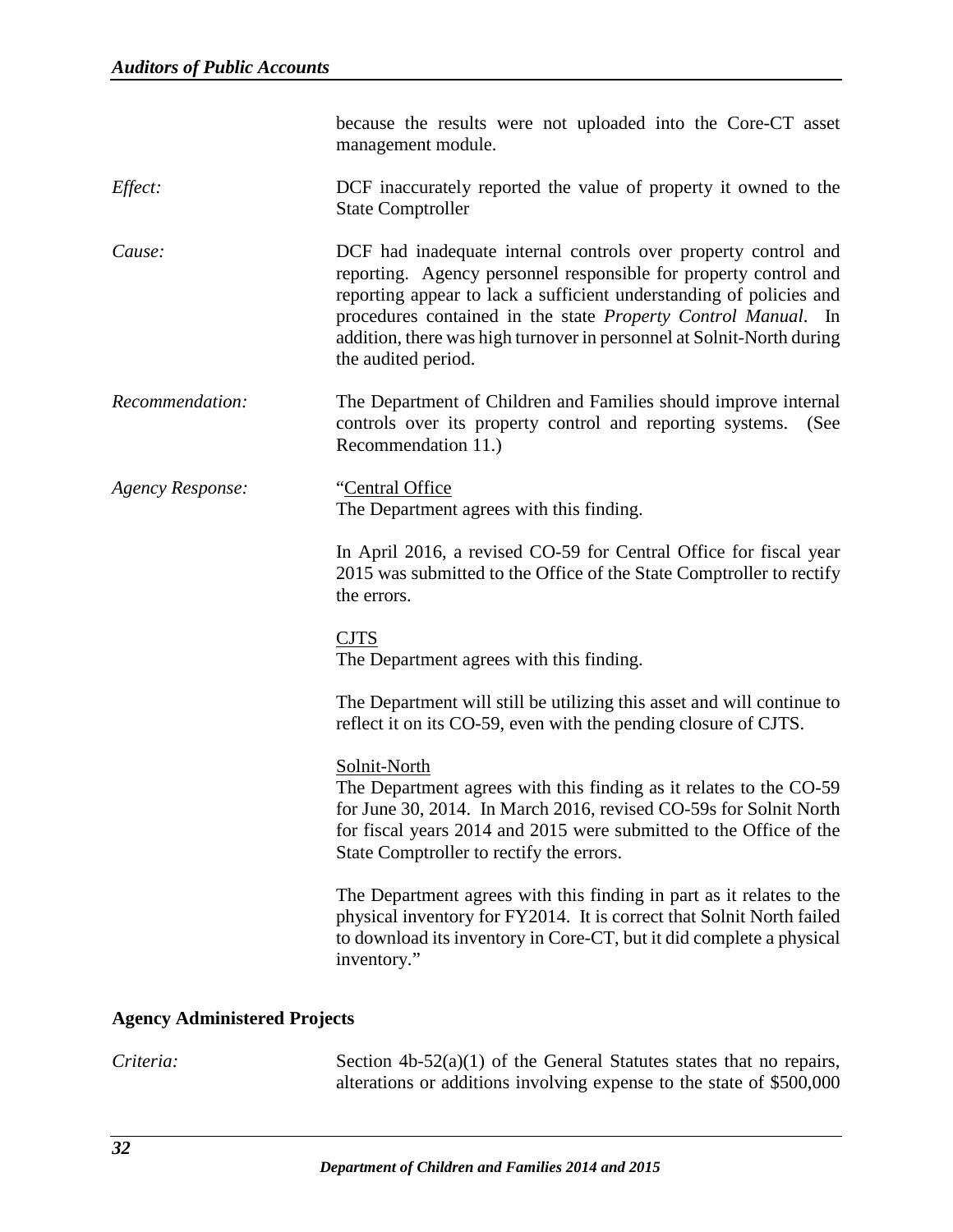|                         | or less shall be made to any state building or premises occupied by<br>any department and no contract for any constructions, repairs,<br>alterations or additions shall be entered into without the prior<br>approval of the Commissioner of Administrative Services. Repairs,<br>alterations or additions which are made pursuant to such approval of<br>the Commissioner of Administrative Services shall conform to all<br>guidelines and procedures established by the Department of<br>Administrative Services (DAS) for agency-administered projects.                                                                                                                                                                                                                                                                                |
|-------------------------|--------------------------------------------------------------------------------------------------------------------------------------------------------------------------------------------------------------------------------------------------------------------------------------------------------------------------------------------------------------------------------------------------------------------------------------------------------------------------------------------------------------------------------------------------------------------------------------------------------------------------------------------------------------------------------------------------------------------------------------------------------------------------------------------------------------------------------------------|
|                         | Section 5.1 of the DAS Agency Administered Projects Procedure<br>Manual states that, when a client agency receives approval to self-<br>administer the construction phase of a project, the client agency's<br>responsibilities include, in part, the coordination of the approval of<br>the certificate of compliance. Section 5.3.5.1.1 further states that all<br>projects (whether completed or not) must have a certificate of<br>compliance for the construction portion of the project, which must<br>be signed by the client agency's authorized representative certifying<br>that, to the best of that person's knowledge, "the completed<br>project is in substantial compliance with the approved plans and<br>specifications and the requirements of the State of Connecticut<br>Building Code and all other applicable codes" |
| Condition:              | Our review of 5 agency-administered projects revealed that 2<br>projects did not have certificates of compliance on file.                                                                                                                                                                                                                                                                                                                                                                                                                                                                                                                                                                                                                                                                                                                  |
| Effect:                 | Without certificates of compliance, DCF does not assert that<br>appropriate building or other applicable codes have been met.                                                                                                                                                                                                                                                                                                                                                                                                                                                                                                                                                                                                                                                                                                              |
| Cause:                  | DCF informed us that it did not believe the certificates were<br>necessary due to the nature of the projects.                                                                                                                                                                                                                                                                                                                                                                                                                                                                                                                                                                                                                                                                                                                              |
| Recommendation:         | The Department of Children and Families should implement internal<br>controls to ensure projects are administered in accordance with the<br>Department of Administrative Services Agency Administered<br>Projects Procedure Manual. (See Recommendation 12.)                                                                                                                                                                                                                                                                                                                                                                                                                                                                                                                                                                               |
| <b>Agency Response:</b> | "The Department agrees with this finding.                                                                                                                                                                                                                                                                                                                                                                                                                                                                                                                                                                                                                                                                                                                                                                                                  |
|                         | The agency has submitted a 'Certificate of Compliance' for the<br>projects identified in the audit finding:                                                                                                                                                                                                                                                                                                                                                                                                                                                                                                                                                                                                                                                                                                                                |
|                         | Project 33-CJTS-164: repair leaks in the rubber roof.                                                                                                                                                                                                                                                                                                                                                                                                                                                                                                                                                                                                                                                                                                                                                                                      |
|                         | Project 54-RVHC-173: replacement of the emergency generator<br>cooling radiator."                                                                                                                                                                                                                                                                                                                                                                                                                                                                                                                                                                                                                                                                                                                                                          |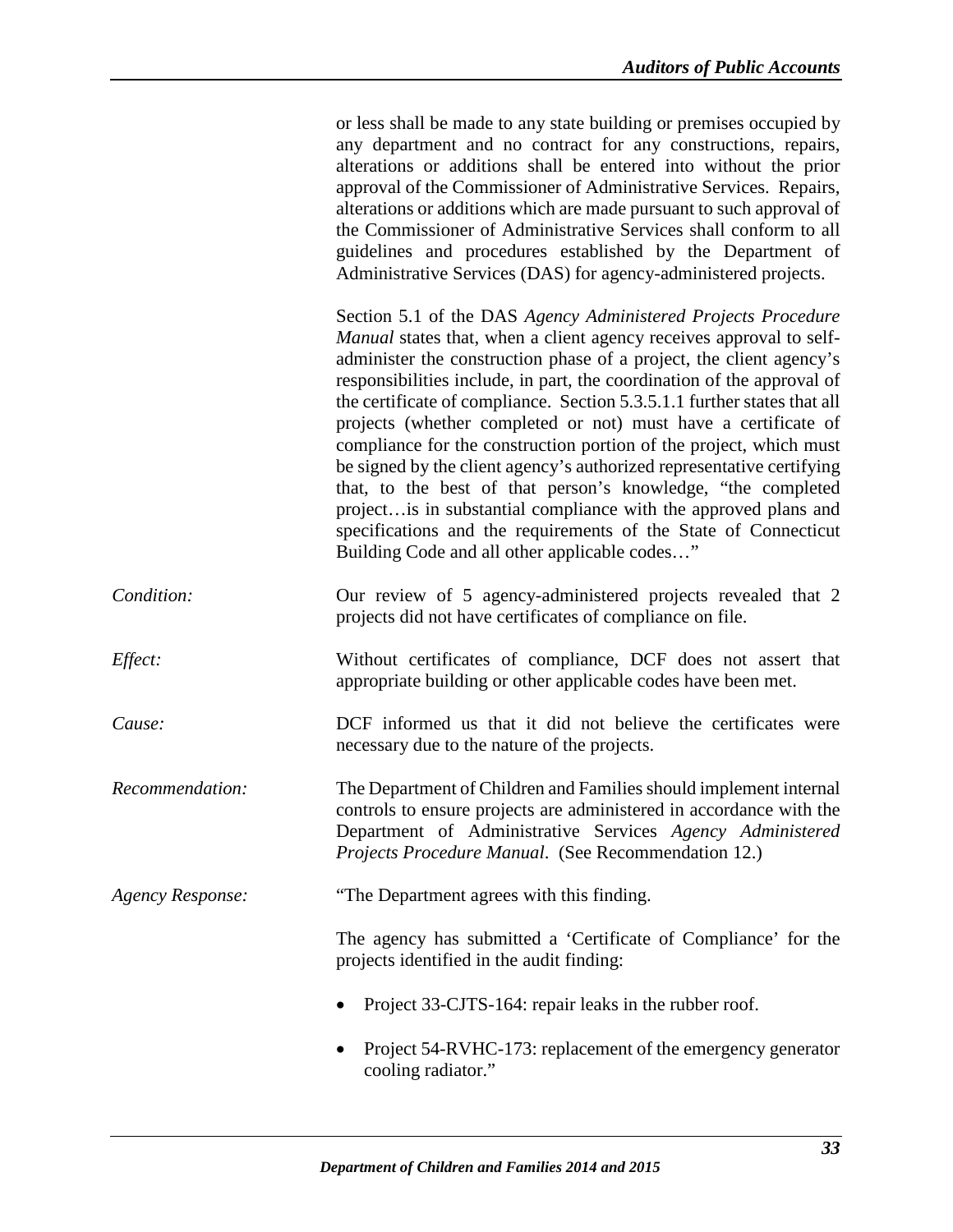# <span id="page-36-0"></span>**PAYROLL/PERSONNEL**

### <span id="page-36-1"></span>**Internal Controls over Compensatory Time**

| Criteria:               | Section 8-5 of the DCF Policy Manual, "Authorization for<br>Overtime," applies to compensatory time for exempt employees. As<br>with overtime, compensatory time must be supported by a notation<br>on the employee's timesheet and initialed by management<br>authorizing the compensatory time and indicating the reason for it.<br>The employee must obtain written authorization in advance of<br>earning compensatory time. This authorization must include the<br>employee's name and reason for the compensatory time. The<br>employee's supervisor provides and maintains the authorization. |
|-------------------------|------------------------------------------------------------------------------------------------------------------------------------------------------------------------------------------------------------------------------------------------------------------------------------------------------------------------------------------------------------------------------------------------------------------------------------------------------------------------------------------------------------------------------------------------------------------------------------------------------|
| Condition:              | Our review of 20 employees who earned compensatory time during<br>the fiscal years ended June 30, 2014 and 2015 revealed that, in all<br>20 cases, the employee did not obtain advanced authorization for the<br>compensatory time. In addition, supervisors' initials were not on 15<br>of 20 timesheets. The reason for the compensatory time was not<br>noted on 17 of 20 timesheets.                                                                                                                                                                                                             |
|                         | DCF erroneously credited one employee with an extra hour of<br>compensatory time.                                                                                                                                                                                                                                                                                                                                                                                                                                                                                                                    |
| Effect:                 | The lack of proper oversight and documentation reduces the<br>assurance that the services DCF compensated its employees for<br>were necessary.                                                                                                                                                                                                                                                                                                                                                                                                                                                       |
| Cause:                  | DCF did not have adequate procedures in place to ensure that<br>compensatory time procedures were followed. The department<br>eliminated its specific compensatory time policy and relied on its<br>overtime policy, which could lead to confusion.                                                                                                                                                                                                                                                                                                                                                  |
|                         | A clerical error resulted in the extra credited compensatory time.                                                                                                                                                                                                                                                                                                                                                                                                                                                                                                                                   |
| Recommendation:         | The Department of Children and Families should strengthen internal<br>controls and monitoring over compensatory time.<br>(See<br>Recommendation 13.)                                                                                                                                                                                                                                                                                                                                                                                                                                                 |
| <b>Agency Response:</b> | "The Department agrees with this finding.                                                                                                                                                                                                                                                                                                                                                                                                                                                                                                                                                            |
|                         | Staff training has been conducted to ensure pre-authorization of<br>compensatory time and failure to follow established protocols and<br>procedures will be remedied with the implementation of the new<br>timekeeping and scheduling tool that will require supervisors to<br>input the compensation time on the schedule and then also                                                                                                                                                                                                                                                             |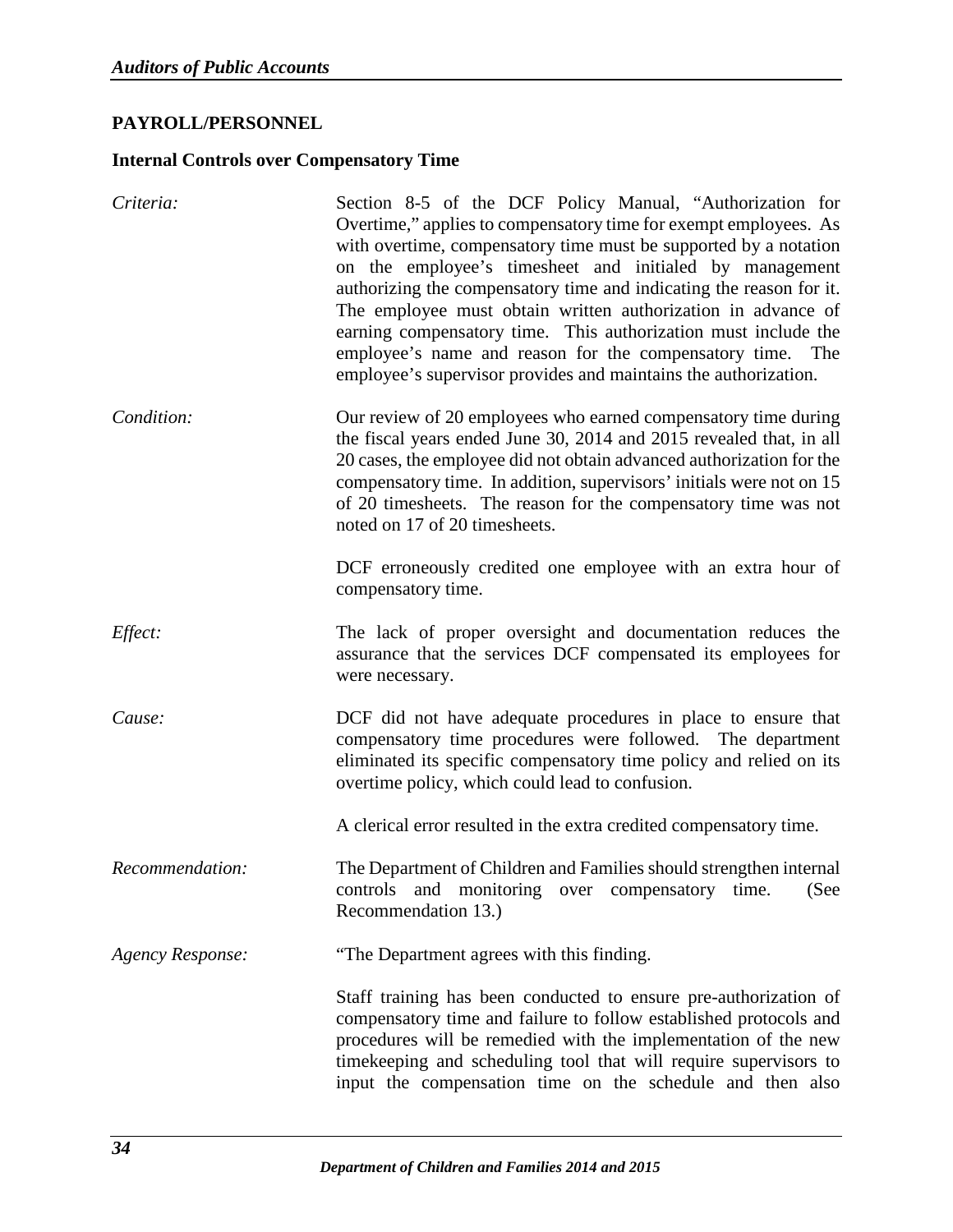individually approve any deviations on the recorded time from the normal scheduled hours. The electronic system will also feed the CORE system of record, reducing clerical errors on time balances."

### <span id="page-37-0"></span>**Medical Certificates**

| Criteria:               | Regulations of Connecticut State Agencies Section 5-247-11 require<br>the submission of an acceptable medical certificate from a licensed<br>physician or practitioner for the use of sick leave for a period of<br>more than 5 consecutive working days.                                                                                                                                                                                                                                                                                                                                                                                                                                                                                                                                     |
|-------------------------|-----------------------------------------------------------------------------------------------------------------------------------------------------------------------------------------------------------------------------------------------------------------------------------------------------------------------------------------------------------------------------------------------------------------------------------------------------------------------------------------------------------------------------------------------------------------------------------------------------------------------------------------------------------------------------------------------------------------------------------------------------------------------------------------------|
| Condition:              | We found that DCF did not have medical certificates on file for 3 of<br>10 employees who charged more than 5 consecutive sick days<br>during the fiscal years ended June 30, 2014 and 2015.                                                                                                                                                                                                                                                                                                                                                                                                                                                                                                                                                                                                   |
|                         | We also noted during our 2014 Comprehensive Annual Financial<br>Report testing, that an employee was out for more than 5<br>consecutive days in 2 instances and medical certificates were not on<br>file.                                                                                                                                                                                                                                                                                                                                                                                                                                                                                                                                                                                     |
| Effect:                 | Abuse of sick leave benefits may occur when regulations are not<br>enforced.                                                                                                                                                                                                                                                                                                                                                                                                                                                                                                                                                                                                                                                                                                                  |
| Cause:                  | DCF did not adequately track the submission of medical certificates.                                                                                                                                                                                                                                                                                                                                                                                                                                                                                                                                                                                                                                                                                                                          |
| Recommendation:         | The Department of Children and Families should develop and<br>implement internal controls to identify employees who charge more<br>than 5 consecutive sick days and ensure that those employees submit<br>medical certificates. (See Recommendation 14.)                                                                                                                                                                                                                                                                                                                                                                                                                                                                                                                                      |
| <b>Agency Response:</b> | "The Agency agrees with this finding.                                                                                                                                                                                                                                                                                                                                                                                                                                                                                                                                                                                                                                                                                                                                                         |
|                         | The implementation of a new electronic, timekeeping device will<br>notify the employee, the supervisor and the appropriate Human<br>Resources staff of an employee arriving to work without the<br>appropriate medical certification on file. The system will not allow<br>the employee to scan into work and will notify the employee they<br>must report to Human Resources with a medical certificate to<br>resolve the issue. This will also allow Human Resources to follow<br>up with the employee immediately.<br>The current system of<br>documenting time and passing it to payroll at the end of the pay<br>period does not enable Human Resources enough time to react to the<br>lack of medical certificate being on file until days after the employee<br>has returned to work." |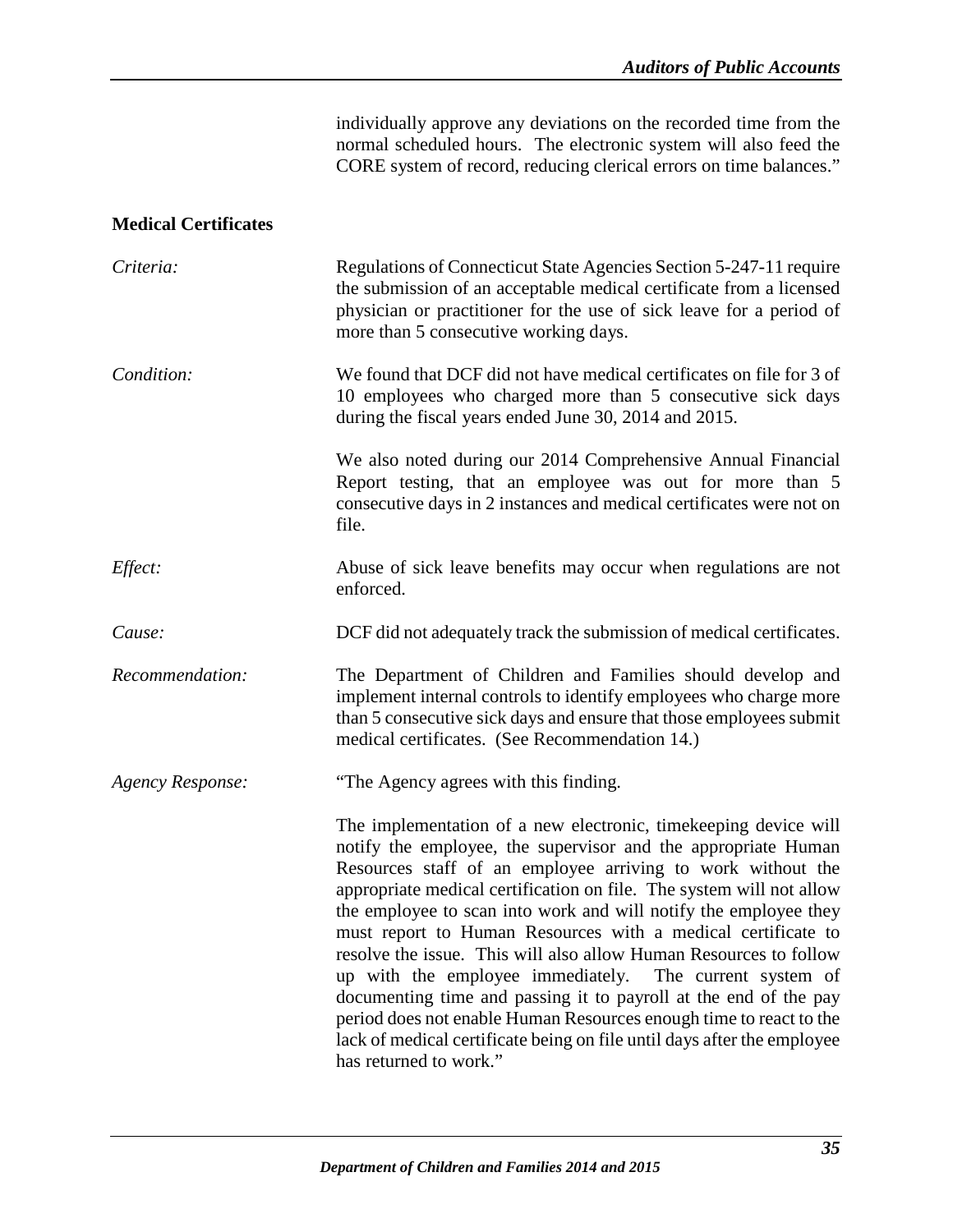# <span id="page-38-0"></span>**Dual Employment**

| Criteria:               | Section 5-208a of the General Statutes states that no state employee<br>shall be compensated for services rendered to more than one state<br>agency unless the appointing authority of each agency certifies that<br>the duties performed are outside the responsibility of the agency of<br>principal employment, that the hours worked at each agency are<br>documented and reviewed to preclude duplicate payment and that<br>no conflicts of interest exist between services performed.                                                                                                                                                                                                                     |
|-------------------------|-----------------------------------------------------------------------------------------------------------------------------------------------------------------------------------------------------------------------------------------------------------------------------------------------------------------------------------------------------------------------------------------------------------------------------------------------------------------------------------------------------------------------------------------------------------------------------------------------------------------------------------------------------------------------------------------------------------------|
|                         | The Department of Children and Families' Standards of Conduct<br>Administrative Work Rules Policy 7-3 states that employees shall<br>obtain approval from Human Resources prior to seeking or holding<br>dual employment with another state agency.                                                                                                                                                                                                                                                                                                                                                                                                                                                             |
| Condition:              | Our review revealed that DCF did not have 2 of 9 Dual Employment<br>Request Forms on file or did not properly approve the dual<br>employment.                                                                                                                                                                                                                                                                                                                                                                                                                                                                                                                                                                   |
| Effect:                 | Duplicate payments or conflicts of interest may go undetected.                                                                                                                                                                                                                                                                                                                                                                                                                                                                                                                                                                                                                                                  |
| Cause:                  | DCF does not have a process in place to identify and monitor<br>employees dually employed.                                                                                                                                                                                                                                                                                                                                                                                                                                                                                                                                                                                                                      |
| Recommendation:         | The Department of Children and Families should develop and<br>implement a process to ensure compliance with the dual<br>employment provisions of Section 5-208a of the General Statutes.<br>(See Recommendation 15.)                                                                                                                                                                                                                                                                                                                                                                                                                                                                                            |
| <b>Agency Response:</b> | "The Department agrees with this finding in part.                                                                                                                                                                                                                                                                                                                                                                                                                                                                                                                                                                                                                                                               |
|                         | The Department does advise employees of the need to process a dual<br>employment form. For this measure to be fully successful[, it]<br>requires employees to self-report to the primary and secondary<br>agency their state employment status. The Department will seek<br>assistance in accessing reports for employees that are being paid by<br>more than one agency and regularly test those reports against our<br>active employee roster. The responsibility for initiating dual<br>employment forms is with the secondary agency. If there is not an<br>approved dual employment form in place prior to the start of that<br>employment, the secondary Agency is not authorized to begin<br>employment. |
|                         | DCF is not aware of cases where an employee or the secondary<br>Agency failed to follow this requirement. DCF routinely reviews<br>and acts upon dual employment forms as they are received to assist                                                                                                                                                                                                                                                                                                                                                                                                                                                                                                           |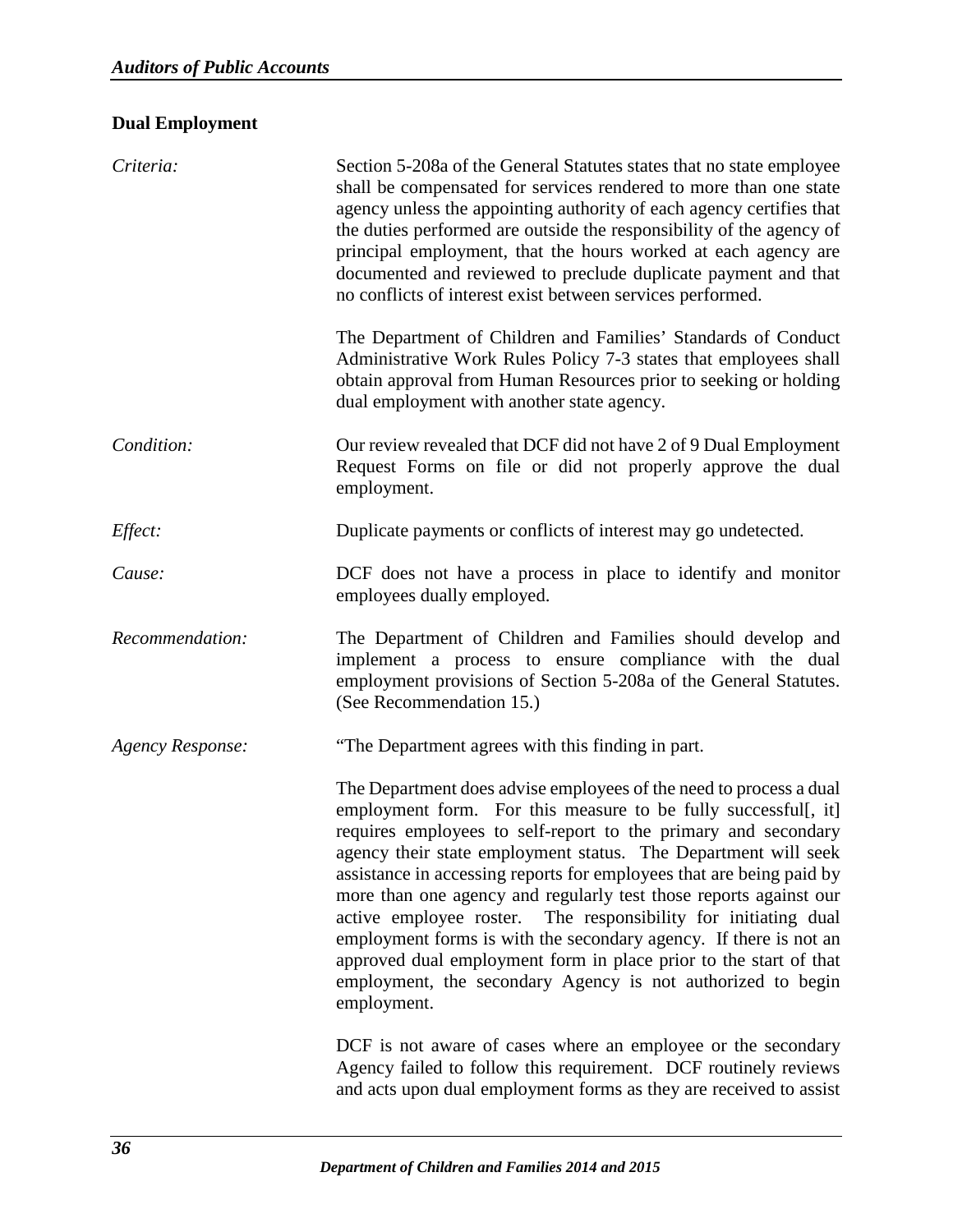secondary Agencies to fulfill their statutory requirement. If a secondary agency does not submit the form and allows an employee to work, it does not regularly come to DCFs attention.

DCF will bring this concern to the Department of Administrative Services and request their assistance in identifying when such situations may exist to avoid improper employment of staff."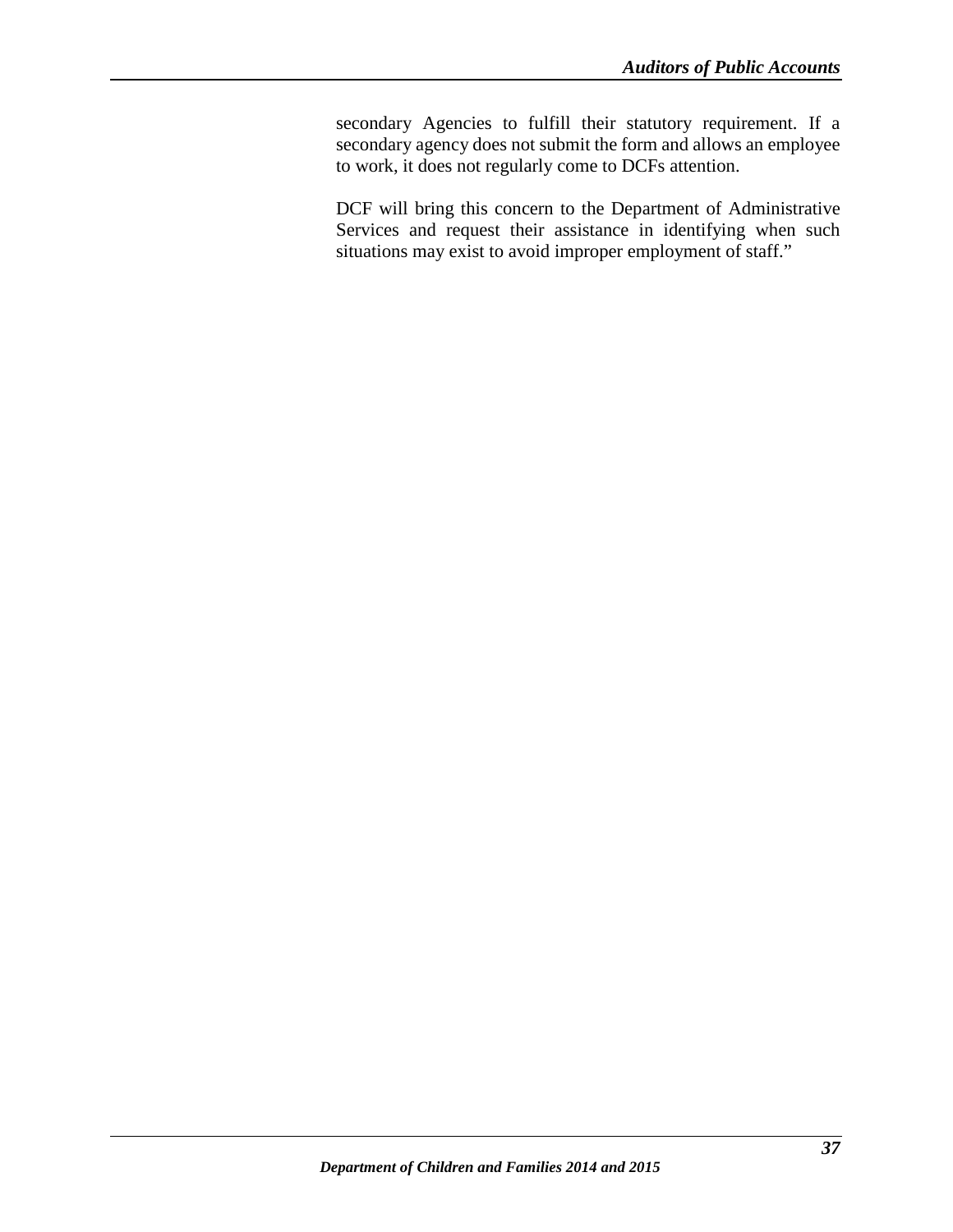### **RECOMMENDATIONS**

<span id="page-40-0"></span>The prior report on the Department of Children and Families covered the fiscal years ended June 30, 2011, 2012, and 2013, and contained 25 recommendations. Of these recommendations, 12 have been implemented or otherwise resolved, and 1 has been consolidated with another prior audit recommendation. Our current examination resulted in 3 new recommendations. The status of the prior recommendations is presented below:

- **The Department of Children and Families should strengthen its procedures to ensure that all policies are kept current and revised in accordance with established procedures.**  We noted improvement in this area, and this recommendation is not repeated.
- **The Department of Children and Families should strengthen internal control over its food supplies.** We noted improvement in this area, and this recommendation is not repeated.
- **The Department of Children and Families should design and implement procedures to ensure that free meals are only provided to employees entitled to them.** We found that procedures were implemented, and therefore, this recommendation is not repeated.
- **The Department of Children and Families should strengthen internal control over employee attendance to ensure that all employees adhere to scheduled hours and work the number of hours for which they are paid. Leave time should be charged for hours not worked.** We found a lack of building security procedures as evidenced by limited proxy card information along with support that employees may still be arriving late to work. The recommendation will be repeated and expanded. (See Recommendation 2.)
- **The Department of Children and Families should strengthen its controls to ensure that user groups within the LINK system are clearly defined to enable those responsible for approving LINK access to make certain that appropriate access levels are granted. The department should periodically reassess LINK access to ensure that the access granted is still appropriate for current job responsibilities. DCF should ensure that a proper segregation of duties exists between those employees who have the ability to create and approve providers, and those who have the ability to request and approve payments to those providers. The department should strengthen controls to ensure that LINK access is deactivated in a timely manner upon employee separation. DCF-2116 forms should be completed in full and easily accessible for review.** We found that access controls over LINK have not been strengthened, and therefore, this recommendation is being repeated as modified. (See Recommendation 1.)
- **The Department of Children and Families should improve internal controls over its business continuity plan to ensure that it is updated regularly and reflects the current conditions of the agency.** This recommendation is being repeated. (See Recommendation 3.)
- **The Department of Children and Families should designate a records management liaison and update the RMLO list with the state library's Office of the Public Records Administrator.** We noted improvement in this area, and this recommendation is not repeated.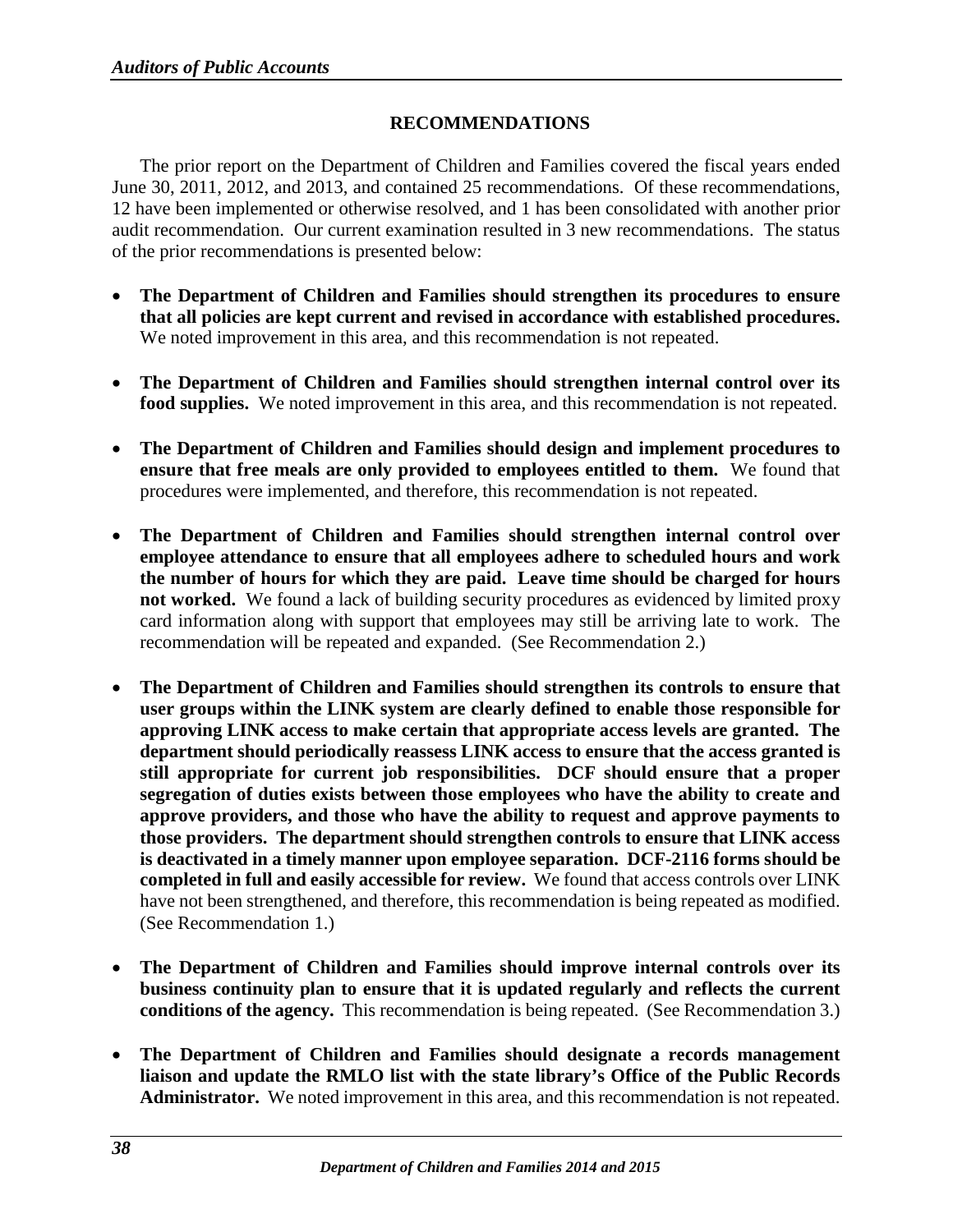- **The Department of Children and Families should improve its administrative controls relative to the custody and control of provider records and should strengthen internal controls to ensure that payments are adequately supported.** We noted improvement in this area, and this recommendation is not repeated.
- **The Department of Children and Families should implement procedures to ensure that relative foster families are licensed as required by current DCF policy and establish internal controls to ensure that appropriate license renewal documentation is submitted for approval in a timely fashion and retained for review.** We found that the department revised its policy and made other improvements in this area, and this recommendation is not repeated.
- **The Department of Children and Families should develop procedures to calculate actual allowable costs to ensure that revenue is maximized and all amounts claimed for reimbursement are adequately supported. Claims for federal reimbursement should be based on the contract's actual percentage of allowable reimbursable costs.** This recommendation is being repeated as modified. (See Recommendation 5.)
- **The Department of Children and Families should implement procedures to ensure that resources in the dedicated account are used for all expenses related to the impairment of the child. DCF should communicate the existence of dedicated accounts to the children's social workers.** This recommendation is being repeated as modified. (See Recommendation 7.)
- **The Department of Children and Families should develop and implement controls to ensure that debit card expenditures were made for the purpose for which they were intended. Detailed transaction data should be entered and maintained in the debit card logs prior to card disbursement, and debit cards should be kept in a locked safe with limited access in accordance with written procedures. DCF should also develop procedures to ensure that all allowable expenditures are claimed for Title IV-E eligible children.** This recommendation is being repeated as modified. (See Recommendation 6.)
- **The Department of Children and Families should improve its internal controls over the administration of wraparound funds.** This recommendation is being repeated. (See Recommendation 8.)
- **The Department of Children and Families should improve internal controls over its property control and reporting systems. The department should ensure that the licensed software inventory is up-to-date and prepare a detailed inventory listing of the fine art.**  Although we noted some improvement in this area, the recommendation is being repeated as modified. (See Recommendation 11.)
- **The Department of Children and Families should improve its internal controls over fiduciary funds.** The recommendation is being repeated as modified and includes a condition reported under another prior audit recommendation regarding the preparation of financial statements for trustee accounts. (See Recommendation 10.)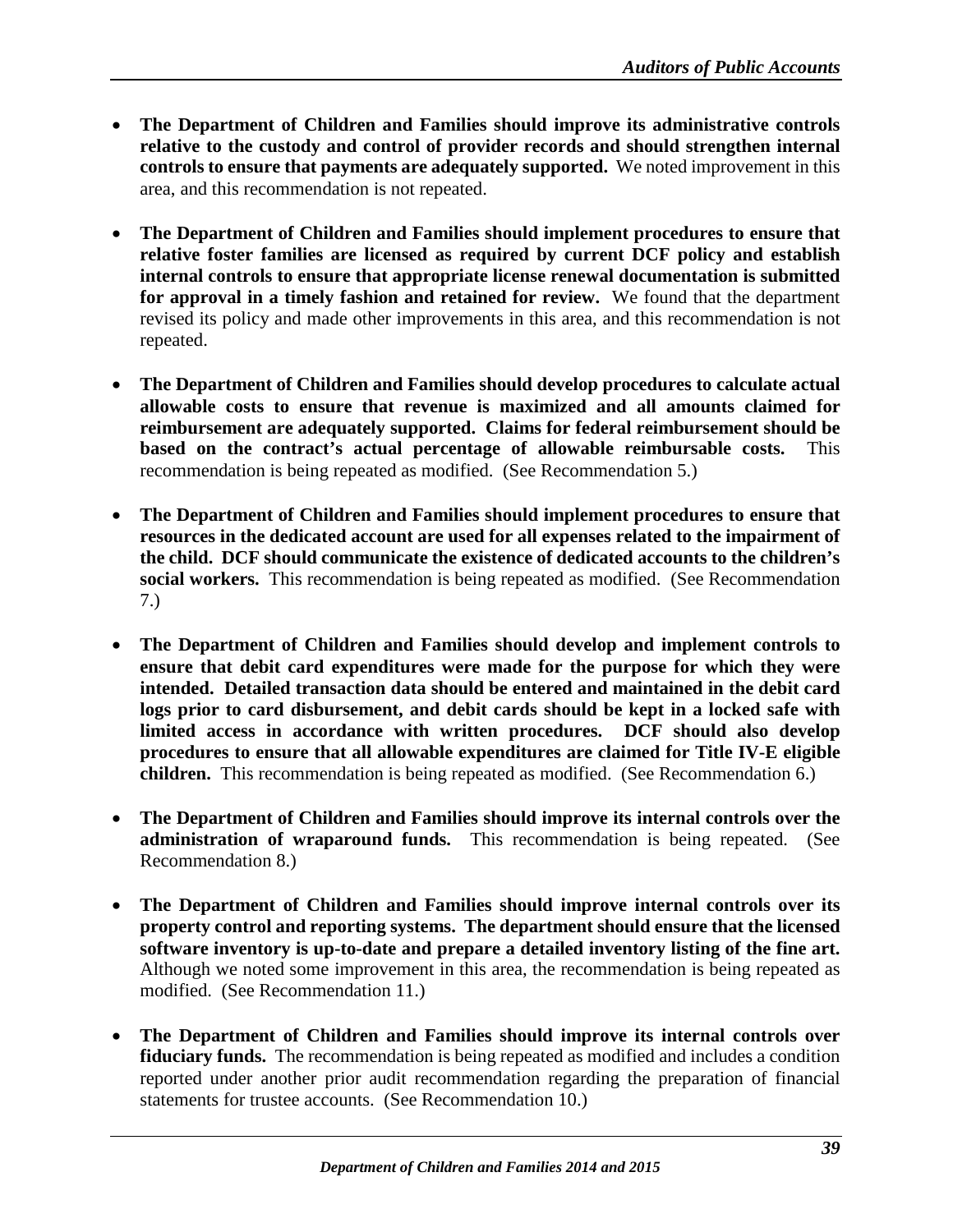- **The Department of Children and Families should improve its internal controls over petty cash funds and ensure compliance with procedures promulgated by the Office of the State Comptroller.** We noted improvement in this area, and this recommendation is not repeated.
- **The Department of Children and Families should implement procedures to ensure that audits of completed projects are performed in a timely manner.** We noted improvement in this area, and this recommendation is not repeated.
- **The Department of Children and Families should reduce the size of its fleet to ensure the efficient and cost-effective use of state-owned vehicles. Furthermore, the department should develop uniform procedures that would enable the area offices and facilities to assign and track the use of state vehicles. Such procedures would enable the department to determine whether a state vehicle was available for use by an employee submitting a claim for mileage reimbursement.** We noted improvement in this area, and this recommendation is not repeated.
- **The Department of Children and Families should strengthen internal controls to ensure that reports are prepared and submitted in accordance with General Statutes.** This recommendation is being repeated. (See Recommendation 4.)
- **The Department of Children and Families should take steps to ensure that financial statements are prepared for all of its trustee accounts.** Although we noted improvement in this area, we found that financial statements still were not prepared for all trustee accounts. This prior recommendation is not being repeated as previously presented, but the condition is included within Recommendation 10.
- **The Department of Children and Families should use standard purchase of service agreements as developed by the Office of Policy and Management when contracting with residential treatment centers.** This recommendation is being repeated. (See Recommendation 9.)
- **The Department of Children and Families should improve internal controls over the processing and distribution of longevity payments.** We noted improvement in this area, and this recommendation is not repeated.
- **The Department of Children and Families should improve internal controls to ensure that telecommuting program arrangement forms are properly submitted to DAS.** The telecommuting program was not utilized in the audited period, and the recommendation is not repeated.
- **The Department of Children and Families should improve internal controls to ensure that all Core-CT instructions for terminating an employee are followed.** We noted improvement in this area, and the recommendation is not repeated.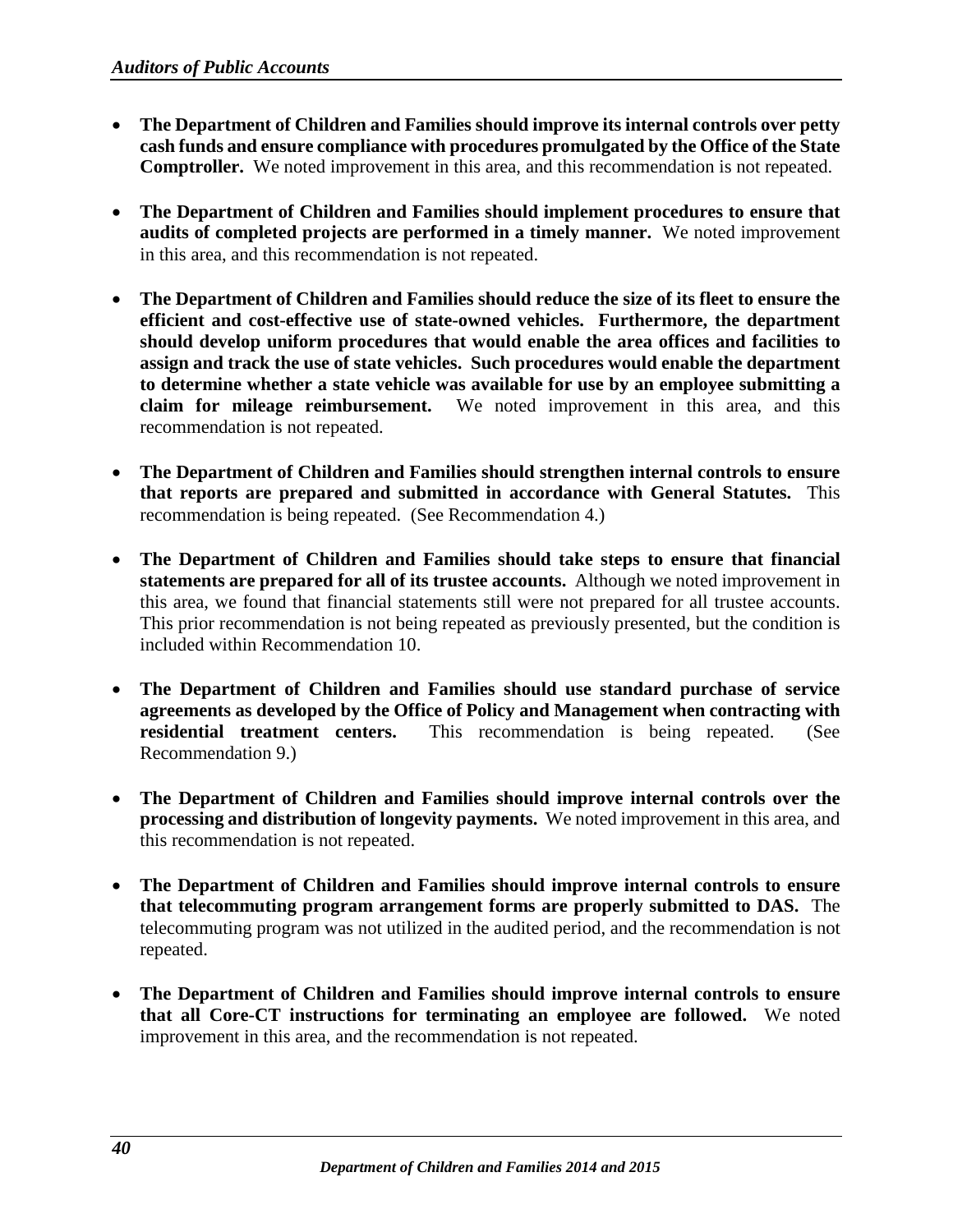• **The Department of Children and Families should strengthen internal controls and monitoring over compensatory time.** This recommendation is being repeated. (See Recommendation 13.)

### *Current Audit Recommendations:*

**1. The Department of Children and Families should strengthen internal controls to ensure that those responsible for approving access for LINK users have sufficient information to select appropriate access levels. The department should periodically reassess its employees' LINK access to ensure that it is still needed for their job responsibilities and that proper segregation of duties exists.**

Comment:

Our review found that the department does not maintain detailed documentation describing which information the user-group would access. Therefore, supervisors and managers may not be fully knowledgeable about the level of access they are approving. There is still inadequate segregation of duties within certain levels of LINK.

**2. The Department of Children and Families should develop and implement policies and procedures to strengthen controls over its building security to ensure employee safety and information system security. The department should also strengthen internal controls over the monitoring of attendance to ensure that employees work their scheduled hours or appropriately charge leave time.** 

Comment:

We found that there was limited proxy card information for various area offices. The department does not have building security policies and procedures in place requiring that employees use their proxy cards to gain access to the buildings to help ensure the safety of its occupants and the security of its LINK system. Our review of the available proxy card information also found that employees still appeared to be arriving late.

### **3. The Department of Children and Families should improve internal controls to ensure its business continuity plan is updated regularly and reflects the current conditions of the agency.**

Comment:

Our review disclosed that the department does not adequately update and review its business continuity plan report annually. As we previously reported, the current copy of the BCP has not been certified and updated since March 26, 2012.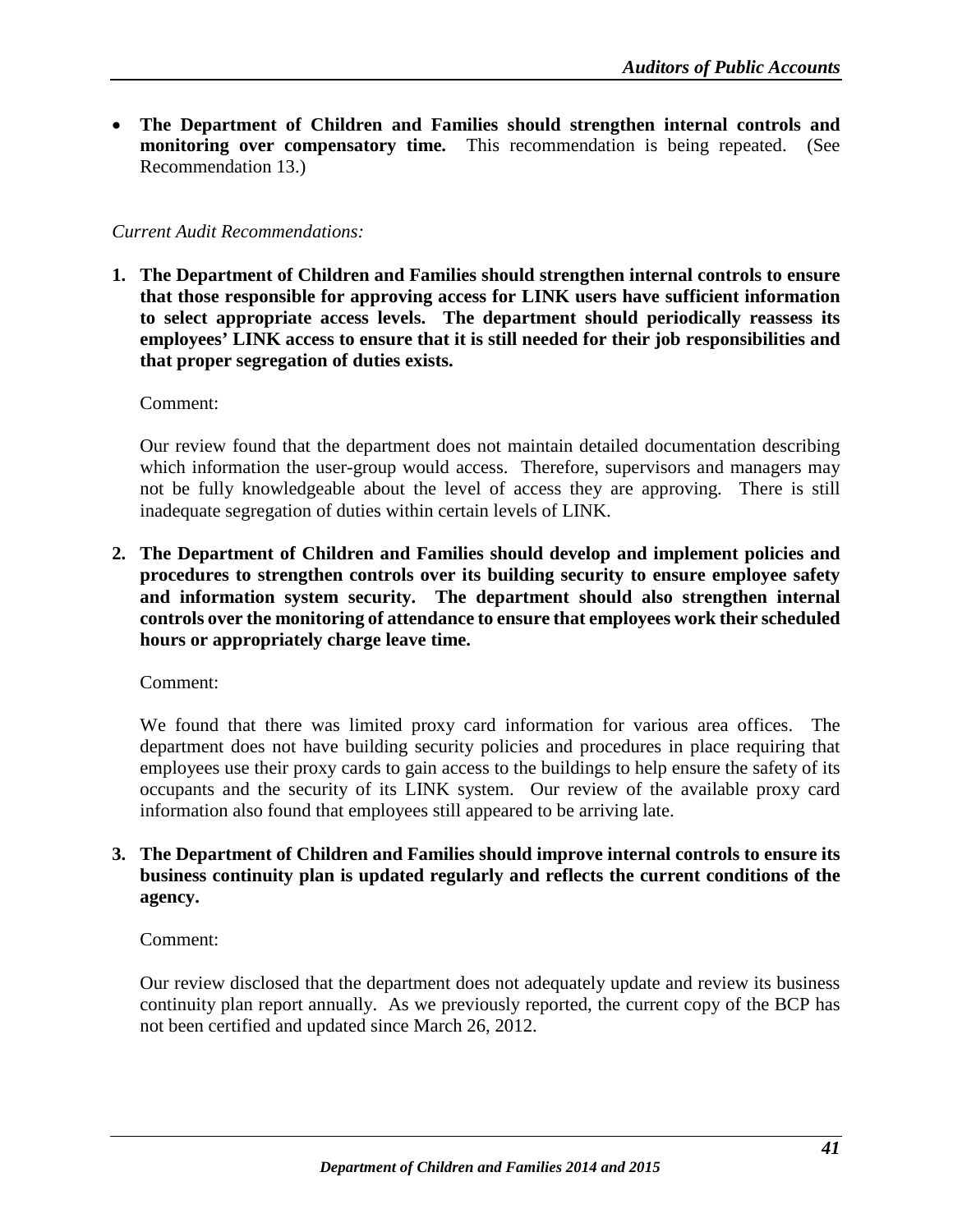### **4. The Department of Children and Families should report required information in accordance with the General Statutes or seek to revise or repeal obsolete requirements.**

Comment:

We found that DCF did not prepare or submit these statutorily required reports one or both of the fiscal years ended June 30, 2014 and 2015.

**5. The Department of Children and Families should develop procedures to calculate actual allowable costs to ensure that revenue is maximized and that all amounts claimed for reimbursement are adequately supported. DCF should base claims for federal reimbursement on the contract's actual percentage of allowable reimbursable costs.**

Comment:

To avoid claiming unallowable costs, the department reduces its federal claim by a percentage instead of performing an individual analysis of all components of certain child-specific per diem rates. This practice leads to the state foregoing federal funds.

**6. The Department of Children and Families should implement procedures to obtain supporting documentation to ensure that debit card purchases are proper.** 

**The department should develop and implement a cost-effective process to claim allowable debit card purchases under Title IV-E.**

Comment:

DCF still does not require that receipts be submitted to support debit card purchases. We also found that the department has not implemented a process to claim debit card purchases made on behalf of an IV-E eligible child for an allowable item or service, under the Title IV-E Foster Care Program. Without adequate support to the transactions, these payments cannot be federally claimed even if identified as allowable purchases.

### **7. The Department of Children and Families should implement procedures to ensure that funds in children's dedicated accounts are used for impairment-related expenses.**

Comment:

While the department is using funds in the dedicated account for children's therapeutic care, the child's social worker may be aware of other goods or services that may benefit the child. DCF makes these payments to children and their families not covered under traditional contracted services from its board and care account.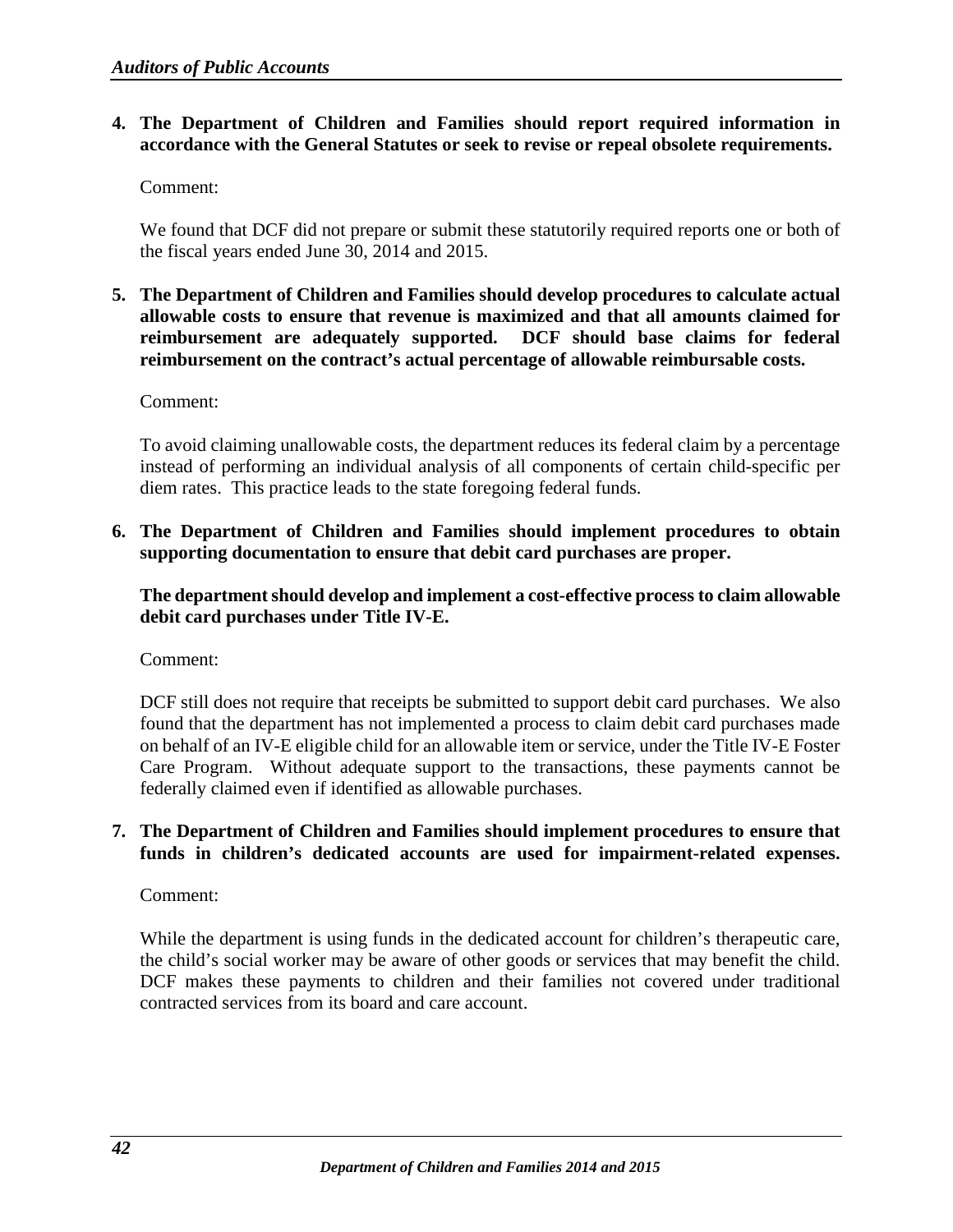### **8. The Department of Children and Families should improve and effectively implement internal controls over wraparound funds.**

### Comment:

Our review of 16 wraparound payments, totaling \$38,618, selected from three area offices and the central office during the fiscal years ended June 30, 2014 and 2015, disclosed deficiencies related to 8 payments, totaling \$18,983.

### **9. The Department of Children and Families should use the standard Office of Policy and Management purchase of service agreement when contracting with residential treatment centers or consult with the Office of the Attorney General to develop a modified purchase of service contract that suits its needs.**

### Comment:

DCF continues to use provider agreements for residential treatment services, where payments are based on rate letters for actual services provided. The department does not use the standard purchase of service (POS) contract developed by the Office of Policy and Management (OPM). DCF did not consult with the Office of the Attorney General to develop a modified contract that would suit its needs.

### **10. The Department of Children and Families should improve its internal controls over fiduciary funds and comply with Section 4-32 of the General Statutes by depositing funds in a timely manner or obtaining a waiver to the requirements from the Office of the State Treasurer.**

### Comment:

Our review of various DCF fiduciary funds revealed that the department did not deposit receipts on time, lacked procedures to track or process receipts for a fund, did not support disbursements, did not prepare financial statements for all funds, did not properly perform bank reconciliations in some instances, and did not establish policy statements for all funds.

### **11. The Department of Children and Families should improve internal controls over its property control and reporting systems.**

### Comment:

Our review of property control and reporting at the DCF central office and facilities revealed errors or unsupported amounts on the CO-59 reports and support that a physical inventory was not found at a facility.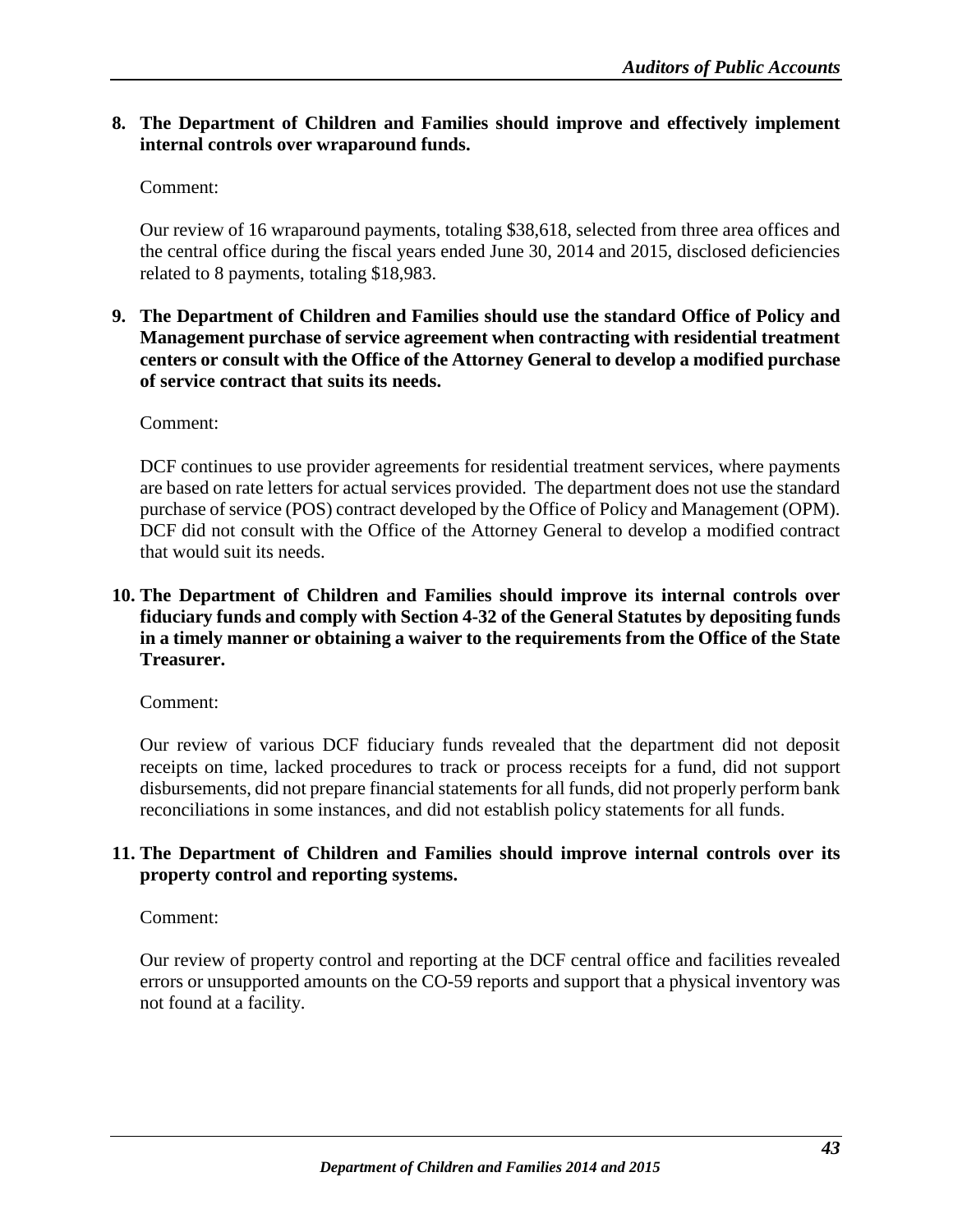### **12. The Department of Children and Families should implement internal controls to ensure projects are administered in accordance with the Department of Administrative Services**  *Agency Administered Projects Procedure Manual***.**

Comment:

Our review of 5 DCF-administered projects revealed that 2 did not have certificates of compliance on file.

### **13. The Department of Children and Families should strengthen internal controls and monitoring over compensatory time.**

Comment:

Our review of 20 employees who earned compensatory time during the fiscal years ended June 30, 2014 and 2015 revealed that, in all 20 cases, the employee did not obtain advanced authorization for the compensatory time. In addition, supervisors' initials were not on 15 of 20 timesheets. The reason for the compensatory time was not noted on 17 of 20 timesheets.

### **14. The Department of Children and Families should develop and implement internal controls to identify employees who charge more than 5 consecutive sick days and ensure those employees submit medical certificates.**

Comment:

We found that DCF did not have medical certificates on file for 3 of 10 employees who charged more than 5 consecutive sick days during the fiscal years ended June 30, 2014 and 2015.

### **15. The Department of Children and Families should develop and implement a process to ensure compliance with the dual employment provisions of Section 5-208a of the General Statutes.**

Comment:

Our review revealed that DCF did not have 2 of 9 Dual Employment Request Forms on file or did not properly approve the dual employment.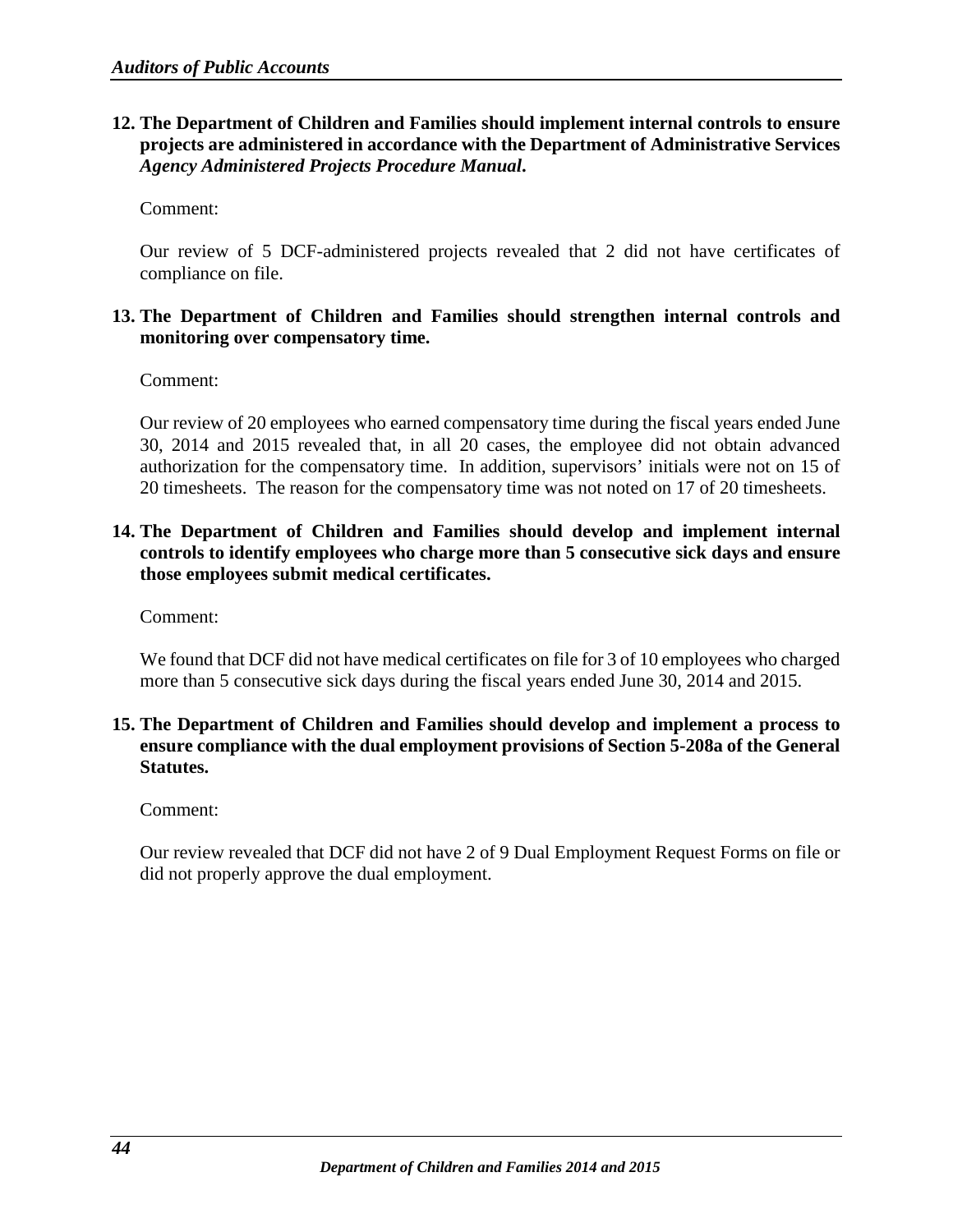# **ACKNOWLEDGMENT**

<span id="page-47-0"></span>The Auditors of Public Accounts would like to recognize the auditors who contributed to this report:

Martha O. Escudero Jacqueline A. Jones Joan L. Main Jill A. Schiavo Jaimey L. Sherman